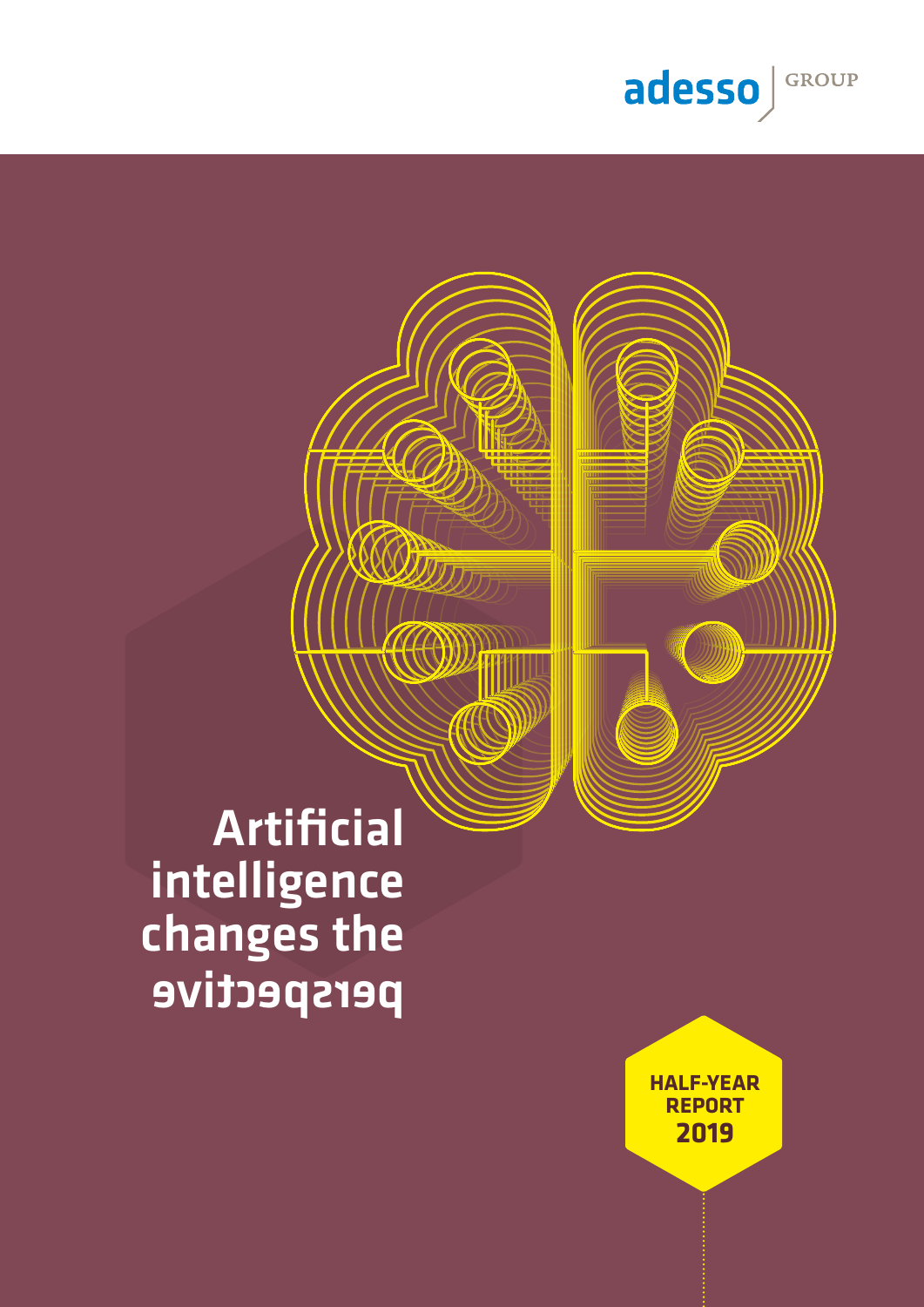## KEY FIGURES

| in EUR k                                                     | 1st HY 2019 | 1st HY 2018 | Change    | in %           | 01/2019   | 02/2019   | 02/2018   |
|--------------------------------------------------------------|-------------|-------------|-----------|----------------|-----------|-----------|-----------|
| <b>PROFIT SITUATION</b>                                      |             |             |           |                |           |           |           |
| Sales revenues                                               | 213,305     | 177,969     | 35,336    | 20             | 103,446   | 109,859   | 89,503    |
| domestic                                                     | 171.167     | 144,888     | 26,279    | 18             | 82,385    | 88,782    | 73,729    |
| foreign                                                      | 42,138      | 33,081      | 9,057     | 27             | 21,061    | 21,077    | 15,774    |
| EBITDA                                                       | 17,997      | 13,327      | 4,670     | 35             | 8,634     | 9,363     | 6,002     |
| EBITDA margin (in %)                                         | 8.4         | 7.5         | 0.9       | 13             | 8.3       | 8.5       | 6.7       |
| Consolidated earnings                                        | 4,096       | 5,540       | $-1,444$  | $-26$          | 2,145     | 1,951     | 2,390     |
| <b>BALANCE SHEET</b>                                         |             |             |           |                |           |           |           |
| Balance sheet total                                          | 316,819     | 208,156     | 108,663   | 52             | 308,999   | 316,819   | 208,156   |
| Equity                                                       | 79,328      | 69,773      | 9,555     | 14             | 80,348    | 79,328    | 69,773    |
| Equity ratio (in %)                                          | 25.0        | 33.5        | $-8.5$    | $-25$          | 26.0      | 25.0      | 33.5      |
| Liquid assets                                                | 27,870      | 39,744      | $-11,874$ | $-30$          | 40,523    | 27,870    | 39,744    |
| Net cash position                                            | $-34,714$   | $-7,514$    | $-27,200$ | $-362$         | $-7,001$  | $-34,714$ | $-7,514$  |
| <b>EMPLOYEES</b>                                             |             |             |           |                |           |           |           |
| Employees (FTE)                                              | 3,715       | 2,924       | 791       | 27             | 3.482     | 3.715     | 2,924     |
| domestic                                                     | 3,140       | 2,563       | 577       | 23             | 2,936     | 3,140     | 2,563     |
| foreign                                                      | 575         | 361         | 214       | 59             | 546       | 575       | 361       |
| Gross profit / Employees                                     | 107         | 110         | $-3$      | $-3$           | 107       | 107       | 109       |
| <b>SHARE</b>                                                 |             |             |           |                |           |           |           |
| Number                                                       | 6,176,093   | 6,174,203   | 1,890     | $\overline{0}$ | 6,176,093 | 6,176,093 | 6,174,203 |
| Price at the end of the the period (in EUR)                  | 51.30       | 55.80       | $-4.50$   | -8             | 53.20     | 51.30     | 55.80     |
| Market capitalisation at the<br>end of the period (in EUR m) | 316.8       | 344.5       | $-27.7$   | $-8$           | 328.6     | 316.8     | 344.5     |
| Earnings per share (in EUR)                                  | 0.66        | 0.90        | $-0.24$   | $-27$          | 0.35      | 0.31      | 0.39      |
|                                                              |             |             |           |                |           |           |           |

\* Comparative figures adjusted according to IAS 8 (see section "General Information and Accounting Principles - Changed Accounting Methods").



10.6

9.1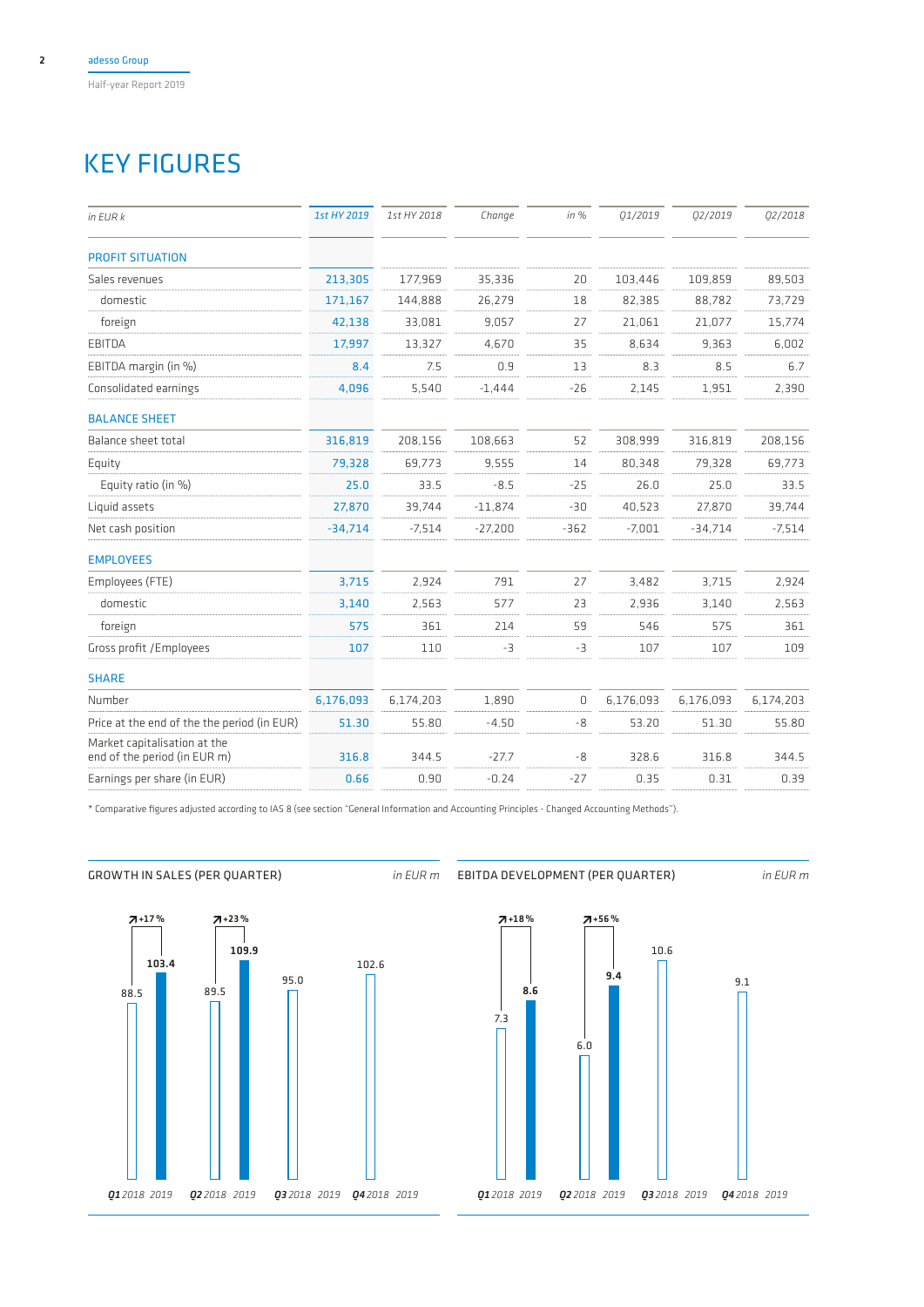## MISSION STATEMENT

adesso optimises companies' core business processes with the targeted use of information technology. We off er customers expert consulting based on our in-depth industry knowledge and use our technical knowhow to develop customised software solutions. For a defined set of operational tasks adesso provides innovative solutions and products. As an independent partner, we aim to help our customers make the most of their business potential while retaining flexibility in the future.

## **ARTIFICIAL INTELLIGENCE CHANGES THE PERSPECTIVE**

Early recognition of, and engagement with, promising new technological approaches is an essential element in adesso's trajectory of organic growth. That is why we carefully analyse the potential that those technologies offer both our customers and adesso, build up the necessary expertise and integrate new services into our portfolio on a step-by-step basis.

Today, in the context of digitalisation, artificial intelligence (AI) has significant market potential. It should be taken into account that AI changes your perspective on how modern software systems work and how they are developed. As a partner in the digital transformation, adesso not only offers expertise regarding the current benefits of AI in customer processes, but also has the specialist and technical capabilities to help its customers prepare sustainably for the AI processes of the future. adesso is also capable of developing or enhancing supporting software systems that increase the utility of AI. That requires extensive experience with IT projects and systems on which to base decisions about the use of AI.

## CONTENT

- 6 Group Principles
- 7 Economic Report
- 12 Subsequent Events
- 12 Forecast, Opportunities and Risk Report

#### 4 Group Management Interim Report 36 Investor Relations 14 Consolidated Interim Statement

- 16 Consolidated Balance Sheet
- 18 Consolidated Income Statement
- 18 Consolidated Statement of Comprehensive Income
- 19 Consolidated Cash Flow Statement
- 20 Consolidated Shareholders Equity Statement
- 22 Consolidated Notes

\* To maintain a better readability, this Annual Report largely dispenses with the simultaneous use of female and male forms of language. Terms such as "employee" or "colleague" thus equally encompass both genders.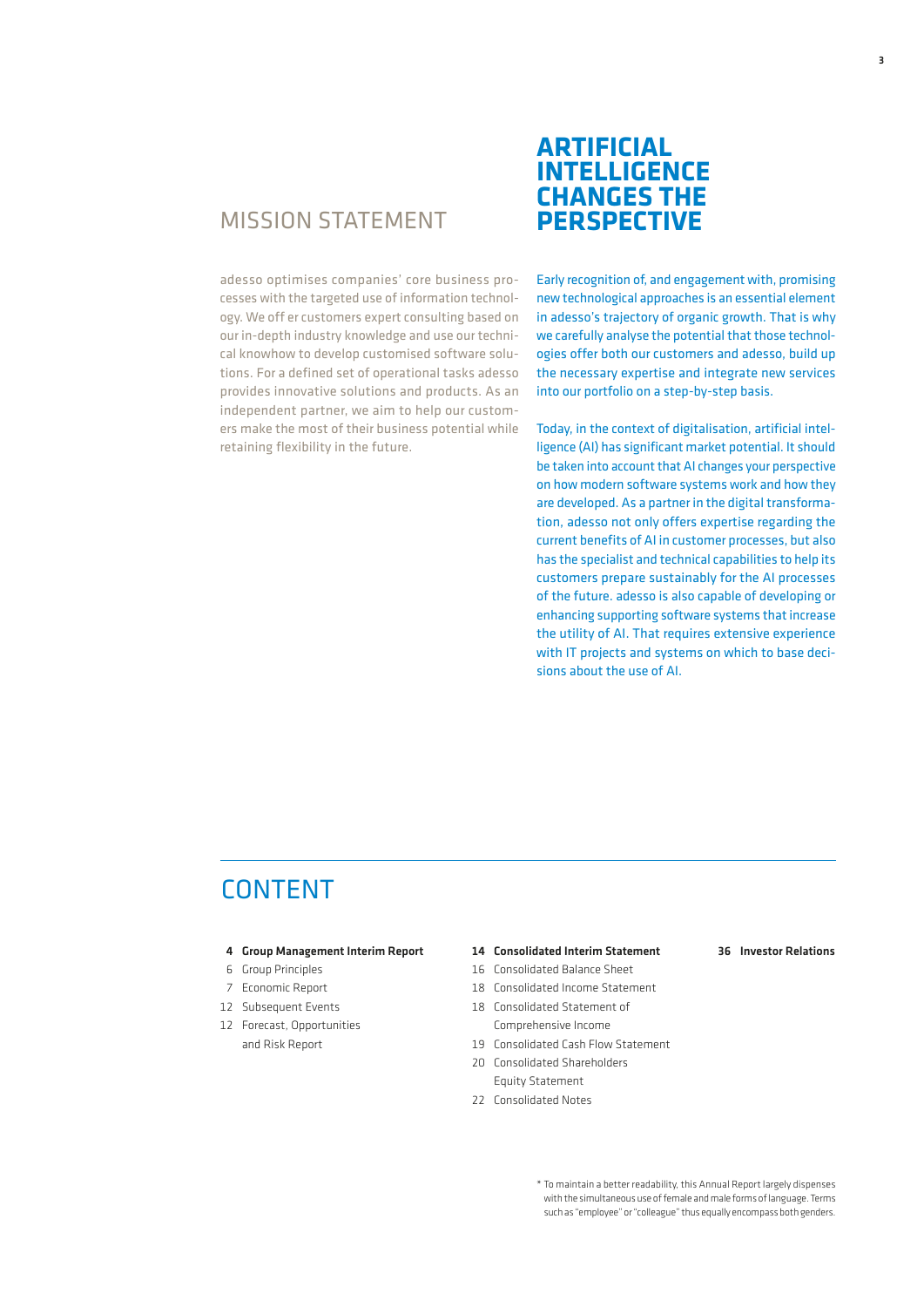4

## **GROUP MANAGEMENT INTERIM REPORT**

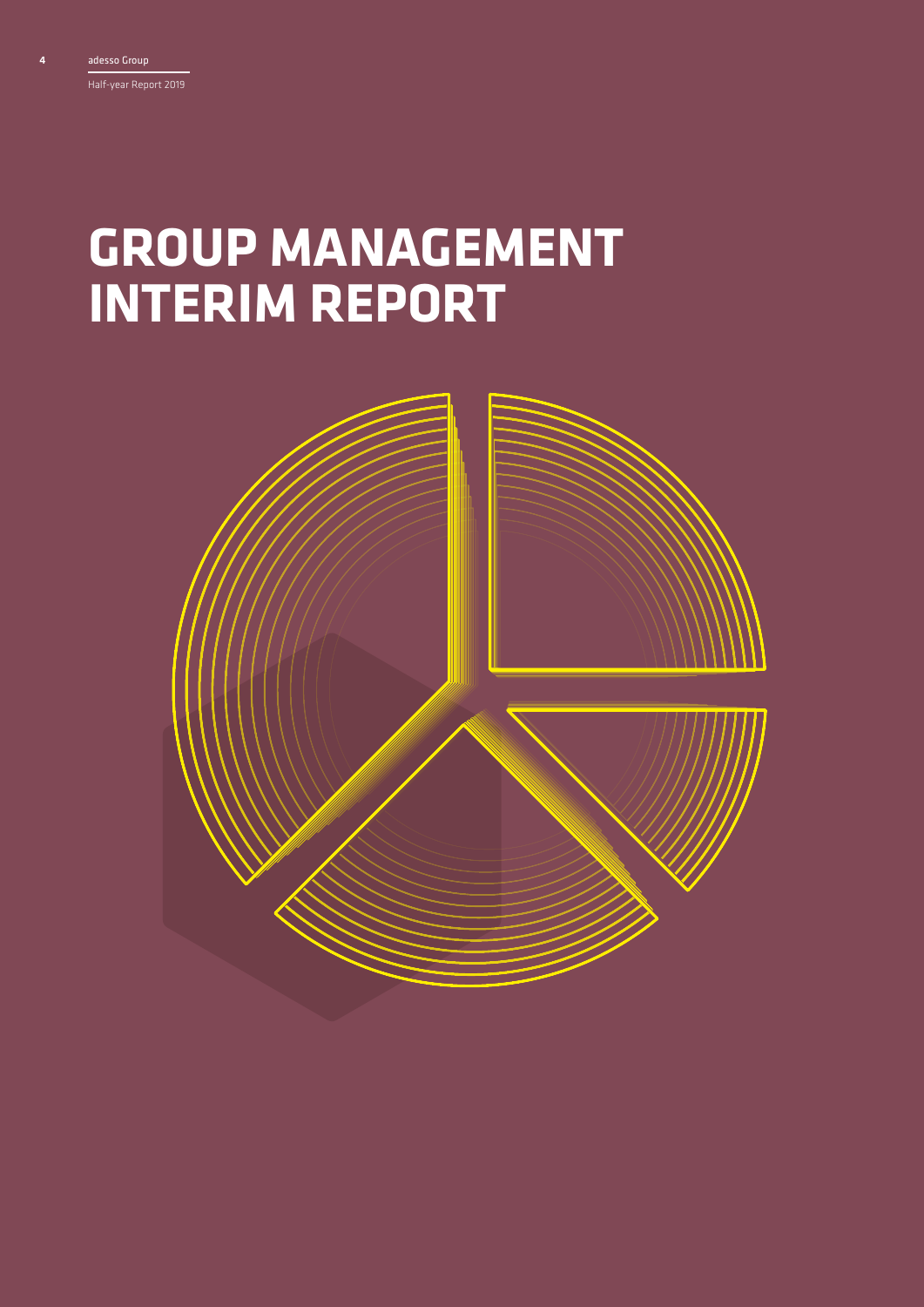

# **GROUP MANAGEMENT 4 INTERIM REPORT**

- Group Principles
- Economic Report
- Subsequent Events
- Forecast, Opportunities and Risk Report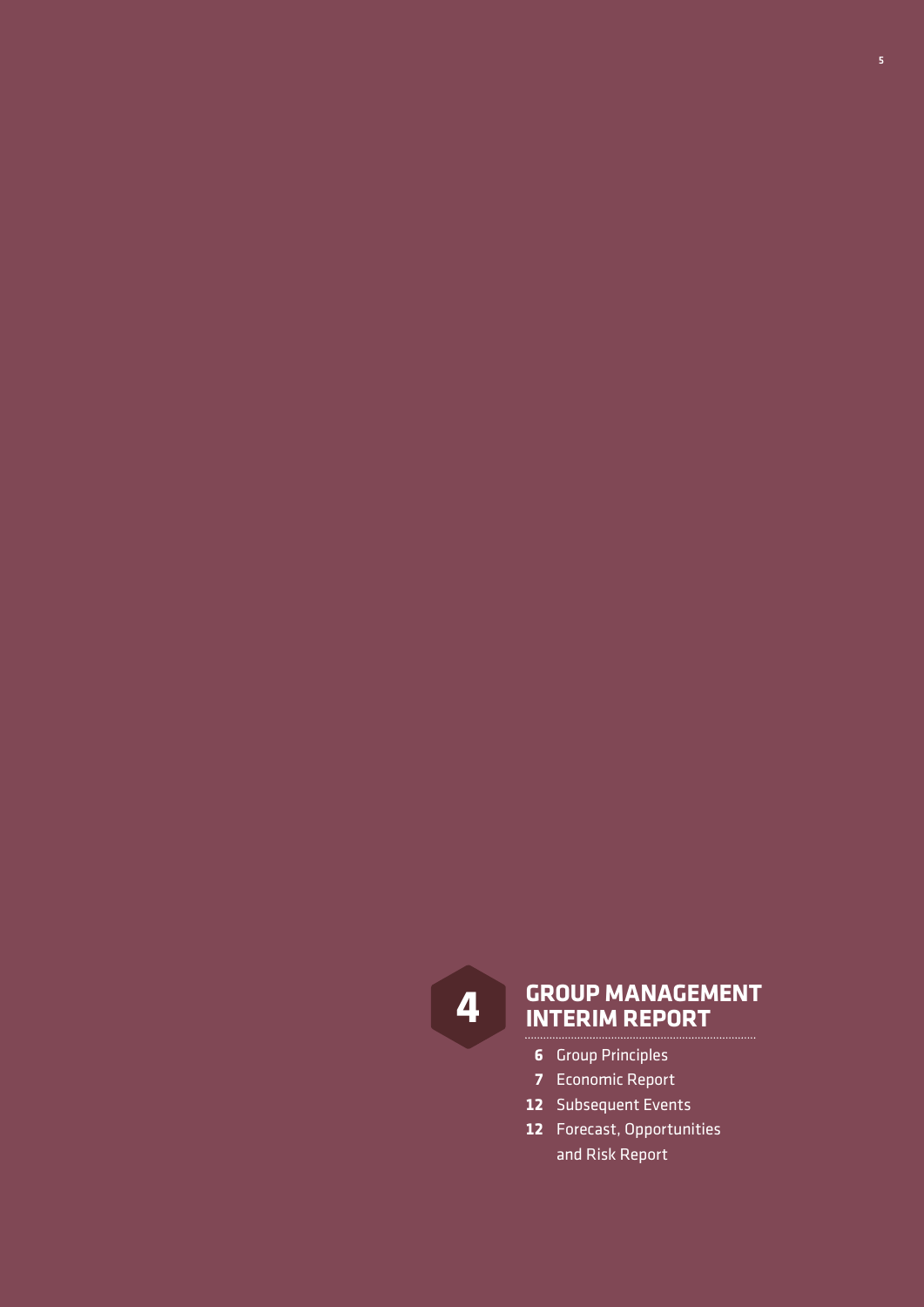## GROUP PRINCIPLES

## Business Model, Targets and Strategies

adesso is a fast-growing IT company which has set its sights on becoming one of the leading consulting and technology groups for industry-specific business processes in Central Europe. With a high level of expertise in the areas it caters to, adesso operates at the interface between business processes and IT, implementing software projects at the highest technical level. The development of its own software solutions increases market penetration and strengthens the company's profit margin. adesso pursues the strategic goal of expanding into European markets after so far focussing on the German market. Enterprise development is complemented by a well-defined acquisition strategy.

Fuelled by past growth and growth in the making, a focused business model and an insistence on outperforming industry average margins, the company's value is continually being enhanced. adesso puts significant resources in targeted business development, the expansion of sales capacities, recruiting and marketing. These investments and the development of new products, coupled with extensive industry and consulting expertise, enable growth rates which exceed the industry average by far. adesso is a leading technology company in the field of software development which invests more than average in the training and development of its workforce and in the ongoing development of its own model for the software development process.

The Executive Board is committed to a strategy of striving for the right balance of growth, solid finances and profitability.

The company's strategy in the first half of 2019 remained largely unchanged compared to the disclosures in the Annual Report 2018. Two new subsidiaries were established in the Netherlands and Hungary. Investments and activities related to own software products remain a core part of the strategy. The company's structure and organisation did not change materially in the first half of the year, with the exception of the mid-sized acquisition stated in "Investments and company acquisitions". There were no changes in the composition of the adesso AG Executive Board in the reporting period.

### Employees and Structure

The structure and management systems remained largely unchanged in the first half of 2019 compared to the disclosures in the Annual Report 2018. Changes pertaining to headcount and the scope of consolidation are detailed in the Economic Report and/or the Consolidated Notes. Headcounts continued to rise at many different locations and across a number of business areas, with the total number of employees at the end of the period increasing significantly year on year by 27% to 3,715.

### Research and Development

Research and development expenses are negligible in relation to group expenses. adesso does not have its own dedicated research department. These disclosures continued to apply in the reporting period. Please refer to the Group Management Report as of 31 December 2018 for further details.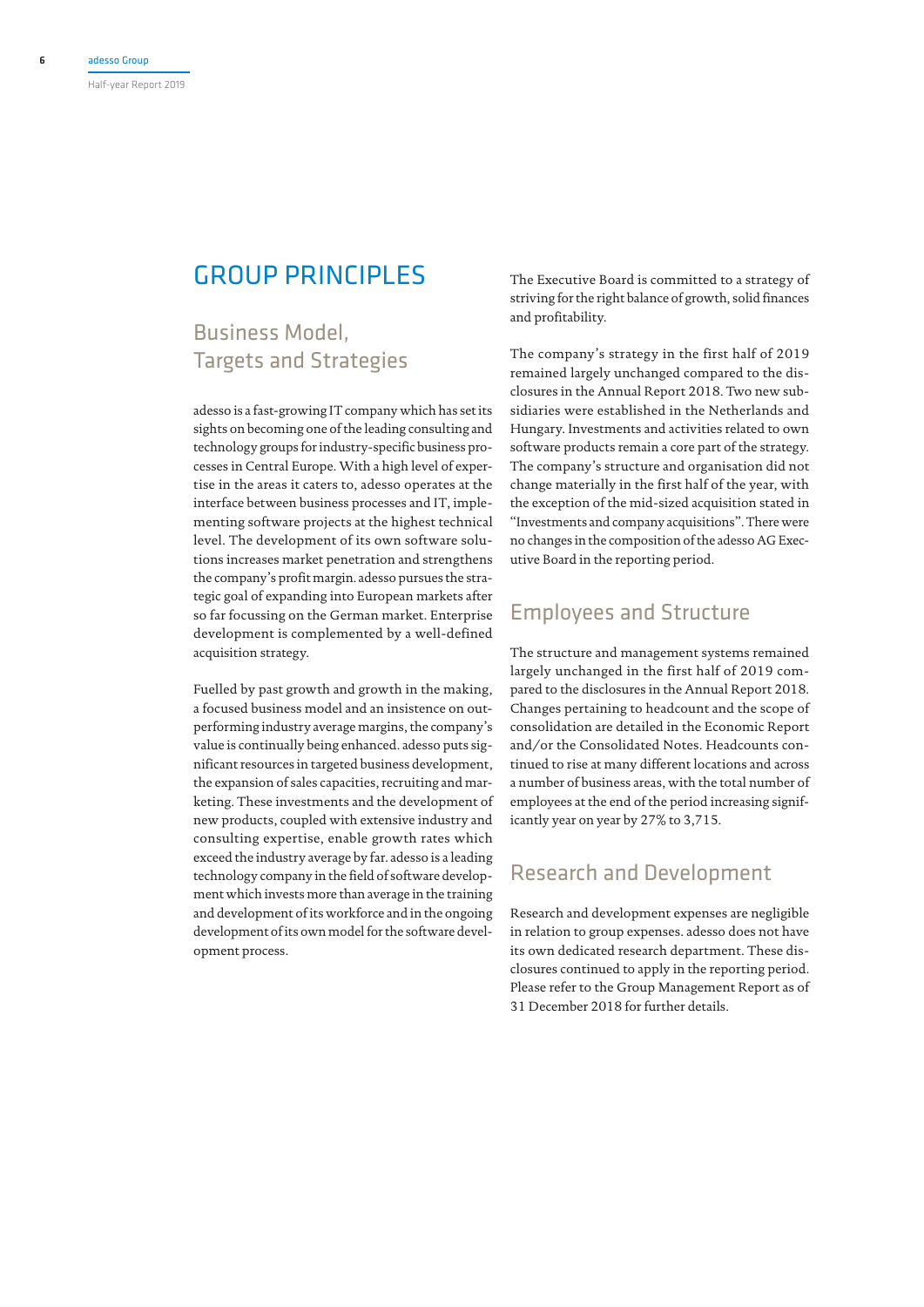Group Principles Economic Report

## ECONOMIC REPORT

## Macroeconomic Climate and Industry-specific Conditions

In its spring forecast issued on 17 April 2019, the German federal government significantly lowered the annual guidance it issued in January by half and now expects gross domestic product growth adjusted for prices of just 0.5 % in 2019. According to the German government, weak development in the industrial sector has been more significant than originally expected. The general global slowdown caused by trade conflicts and the Brexit process have also had a negative impact. In 2020, growth rates are expected to increase back to 1.5 %. Even though international organisations have lowered their growth expectations, the German federal government believes that the global economy is likely to regain some momentum in the forecast period. Relatively moderate growth is expected initially when it comes to German goods and services exports.

In its forecast at the end of 2018, the Swiss State Secretariat for Economic Affairs, SECO, predicted a slowdown in Swiss economic development with GDP growth of 1.5 % in 2019 and a moderate acceleration in growth to 1.7 % in 2020. The forecast for 2019 was lowered markedly in March by 0.4 percentage points, as global economic development has lost more momentum than originally assumed. According to the latest forecast from June, Swiss GDP is set to grow by 1.2 % in 2019. The 2020 forecast has remained unchanged since December 2018. The Austrian Federal Ministry for Digital and Economic Affairs also expects economic development forecasts to be lowered compared to the figures referenced in adesso's annual report. In July 2019, the Austrian Institute of Economic Research (WIFO) and the Austrian Institute for Advanced Studies (IHS) estimated GDP growth at 1.5 % (IHS) and 1.7 % (WIFO) for 2019. According to the July forecast for 2020, IHS expects GDP growth to amount to 1.6 % and WIFO 1.5 %. In May 2019, the OECD issued a significantly lower forecast for Turkey compared to the figures referenced in adesso's financial statements at the end of 2018. Although GDP is set to decline by a more considerable margin in 2019 at -2.6 %, growth of 1.6 % is

forecast for 2020. As of May 2019, the OECD is forecasting a slight fall in momentum in the US in 2019 compared to the previous year, and a more significant decline in 2020. Growth is now anticipated at 2.8 % in 2019 and 2.3 % in 2020.

The German industry association Bitkom published revised forecasts for the development of the IT, telecommunications and consumer electronics markets in July 2019. The IT industry continues to be expected to achieve significantly better growth in 2019 compared to the overall economy. According to Bitkom, the IT industry is expected to expand by 3.2 % (previous year: 4.0 %). A considerable decline in growth is expected in the IT hardware segment – from 4.3  $\%$  in the previous year to 1.5  $\%$  – whereas growth is anticipated to stay strong at 6.3 % in the software segment. Growth in the German IT services segment, which is particularly important to adesso, is expected to remain at 2.4 %.

### Business Performance

The adesso Group increased sales in the first half of 2019 by 20 % year on year to EUR 213.3 million. Organic growth accounted for the vast majority of this figure (19 %) thanks to the successful expansion of existing business activities. This enabled adesso to once again easily exceed its target of outperforming overall market growth organically by at least a factor of two. Business performance also showed that the adesso Group is on course to meet its fullyear forecast for sales.

adesso's business performance benefited from the company's solid positioning in growth areas such as business intelligence, big data, machine learning, artificial intelligence, the internet of things and blockchain applications. At over EUR 6 million, national subsidiaries in Turkey, Spain and Bulgaria also made a contribution to growth in the first half of 2019. adesso's industry- and customer-centric approach opens the door to targeted activities achieving above-average growth.

All established adesso subsidiaries have recorded year-on-year increases in sales. Sales climbed by a particularly significant margin in Turkey once again. The adesso national subsidiary in Germany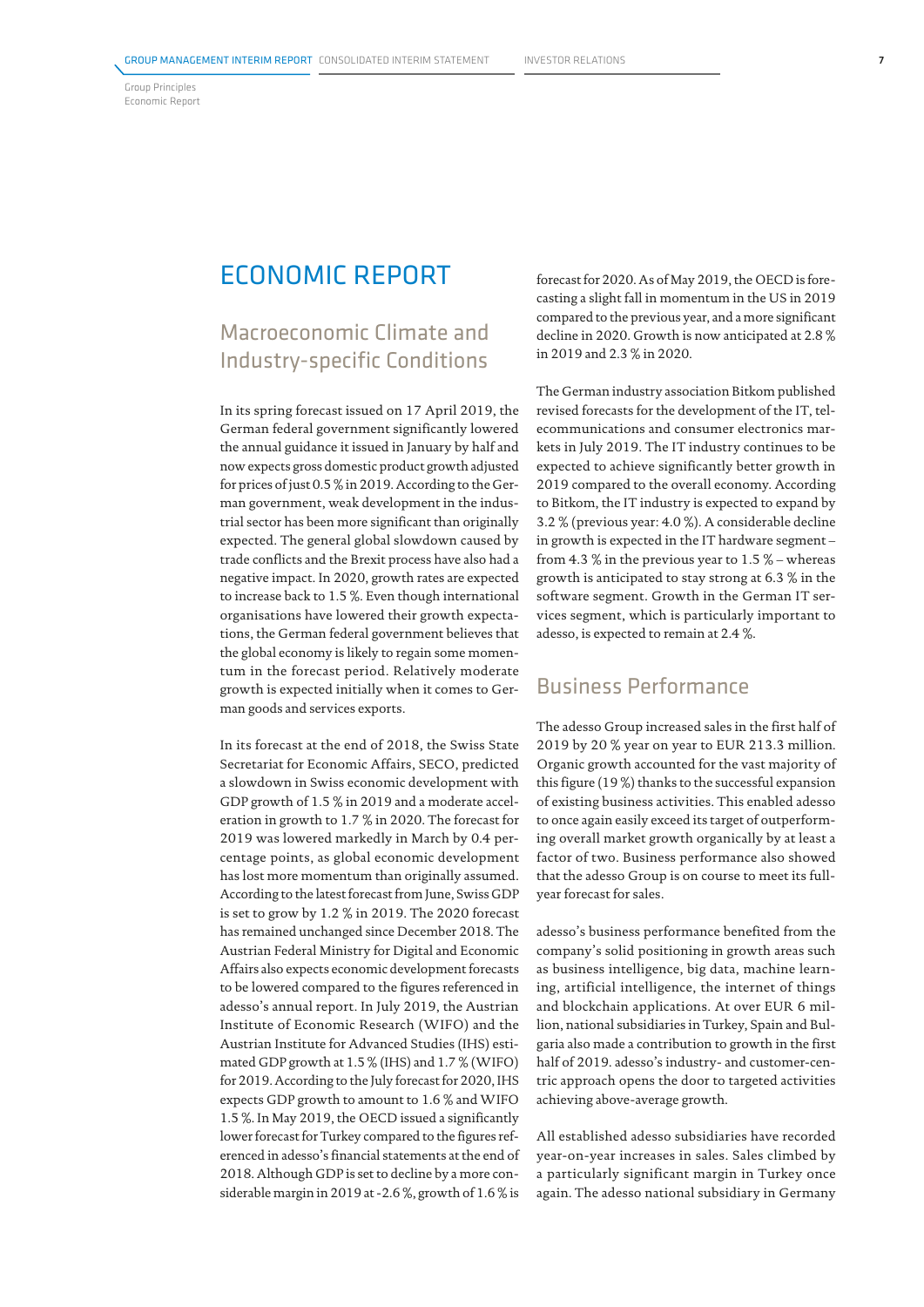recorded the largest increase in sales in absolute terms. Here, adesso has profited from a sharp rise in the number of employees in the last 18 months and a high volume of new projects secured across many core sectors. Growth in sales was particularly noticeable again in the insurance, automotive and public administration sectors.

A new location was opened in Bonn, Germany, with work beginning to establish two further national subsidiaries in Budapest and Amsterdam midway through the year.

Sales generated from e-commerce (Arithnea), online financial applications (smarthouse) and content management (e-Spirit) either did not rise year on year or only rose by a disproportionately low margin, Smart hosting and cloud services business, on the other hand, once again experienced considerable growth. These areas are becoming increasingly important parts of adesso's products, services and projects. Mobile solutions business was also able to be successfully expanded, with an increase of 37 %.

Business involving the in|sure family of products for companies in the insurance sector also developed positively. Licence sales in the first half of 2019 have already managed to exceed the fullyear 2018 figure by a significant margin. Licensing revenues were generated from two customers in the healthcare sector and one customer in the life insurance sector. For the first time, adesso provided the full application environment and IT architecture for an insurer in the property insurance sector using cloud-based technology and has also assumed responsibility for system operations. Service sales and income from maintenance also rose compared to the previous year, enabling sales revenues to climb by a total of 91 %.

Within the first half of the year, EUR 103.4 million in sales was generated in the first quarter and EUR 109.9 million in the second quarter (previous year: EUR 88.5 million and EUR 89.5 million), The first quarter of 2019 offered 63 working days in Germany, whereas the second quarter only included 60 working days (previous year: 63 and 60).

### Position

#### Earnings Situation

The IFRS 16 accounting standard was applied for the first time from 1 January 2019. It is particularly relevant to the EBITDA financial performance indicator used by adesso. In some cases figures adjusted for the IFRS 16 effect have also been stated in order to ensure better comparability with previous-year figures. Please refer to the consolidated notes for further information.

Total operating earnings before interest, taxes, depreciation and amortisation (EBITDA) of the adesso Group came to EUR 18.0 million in the first half of 2019, up 35 % on the previous year's figure. Adjusted for the effects of the first-time application of IFRS 16, EBITDA decreased by 8 % year on year. Following a weaker first quarter of 2019, EBITDA remains in line with expectations in the full-year guidance thanks to high earnings contributions from in|sure product business in the second quarter.

The significant increase in the number of employees, particularly in Germany (+403 or +24 %), coupled with a partial downturn in companies' investment propensity in the automotive and banking industries for example, resulted in lower capacity utilisation and a decline in earnings contributions from IT services in Germany. Measures to improve capacity utilisation were initiated in the second quarter and are expected to have an impact from the third quarter onwards. Investments in the development of additional functionalities for the in|sure and FirstSpirit products were higher than in the previous year, as planned.

adesso national subsidiaries in Switzerland, Austria, Turkey and Bulgaria generated positive earnings contributions, whereas those in Spain and Hungary have yet to reach that stage. In Spain, the team in Madrid was enlarged and a new location was taken over.

#### a

Depreciation and amortisation increased massively by 127 % as a result of the leases capitalised pursuant to IFRS 16 (adjusted for IFRS 16 effects: 12 %). Pretax profit amounted to EUR 6.5 million (previous year: EUR 8.5 million) and earnings per share came to EUR 0.66 (previous year: EUR 0.90).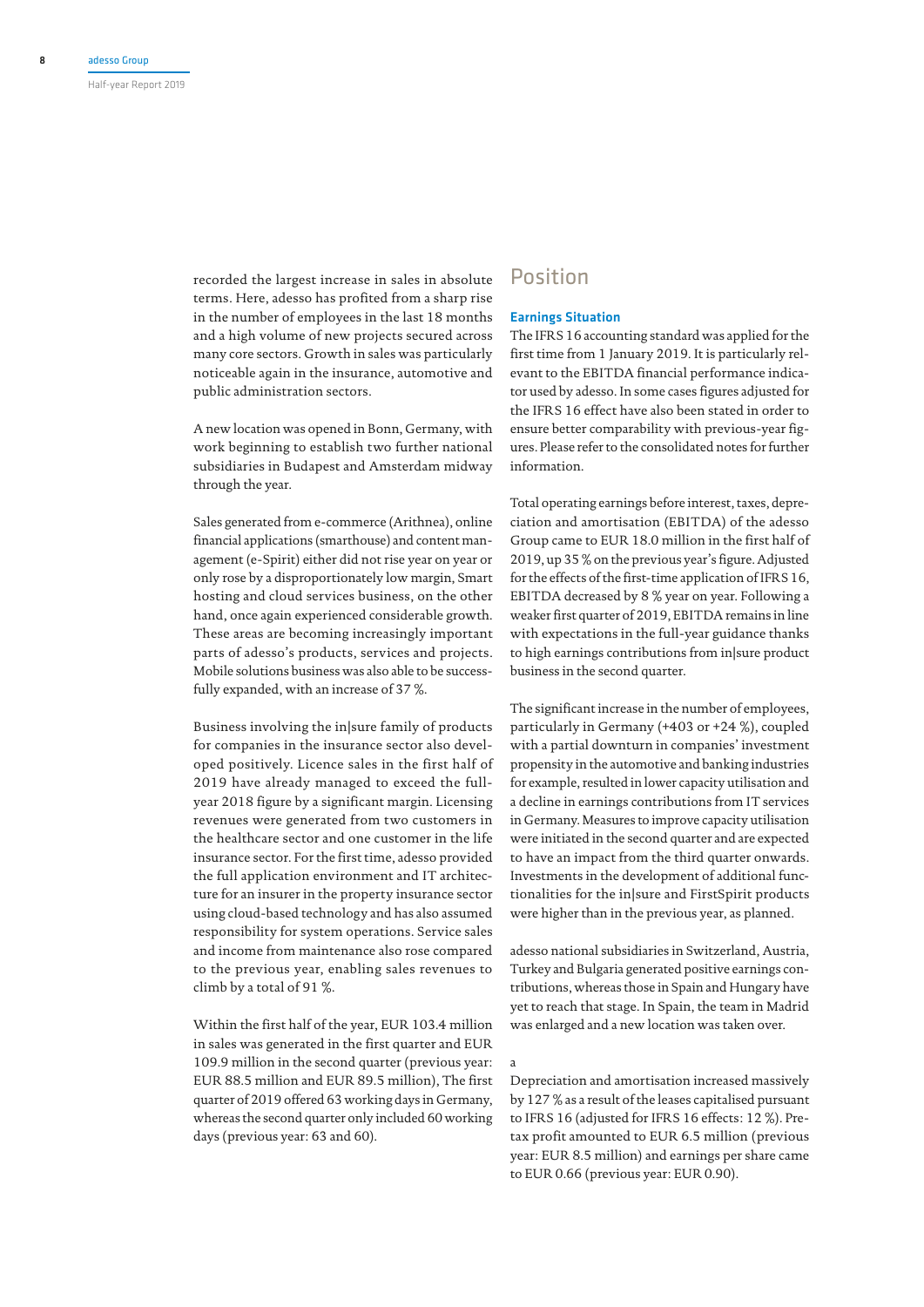#### Notes on individual items in the income statement

The cost of materials, which primarily related to services from external providers purchased within the scope of customer projects, increased by a lower margin compared to sales, 17%, to EUR 24.6 million and therefore made up 12 % of sales. Gross profit increased by 20 % to EUR 188.7 million. Gross profit per employee was annualised in the first half of the year at EUR 107 thousand (previous year: EUR 110 thousand).

The increase in personnel costs, as the largest cost item, was 21 % to EUR 142.6 million, an increase that was one percentage point higher than the rise in gross profit. The average number of employees increased by a greater margin than sales and gross profit, rising by 24 % year on year to 3,516. The fall in capacity utilisation in Germany and increased service provision in countries with lower salary and cost levels such as Turkey and Bulgaria, but also Spain, had an impact in this regard. As at 30 June 2019, adesso had 3,715 employees (full-time equivalents). Annual personnel costs per employee fell year on year from EUR 83 thousand to EUR 81 thousand. Other operating expenses rose by the same margin as sales and gross profit due to the effects of IFRS 16, but at a much lower rate than the headcount, by 11 % to EUR 31.5 million and had a positive impact on margins. However, when adjusted for these effects, other operating expenses rose by a disproportionately high 31 %. One reason for this cost increase were higher recruitment costs due to the largest expansion in the workforce in adesso's history, especially in Germany, and the move into the second part of the Group headquarters in Dortmund, Germany, following its completion.

Depreciation and amortisation of EUR 10.5 million (previous year: EUR 4.6 million) includes depreciation and amortisation of rights of use from leases pursuant to IFRS 16 in the amount of EUR 5.3 million for the first time. Operating depreciation and amortisation rose by 26 % to EUR 3.9 million, amortisation of intangible assets recognised in the course of mergers increased by a lower margin of 15 % to EUR 1.3 million. No goodwill impairments were recognised.

Total income from financing and investment activities was significantly lower compared to the previous year at EUR -1.0 million (previous year: EUR -0.2 million). Interest expenses from lease liabilities pursuant to IFRS 16, which were recognised for the first time, came to EUR 0.7 million. The financial result was also impacted by interest expenses from acquisition loans. Income from investments of EUR -0.1 million (previous year: EUR 0.0 million) continues to be impacted by the start-up losses of associate company soccerwatch.tv GmbH. Income tax expense came to EUR 2.4 million (previous year: EUR 2.9 million). With reference to pre-tax profit of EUR 6.5 million, the tax rate was calculated at 37 % (previous year: 35 %).

| $in$ FUR $k$                   | <b>First half</b><br>2019 | First half<br>2018                                 | First half<br>2017       | ΟZ<br>2019 | 01<br>2019 | Ω2<br>2018 | 01<br>2018 | Ω2<br>2017 | 01                                            |
|--------------------------------|---------------------------|----------------------------------------------------|--------------------------|------------|------------|------------|------------|------------|-----------------------------------------------|
| Sales revenues                 | 213,305                   | 177,969                                            | 149.640                  | 110.983    | 103.445    | 89.503     | 88.466     | 73.990     | 75.650                                        |
| FRITDA                         | 17.997                    | 13.327                                             | 7.611                    | 10.487     | 8.634      | 6.001      | 7.326      | 2.461      | 5.150                                         |
| EBITDA margin<br>(in %)        | 8.4%                      | --------------------------------------<br>$7.5 \%$ | 5 1 %                    | $9.4\%$    | $8.3\%$    | 6.7%       | $8.3\%$    | 33%        | -------------------------------------<br>6.8% |
| Consolidated<br>earnings       | 4.096                     | 5.540                                              | 2 21 2                   | 2.699      | 2 1 4 5    | 2.390      | 3 1 5 N    |            | 2.223                                         |
| Earnings per<br>share (in EUR) | $0.66 \text{ } \in$       | 0.90 f                                             | $0.36 \text{ } \epsilon$ | 0.43 f     | 0.35 f     | ∩ 39 €     | 0.51 f     | $-0.01$ f  | ∩ 37 €                                        |

#### KEY FIGURES PROFIT SITUATION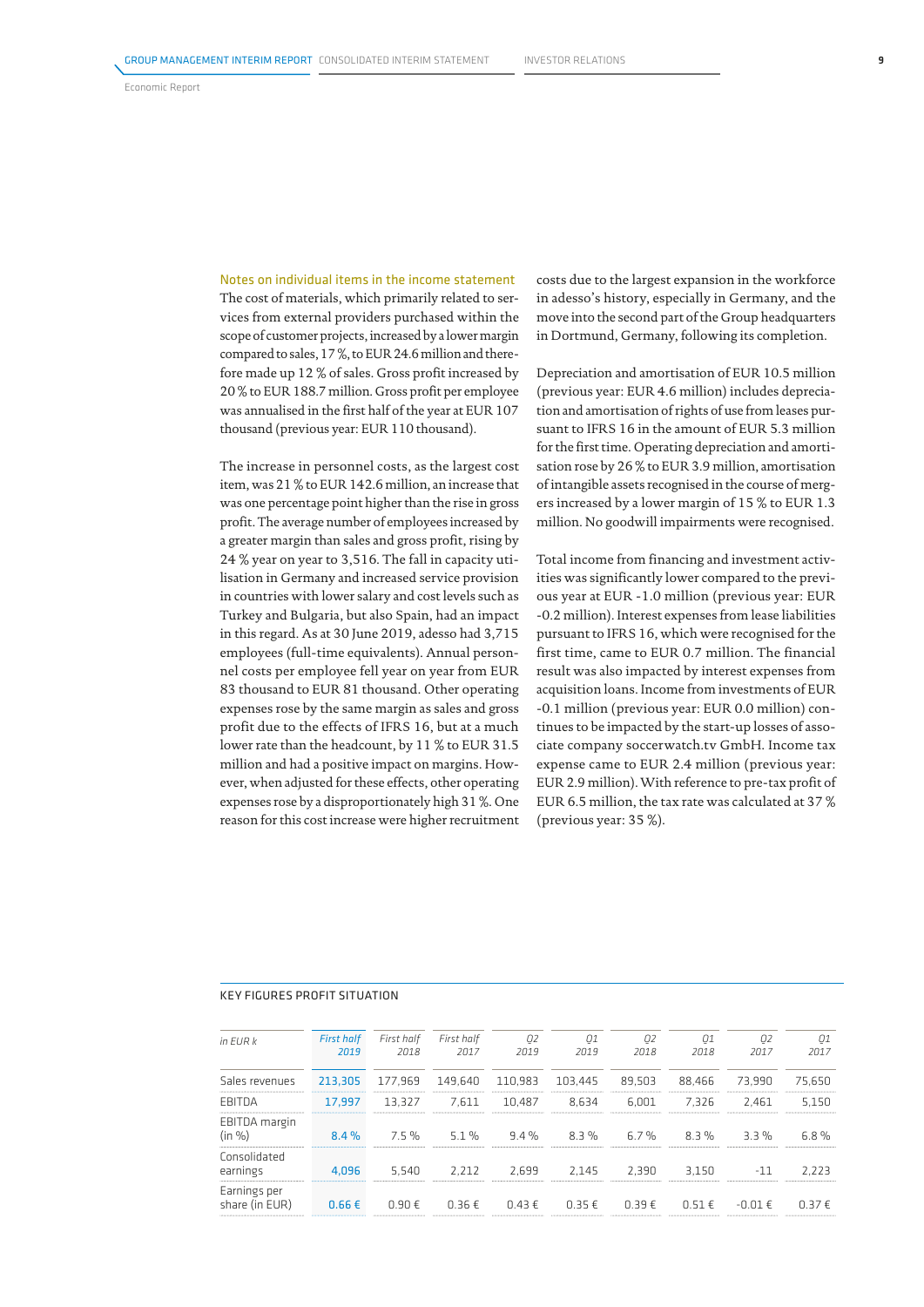#### Employee indicators

Compared to the previous year, the total number of Group employees rose by 791, or 27 % (previous year: 476 or 19 %), from 2,924 to 3,715 full-time equivalents. In the first half of 2019, the number of employees rose by 435 (previous year: 212) compared to the figure reported on 31 December 2018. Of these new employees, 66 are attributable to a company acquisition. The number of employees outside of Germany increased year on year by a disproportionately high 39 % to 575. This rise is primarily attributable to new recruitment in Turkey, but also to the establishment of locations in Bulgaria and Spain.

#### Financial Position and Results of Operations

As of 30 June 2019 after the distribution of the dividends from healthy consolidated earnings of EUR 4.1 million, equity rose by EUR 0.9 million to EUR 79.3 million compared to the 31 December 2018 figure. Compared to 30 June 2018, equity rose significantly by EUR 9.6 million. Rights of use from leases pursuant to IFRS 16 were capitalised in the amount of EUR 74.1 million. This resulted in the balance sheet total increasing and the equity ratio falling to 25.0 % (31 December 2018: 34.6 %; 30 June 2018: 33.5 %). Liq-

uid assets stood at EUR 27.9 million as at the reporting date (31 December 2018: EUR 45.9 million; 30 June 2018: EUR 39.7 million). The decline in liquid assets over the first half of the year corresponds in structural terms to the development of liquidity in previous years and primarily resulted from the scheduled payment of variable salary components for the previous year and the dividend payment. Liquid assets also decreased as a result of payments for resources and the move into the second part of the Group headquarters in Dortmund, Germany, following its completion of EUR 4 million, higher financing requirements from fixed-price projects in Germany and pre-financing effects from the particularly high number of new employees in Germany.

Cash flow from operating activities stood at EUR -12.2 million (adjusted for IFRS 16 effects: EUR -17.9 million), down from EUR 2.8 million in the previous year. Trade accounts receivable rose by a much higher margin than sales – by 34 % or EUR 26.0 million to EUR 103.2 million. Working capital increased to an even greater extent by 53 %. Following an improvement to debtor terms in previous years, this indicator has been extended significantly over the

#### EMPLOYEE INDICATORS

|                                                      | <b>First half</b><br>2019 | First half<br>2018 | First half<br>-2017 | 2018   | 2017    | 2016    |
|------------------------------------------------------|---------------------------|--------------------|---------------------|--------|---------|---------|
| Employees at the end of the period                   | 4.132                     | 3.226 2.707 3.590  |                     |        | - 2.980 | 2 381   |
| Full-time equivalents (FTE) at the end of the period | 3.715                     | 2.924              | 2.448               | 3.280  | 2 7 1 2 | 2 1 7 4 |
| Full-time equivalents (FTE) average for the year     | 3.516                     | 2 846              | - 2333              | 3 N 31 | -2.488  | 1956    |
| Sales per ø FTE (in EUR k)                           |                           | 1 フ ち              | 128                 |        | 179     | 133     |
| Gross profit per ø FTE (in EUR k)                    |                           |                    | 117                 |        |         |         |
| Personnel costs per Ø FTE (in EUR k)                 |                           |                    |                     |        |         |         |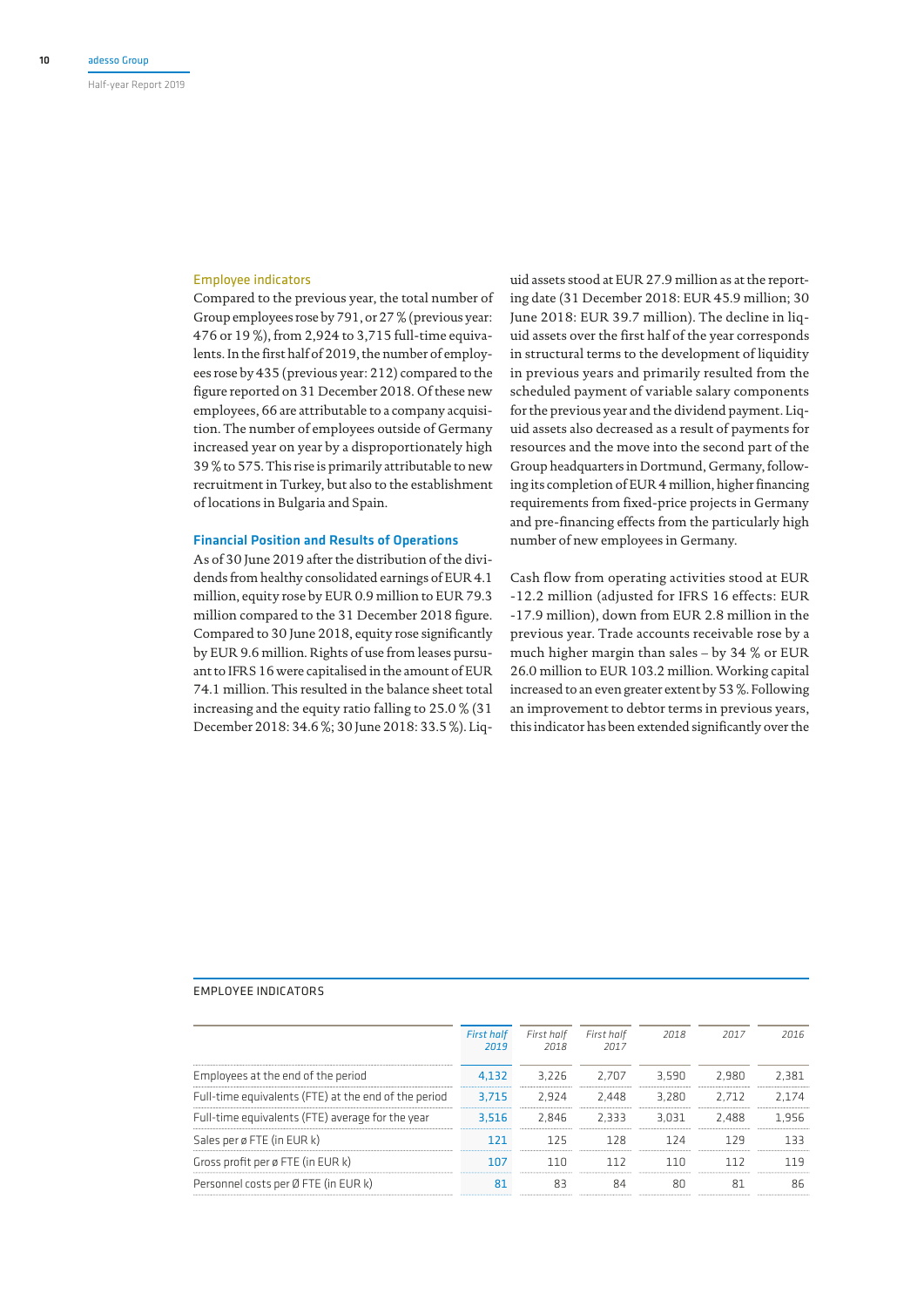past 12 months to 88 days. Debtor management in Germany has been intensified in response. Cash flow from investment activities amounted to EUR -10.7 million, declining from EUR -6.5 million in the previous year. The expansion of the Group headquarters, considerable increases in employee numbers in the first half of 2019 and the acquisition of management systems GmbH had a particular impact in this regard. Cash flow from financing activities stood at EUR 4.9 million (adjusted for IFRS 16 effects: EUR 10.7 million, previous year: EUR -2.9 million). Besides the refinancing of repayments on loans of EUR 7.2 million (previous year: EUR 3.3 million), an acquisition loan was taken out for the takeover of management systems GmbH and additional funds were borrowed to finance working capital. As in previous years, liquid assets from operating activities are expected to increase in the second half of 2019.

Financial liabilities rose by EUR 14.5 million net to EUR 62.6 million in the first half of the year as a result of ongoing repayments and new loans being taken out. Net liquidity came to EUR -34.7 million as of the reporting date (31 December 2018: EUR -2.2 million; 30 June 2018: EUR -7.5 million).

#### Investments and Company Acquisitions

Investments in property, plant and equipment amounted to EUR 6.1 million (previous year: EUR 1.7 million) and comprised the expansion of the Group headquarters as well as regular investments in factory and office equipment replacement and expansions such as IT equipment and furnishings. There is no investment backlog to report.

The healthcare portfolio was expanded in the reporting period with the takeover of 90 % of management systems GmbH. management systems is an established leading provider of IT solutions to German Associations of Statutory Health Insurance Physicians (kassenärztliche Vereinigungen). It has 70 employees and generates annual sales of over EUR 6 million with a pre-tax return of around 10 %. The purchase price for the majority stake was under EUR 5 million. Please refer to the notes in the consolidated interim financial statements for further details on this transaction.

#### LIQUIDITY AND BALANCE SHEET STRUCTURE

| $in$ FUR $k$                 | 02<br>2019 | 01<br>2019 | 02<br>2018      | 01<br>2018 | 02<br>2017 | 01<br>2017 |
|------------------------------|------------|------------|-----------------|------------|------------|------------|
| Liquid assets                | 27,870     | 40.523     | 39.744          | 43.429     | 28.144     | 38.668     |
| <b>Financial liabilities</b> | 62.584     | 48.108     | 47.258          | 44.624     | 45.811     | 45.710     |
| Net cash position            | $-34.714$  | -7.001     | -7.514          | $-1.195$   | $-17.667$  | $-7.042$   |
| Operating cash flow          | $-12.183$  | 2.060      | 4 <sub>04</sub> | 1.786      | $-5.502$   | 2.052      |
| Goodwill                     | 48.352     | 46.307     | 43.895          | 44.260     | 43.677     | 43.369     |
| Equity                       | 79.328     | 80.347     | 68.772          | 69.579     | 58.100     | 60.533     |
| Equity ratio                 | 25.0 %     |            | 26.0% 33.5%     | 32 5 %     | 31 5 %     | $-314%$    |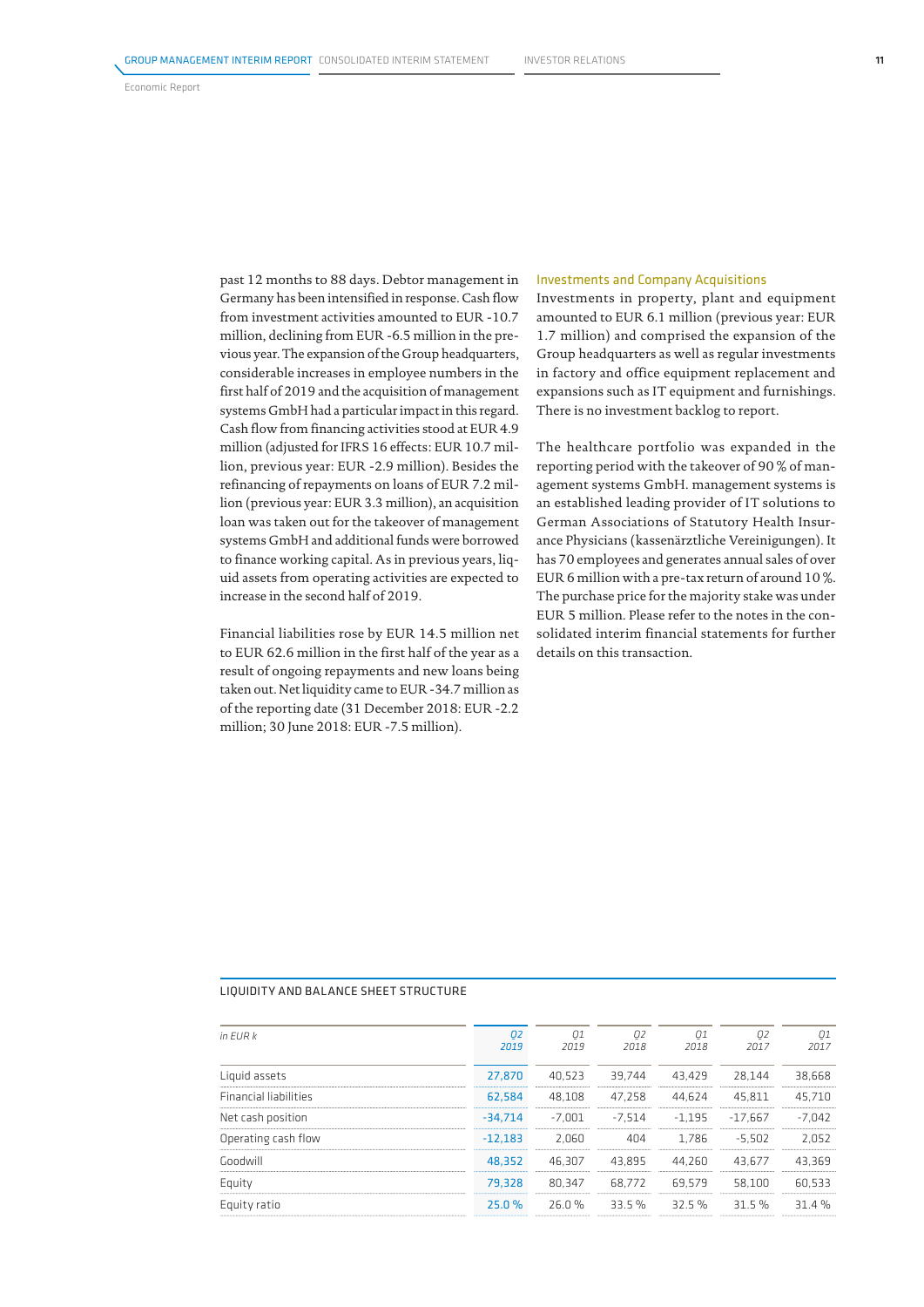## SUBSEQUENT EVENTS

No events of particular importance that we expect to have a material impact on the asset, financial or profit situation of the adesso Group have taken place since 1 July 2019.

## FORECAST, OPPORTUNITIES AND RISK REPORT

#### Forecast Report

#### Framework Conditions

The first half of 2019 has seen a deterioration in the economic development anticipated by leading economists both in Germany and in other international markets that are key to adesso's development. This deterioration is also expected to continue moving forward. The market assumptions underpinning adesso's full-year forecast for its business performance in 2019 therefore no longer apply to the full extent in certain industries such as the automotive and banking industries. Nevertheless, in its projection published at the end of May, the OECD is only expecting a temporary slowdown in global economic growth momentum. Following a decline to 3.2 % in the current year, growth momentum is expected to accelerate again to 3.4 % in 2020. In 2018, the global economy expanded by 3.5 %.

In April 2019, the market research company Gartner published its latest forecast regarding global IT spending in 2019. According to the forecast, spending is expected to rise moderately by 1.1 % year on year to USD 3.8 trillion. Growth of 3.5 % compared to 2018 is expected in the IT services segment, while the enterprise software segment is forecast to grow by 7.1% in 2019. Both segments are also expected to continue their growth into 2020, with IT services set to achieve growth of 4.8 % and enterprise software to expand by 8.2 %. Gartner cites the increased use of new cloud-based alternatives as the reason for the promising prospects for providers of enterprise software. Applications involving artificial intelligence are considered to offer particularly significant potential.

Information technology also continues to be a driver of growth for the economy in Germany. According to the latest assessments published by the digital association Bitkom in July 2019, the IT market volume will grow by 3.2 % to EUR 93.6 billion in 2019. The software and IT services segments are expected to generate the strongest growth in 2019, of 6.3 % and 2.4 % respectively. The recession in German industry is only partially affecting companies in the IT and telecommunications industry, however the outlook for 2020 has become somewhat more cautious. The growth of the IT and telecommunications market as a whole is, however, set to continue in the coming year, according to Bitkom calculations. The forecast is somewhat down on the previous year, with sales predicted to rise by 1.6 % to EUR 173.1 billion (2019: growth of 2.0 % to EUR 170.3 billion).

#### Anticipated Development of adesso AG

After recording growth of 20 %, 19 percentage points of which was organic growth, business in the first half of 2019 showed an ongoing high level of momentum in terms of sales development that far exceeds the market as a whole. The order backlog per employee and capacity utilisation at adesso in Germany remained down on the reporting date compared with figures at the start of the year. This was primarily due to the disproportionately high increase in the number of employees. Sales capacities are to be expanded in the second half of the year, while the number of employees is set to increase by a lower margin. As a result, sales growth is expected to continue at a somewhat lower level in the second half of the year. The sales target for 2019 of more than EUR 410 million seems to be feasible. EBITDA is expected to rise in the second half of 2019 compared to the first half of the year. There are more working days in the second half of the year, meaning potential for more sales. As in the first half of the year, it is assumed that licensing and SaaS revenues will be satisfactory. The full-year EBITDA forecast for 2019 of EUR 40 to 45 million (first half of 2019: EUR 18.0 million) and the target of an EBITDA margin of at least 9.0 % (first half of 2019: 8.4 %) continue to apply.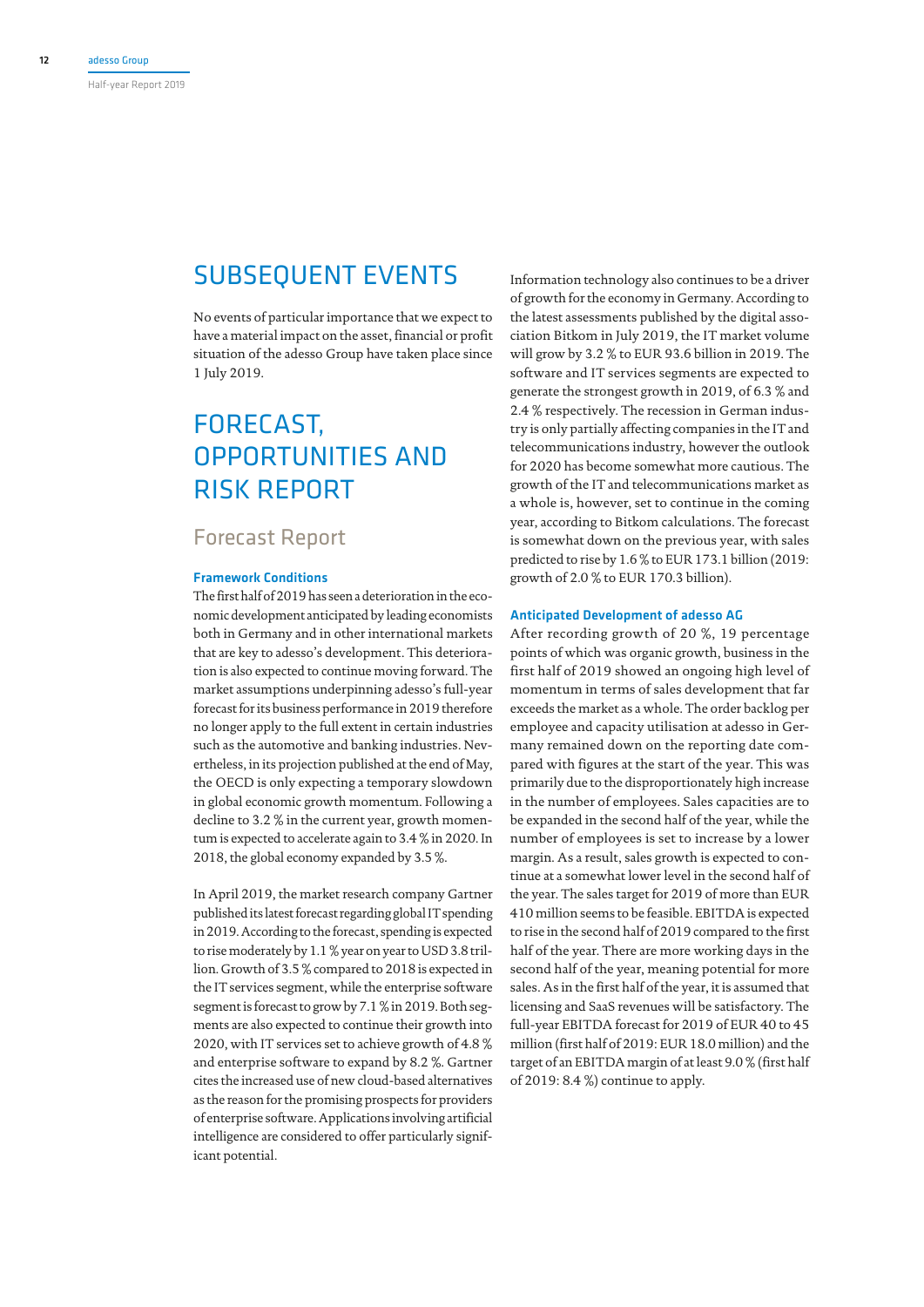No extraordinary fixed asset investments are planned for the second half of the year. Company acquisitions are of secondary importance, with the focus remaining on organic growth and portfolio and country development over the remainder of the year. As in previous years, operating cash flow is expected to be noticeably more positive in the second half of 2019 than in the first half of the year.

Both sales and the operating result are expected to increase further in 2020.

Our outlook takes into account all influencing factors known to us at the time of preparing the report and relevant to adesso's business development. This outlook is based on projected economic developments and does not include any other potential acquisitions.

### Opportunities and Risk Report

The adesso Group has continued its efforts to open up new business opportunities. adesso pursues a pronounced organic growth strategy.The new adesso national subsidiaries in Hungary and the Netherlands open the door to further opportunities for customer acquisition, alongside the subsidiaries established in Bulgaria and Spain in the previous year. Investments in additional modules for inIsure insurance software, such as PayTras for payment services, and the integration of purchased solutions such as Commission and CollPhir have increased the depth and breadth of the product portfolio. Digitalisation-related mega trends such as the Internet of Things, artificial intelligence and big data open up a variety of concepts for customer projects in all core sectors of adesso. The opportunities remain unchanged from the explanations in the Annual Report 2018.

adesso is subject to a number of risks that could have a negative impact on financial development. They arise from its business activities and in view of the Group's increasing size and complexity as well as its scope of activities in foreign countries. Please refer to the Group Management Report as of 31 December 2018 for a description of all risks and the applied risk management methods. Group-wide risks from economic developments are explained in the forecast report of this interim report.

We did not identify any further material systemic risks in the first six months of financial year 2019 except those stated in the Annual Report 2018 and the forecast report of this interim report. In view of the fall in investment propensity among some customers that adesso considers important, particularly in the core automotive and banking industries, the risk to the order backlog is considered to be higher. Liquidity risks and projects risks are considered to be high against the backdrop of the fall in profitability of the major Group company in the first half of the year and cost overruns on multiple projects. Employee-related risks have been lowered on account of a fall in employee turnover and a further rise in the number of applicants. All in all, the risk factor has risen by 25 points to 550. That being said, we do not expect risks to occur that could pose a danger to the company as a going concern in the remaining months of the financial year.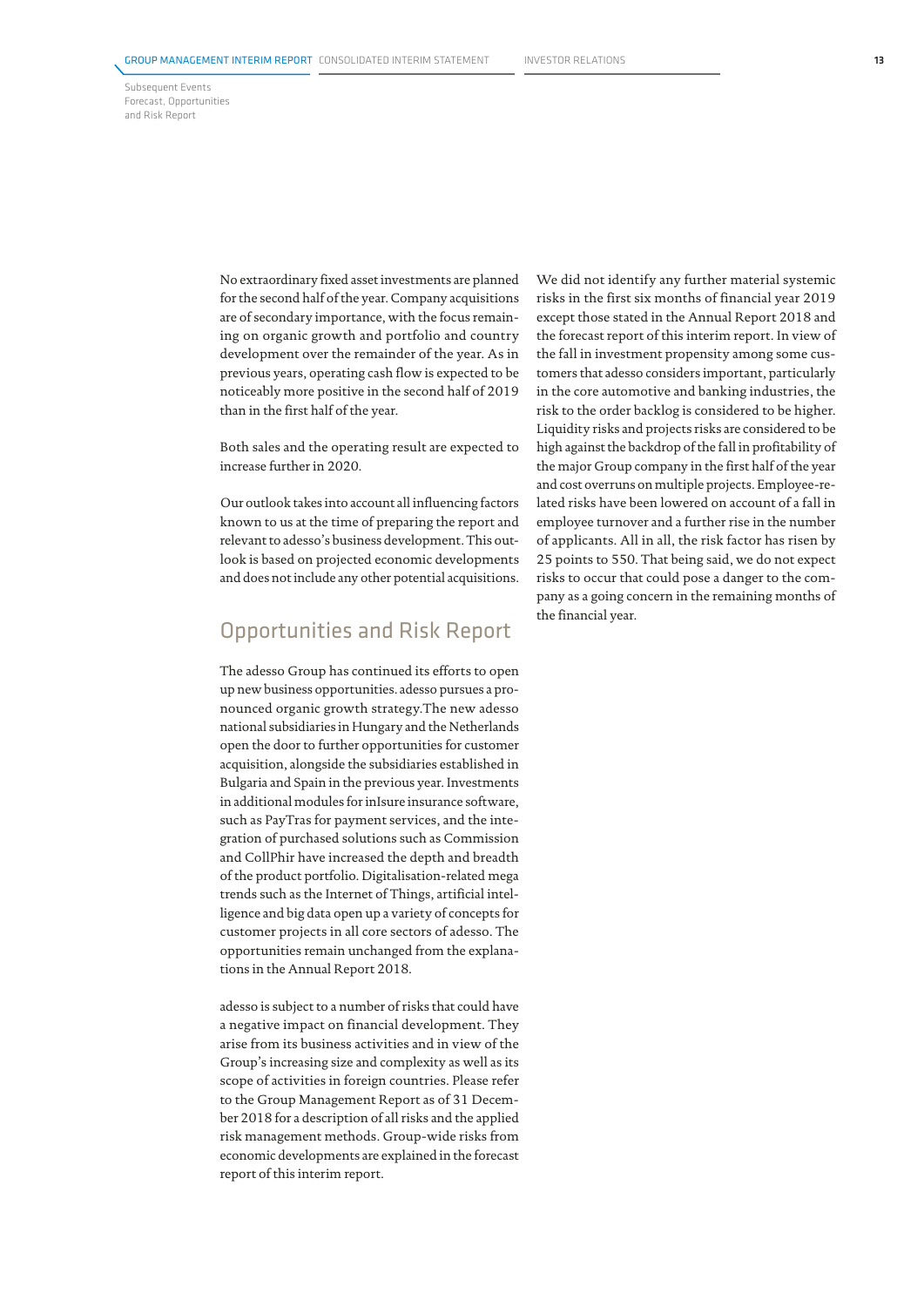Half-year Report 2019

# **CONSOLIDATED INTERIM STATEMENT**

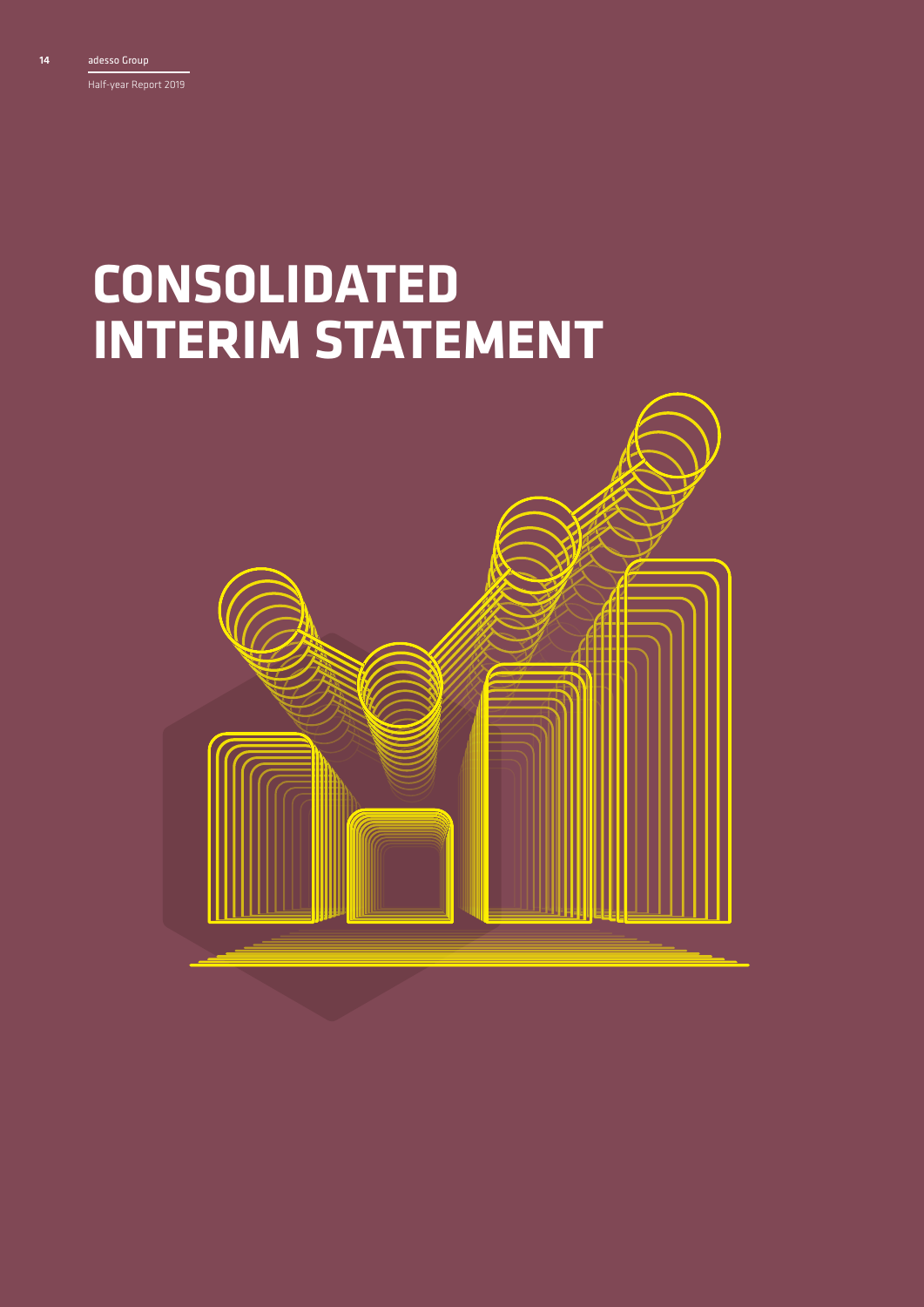

## **CONSOLIDATED 14 INTERIM STATEMENT**

- Consolidated Balance Sheet
- Consolidated Income Statement
- Consolidated Statement of Comprehensive Income
- Consolidated Cash Flow Statement
- Consolidated Shareholders Equity Statement
- Consolidated Notes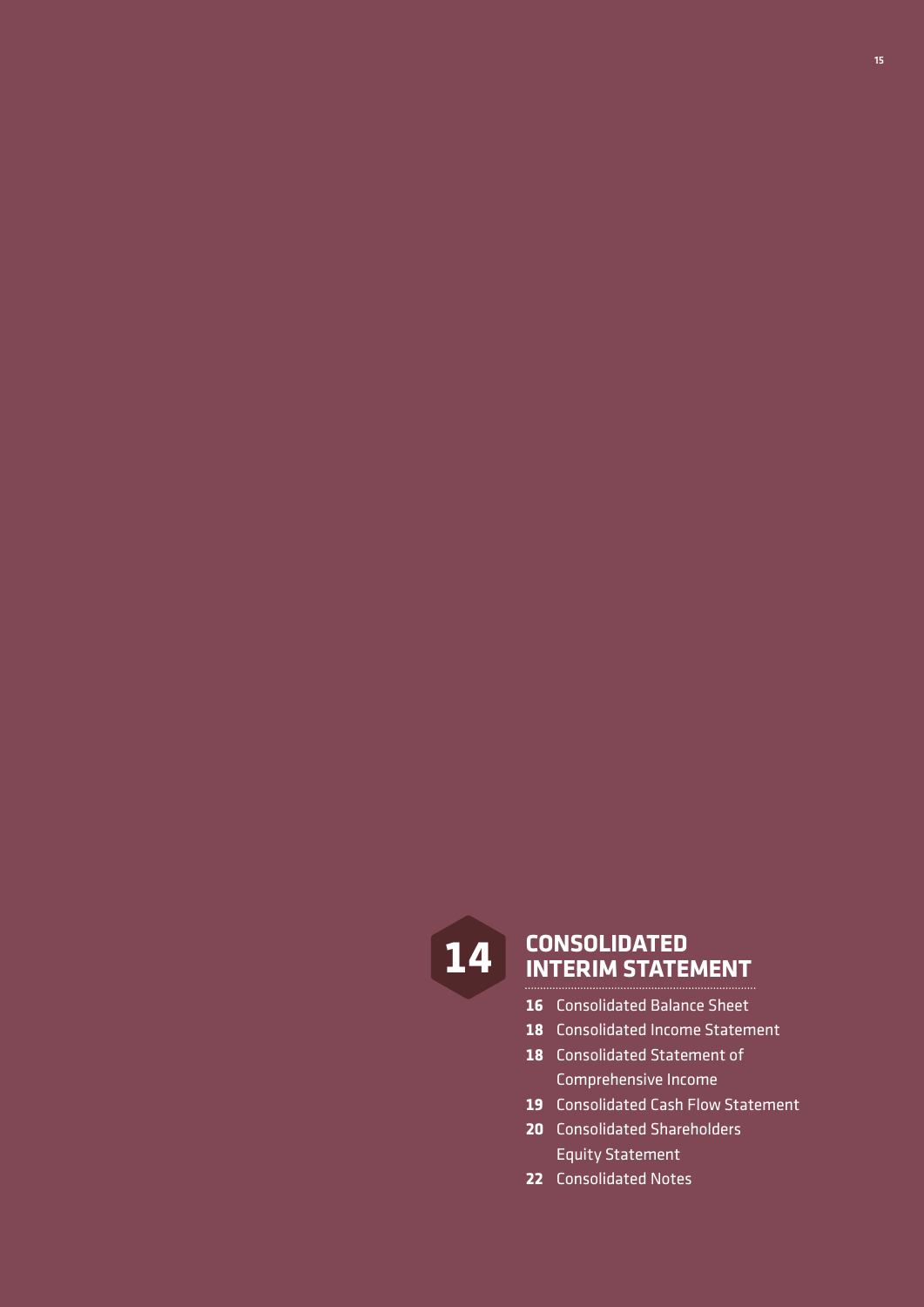Half-year Report 2019

## CONSOLIDATED BALANCE SHEET

OF ADESSO GROUP AS OF 30 JUNE ACCORDING TO IFRS

#### ASSETS

| in EUR k                      | 30 June 2019 | 31 Dec 2018* |
|-------------------------------|--------------|--------------|
| <b>NON-CURRENT ASSETS</b>     |              |              |
| Goodwill                      | 48,352       | 46,228       |
| Intangible assets             | 19,061       | 19,355       |
| Property, plant and equipment | 13,931       | 9,884        |
| Right-of-use assets**         | 74,139       |              |
| Equity method investments     | 3,011        | 3,322        |
| Financial assets              | 1,210        | 1,208        |
| Deferred taxes                | 1,240        | 1,025        |
|                               | 160,944      | 81,022       |
| KURZFRISTIGE VERMÖGENSWERTE   |              |              |
| Cash on hand and at bank      | 27,870       | 45,912       |
| Trade accounts receivable     | 103,245      | 80,253       |
| Contract assets               | 17,206       | 12,073       |
| Income tax receivables        | 1,370        | 1,836        |
| Financial assets              | 377          | 404          |
| Other assets                  | 5,807        | 4,875        |
|                               | 155,875      | 145,353      |
|                               |              |              |

| <b>TOTAL ASSETS</b> | 316,819 | 226,375 |
|---------------------|---------|---------|
|                     |         |         |

\* Comparative figures adjusted according to IAS 8 (see section "General Information and Accounting Principles - Changed Accounting Methods") \*\* Shown for the first time from 01.01.2019 as a result of the changeover to IFRS 16.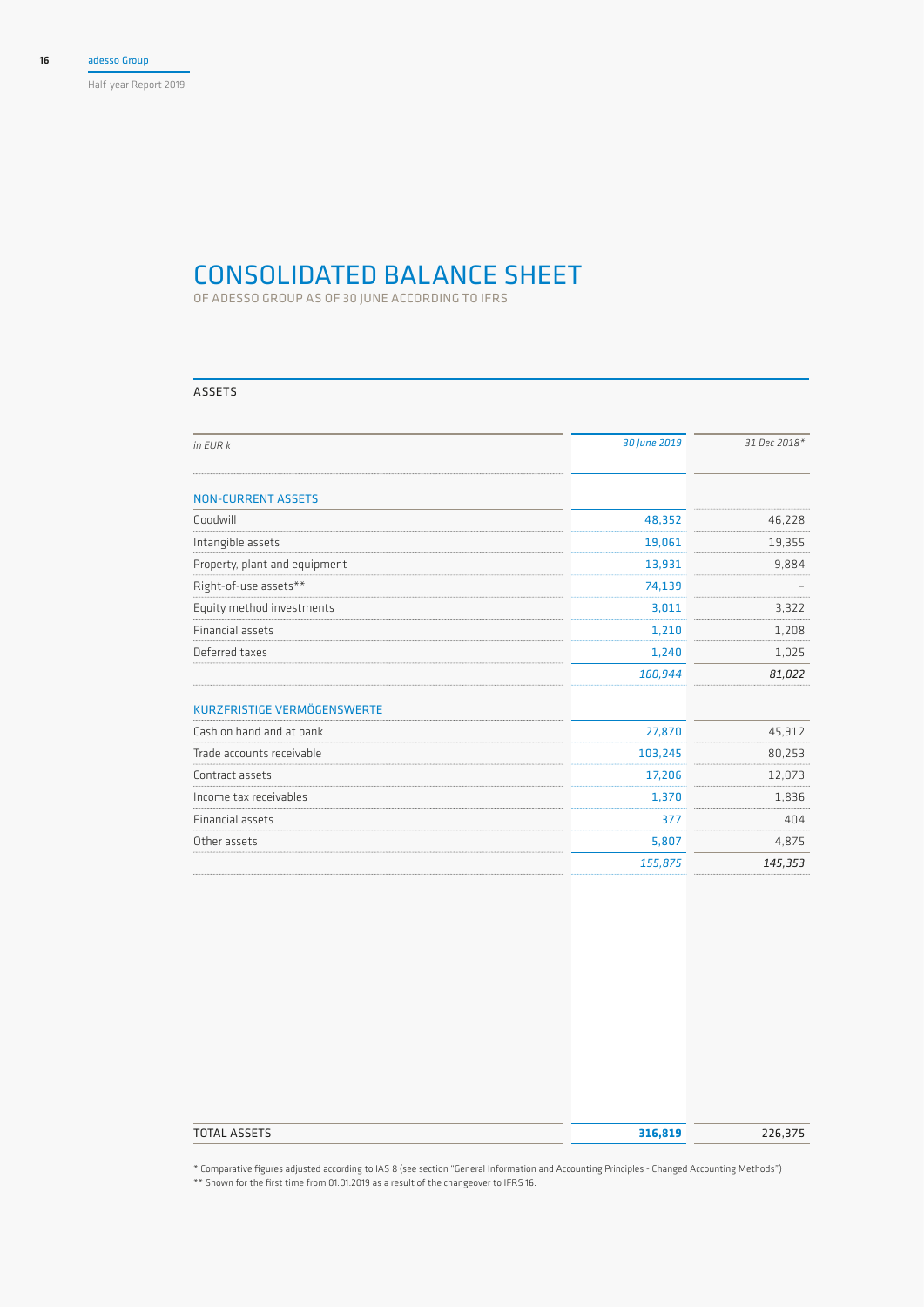Consolidated Balance Sheet

#### EQUITY AND LIABILITIES

| in EUR k                         | 30 June 2019 | 31 Dec 2018* |
|----------------------------------|--------------|--------------|
| <b>EQUITY</b>                    |              |              |
| Subscribed capital               | 6,176        | 6,176        |
| Capital reserve                  | 16,336       | 16,540       |
| Other retained earnings          | 56,352       | 55,056       |
| Currency translation reserve     | 405          | 576          |
| Non-controlling interests        | 59           | 59           |
|                                  | 79,328       | 78,407       |
| <b>NON-CURRENT LIABILITIES</b>   |              |              |
| <b>Financial liabilities</b>     | 47,394       | 33,100       |
| Pensions and similar liabilities | 159          | 165          |
| Provisions                       | 6,587        | 5,931        |
| Contract liabilities             | 44           | 365          |
| Lease liabilities**              | 63,882       |              |
| Other liabilities                | 29           | 55           |
| Deferred tax liabilities         | 4,409        | 3,783        |
|                                  | 122,504      | 43,399       |
| <b>CURRENT LIABILITIES</b>       |              |              |
| <b>Financial liabilities</b>     | 15,190       | 15,008       |
| Trade accounts payable           | 16,400       | 14,651       |
| Contract liabilities             | 16,529       | 8,953        |
| Lease liabilities**              | 10,497       |              |
| Income tax liabilities           | 6,051        | 7,719        |
| Provisions                       | 11,601       | 8,421        |
| Other liabilities                | 38,719       | 49,817       |
|                                  | 114,987      | 104,569      |
| TOTAL EQUITY AND LIABILITIES     | 316,819      | 226,375      |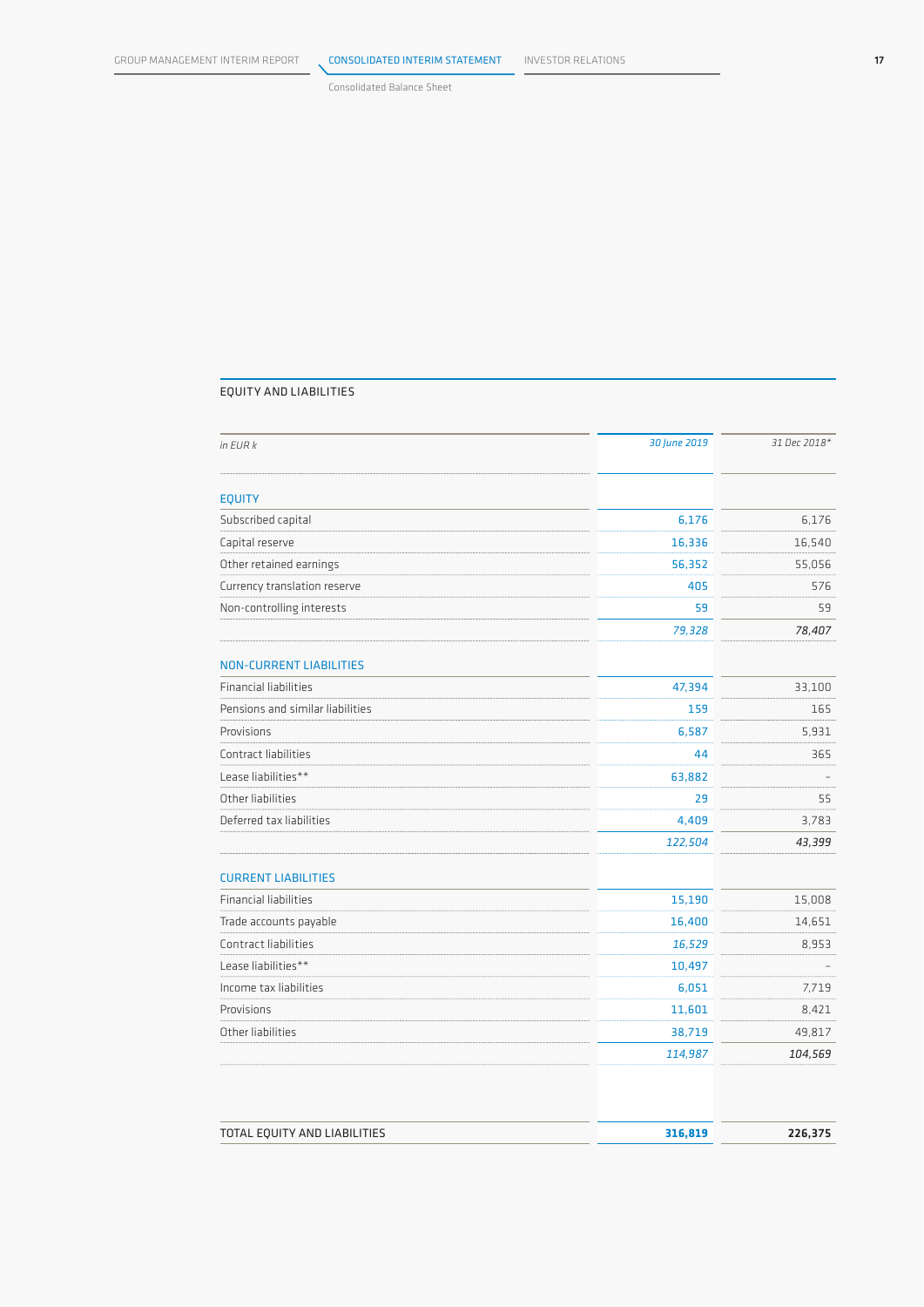## CONSOLIDATED INCOME STATEMENT

OF ADESSO GROUP FOR THE PERIOD FROM 1 JANUARY TO 30 JUNE ACCORDING TO IFRS

| in EUR k                                                                   | 1st HY 2019 | 1st HY 2018* |
|----------------------------------------------------------------------------|-------------|--------------|
| Sales revenues                                                             | 213,305     | 177,969      |
| Other operating income                                                     | 3,021       | 2,425        |
| Changes in inventories                                                     | 145         | 0            |
| Own work capitalised                                                       | 216         | 711          |
| <b>TOTAL INCOME</b>                                                        | 216,687     | 181,105      |
| Costs of material                                                          | $-24,567$   | $-21,014$    |
| Personnel costs                                                            | $-142,607$  | $-118,302$   |
| Other operating expenses                                                   | $-31,516$   | $-28,462$    |
| EARNINGS BEFORE INTEREST, TAXES, DEPRECIATION AND<br>AMORTISATION (EBITDA) | 17,997      | 13,327       |
| Scheduled depreciation of property, plant and equipment                    | $-10,518$   | $-4,639$     |
| EARNINGS BEFORE INTEREST AND TAXES (EBIT)                                  | 7,479       | 8,688        |
| Earnings from shares recognised under the equity method                    | $-64$       | $-4$         |
| Interest income and similar income                                         | 137         | 57           |
| Interest expenses and similar expenses                                     | $-1,033$    | $-283$       |
| INCOME FROM ORDINARY ACTIVITIES (EBT)                                      | 6,519       | 8,458        |
| Income taxes                                                               | $-2,423$    | $-2,918$     |
| CONSOLIDATED EARNINGS                                                      | 4,096       | 5,540        |
| of which attributable to shareholders of adesso AG                         | 4,075       | 5,534        |
| of which attributable to non-controlling interests                         | 21          | 6            |
| Number of shares at the end of the period                                  | 6,176,093   | 6,174,203    |
| EARNINGS PER SHARE (DILUTED/BASIC, IN $\epsilon$ )                         | 0.66        | 0.90         |

## CONS. STATEMENT OF COMPREHENSIVE INCOME

OF ADESSO GROUP FOR THE PERIOD FROM 1 JANUARY TO 30 JUNE ACCORDING TO IFRS

| $in$ FUR $k$                                                                    | 1st HY 2019 | $1$ st HY 2018* |
|---------------------------------------------------------------------------------|-------------|-----------------|
| Consolidated Earnings                                                           | 4.096       | 5.540           |
| OTHER COMPREHENSIVE INCOME,<br>SUBSEQUENTLY TRANSFERRED TO THE INCOME STATEMENT |             |                 |
| Currency translation differences                                                | $-171$      | $-161$          |
| OTHER COMPREHENSIVE INCOME                                                      | -171        | $-161$          |
| <b>TOTAL INCOME</b>                                                             | 3.925       | 5.379           |
| of which attributable to shareholders of adesso AG                              | 3.904       | 5.373           |
| of which attributable to non-controlling interests                              |             |                 |

\* Comparative figures adjusted according to IAS 8 (see section "General Information and Accounting Principles - Changed Accounting Methods")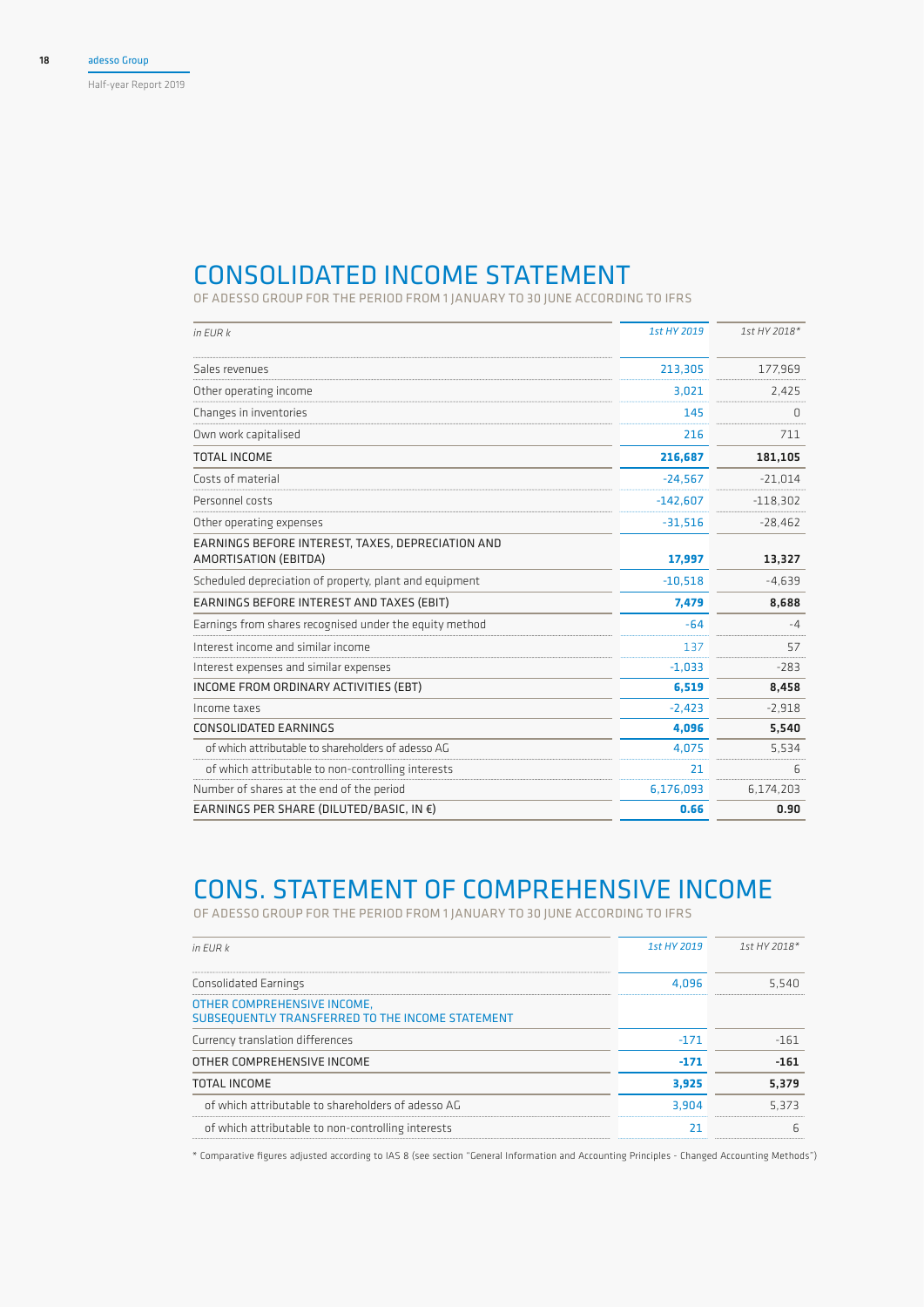Consolidated Income Statement Consolidated Statement of Comprehensive Income Consolidated Cash Flow Statement

## CONSOLIDATED CASH FLOW STATEMENT

OF ADESSO GROUP FOR THE PERIOD FROM 1 JANUARY TO 30 JUNE ACCORDING TO IFRS

| in EUR k                                                                                | 1st HY 2019 | 1st HY 2018* |
|-----------------------------------------------------------------------------------------|-------------|--------------|
| EARNINGS BEFORE TAX                                                                     | 6,519       | 8,458        |
| Income from financing activities                                                        | 896         | 226          |
| Depreciation and amortization on property,<br>plant and equipment and intangible assets | 10,518      | 4,639        |
| Result from shareholdings recognized under the equity method                            | 64          | 4            |
| Non-cash income/expenses                                                                | 542         | 1,131        |
| Change in pension provisions                                                            | -6          | -6           |
| Change in other provisions                                                              | 3,531       | 2.064        |
| Tax payments                                                                            | -4,654      | -2,432       |
| Change to net operating assets                                                          | $-29,593$   | $-11,306$    |
| CASH FLOW FROM OPERATING ACTIVITIES                                                     | $-12,183$   | 2,778        |
| Acquisition of joint ventures/associated companies                                      | $-222$      | -1,379       |
| Investments in property, plant and equipment                                            | $-6,130$    | $-1,730$     |
| Investments in intangible assets                                                        | $-609$      | $-1,923$     |
| Acquisition of subsiduaries (less purchased cash and cash equivalents)                  | $-3.747$    | $-1.499$     |
| CASH FLOW FROM INVESTMENT ACTIVITIES                                                    | $-10,708$   | $-6,531$     |
| Dividend payments                                                                       | $-2,818$    | $-2,521$     |
| Dividends from shares recognised under the equity method                                | 470         | 536          |
| Capital increase                                                                        |             | 0            |
| Purchase of non-controlling interests                                                   |             | 0            |
| New liabilities to banks                                                                | 20,505      | 2,700        |
| Repayment of financial liabilities                                                      | $-7,177$    | $-3,270$     |
| Repayment of liabilities from leasing**                                                 | $-5,075$    | $\Omega$     |
| Payments for the acquisition of additional shares in subsidiaries                       | -7          | $\Omega$     |
| Interest paid                                                                           | $-1,108$    | $-305$       |
| Interest received                                                                       | 121         | 7            |
| CASH FLOW FROM FINANCING ACTIVITIES                                                     | 4,911       | $-2,853$     |
| Currency differences                                                                    | $-62$       | $-147$       |
| CHANGE IN CASH AND CASH EQUIVALENTS                                                     | $-18,042$   | $-6,753$     |
| Cash and cash equivalents at the beginning of the period                                | 45,912      | 46,497       |
| Cash and cash equivalents at the end of the period                                      | 27.870      | 39.744       |

\* Comparative figures adjusted according to IAS 8 (see section "General Information and Accounting Principles - Changed Accounting Methods") \*\* Shown for the first time from 01.01.2019 as a result of the changeover to IFRS 16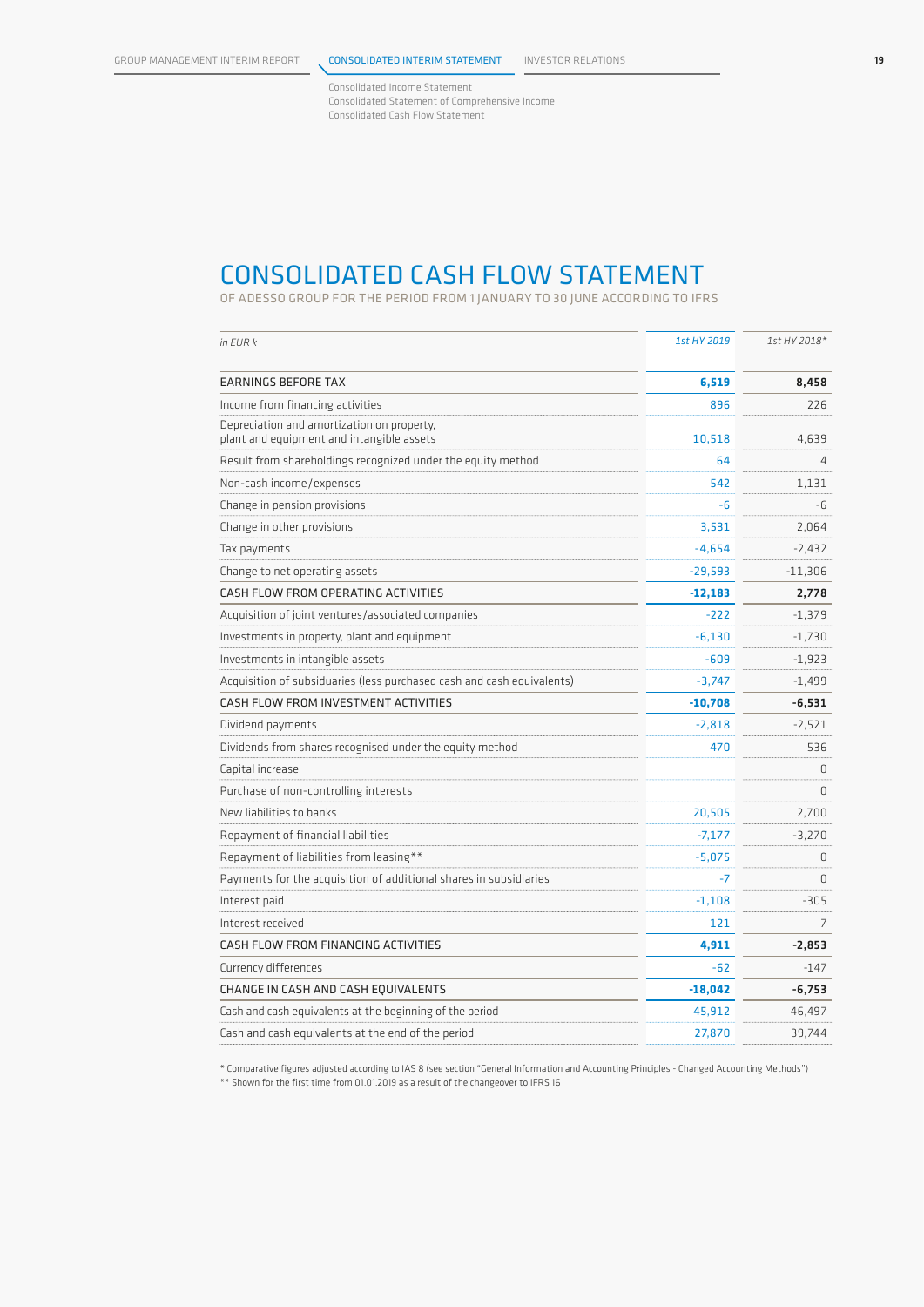Half-year Report 2019

## CONSOLIDATED SHAREHOLDERS EQUITY STATEMENT

OF ADESSO GROUP FOR THE PERIOD FROM 1 JANUARY TO 30 JUNE ACCORDING TO IFRS

| in EUR k                                                                    | Subscribed<br>capital | Capital reserves |  |
|-----------------------------------------------------------------------------|-----------------------|------------------|--|
| 01.01.2018                                                                  | 6,174                 | 17,226           |  |
| Change of accounting method*                                                |                       |                  |  |
| 01.01.2018 (adjusted)                                                       | 6,174                 | 17,226           |  |
|                                                                             |                       |                  |  |
| Share-based compensation                                                    | $\mathbb O$           | 36               |  |
| Effects from the acquisition of additional<br>shareholdings in subsidiaries | $\mathbb O$           | $-768$           |  |
| Other comprehensive income for the period                                   | $\mathbb O$           | $\mathbb O$      |  |
| Consolidated profit/loss                                                    | $\mathbb O$           | $\mathbb O$      |  |
| Total comprehensive income                                                  | $\mathbf 0$           | $\overline{0}$   |  |
| Dividends                                                                   | $\mathbf 0$           | $\overline{0}$   |  |
| 30.06.2018                                                                  | 6,174                 | 16,494           |  |
|                                                                             |                       |                  |  |
| 01.01.2019                                                                  | 6,176                 | 16,540           |  |
| Share-based compensation                                                    | $\mathbb O$           | 41               |  |
| Effects from the acquisition of additional shareholdings in subsidiaries    | $\mathbb O$           | $-245$           |  |
| Effects from the acquisition of subsidiaries                                | $\mathbf{0}$          | $\overline{0}$   |  |
| Other comprehensive income for the period                                   | $\mathbb O$           | $\overline{0}$   |  |
| Consolidated profit/loss                                                    | $\mathbb O$           | $\overline{0}$   |  |
| Total comprehensive income                                                  | $\mathbb O$           | $\overline{0}$   |  |
| $Dividends*$                                                                | $\mathbf 0$           | $\Omega$         |  |
| 30.06.19                                                                    | 6,176                 | 16,336           |  |
|                                                                             |                       |                  |  |

\* Comparative figures adjusted according to IAS 8 (see section "General Information and Accounting Principles - Changed Accounting Methods")

\*\* Dividend payment of EUR 2,779 thousand corresponds to EUR 0.45 per share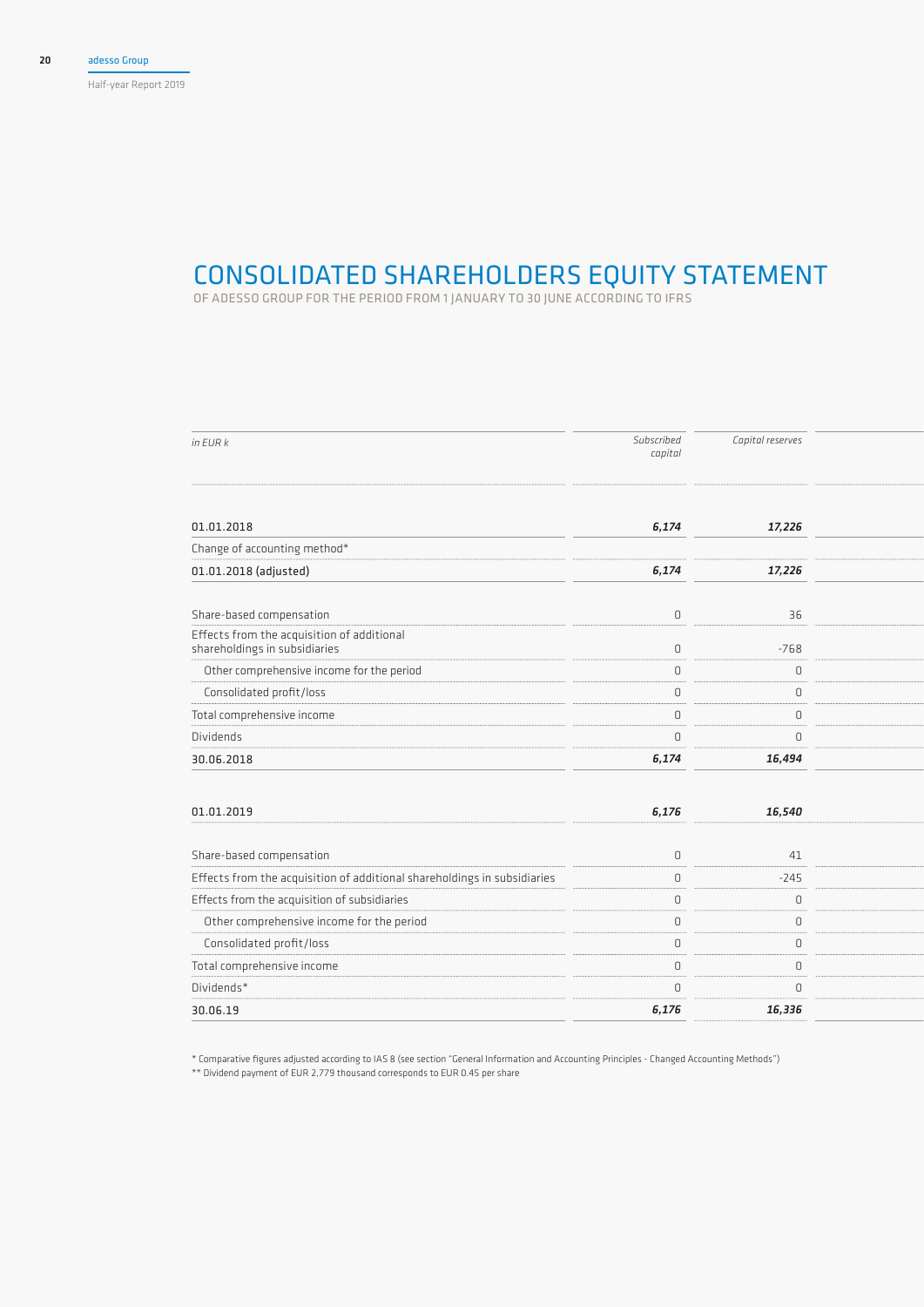Consolidated Shareholders Equity Statement

| Total<br>Equity | Other<br>non-controlling<br>shareholders | <b>Equity of</b><br>adesso AG<br>shareholders | Currency<br>translation<br>reserves | Other reserves |
|-----------------|------------------------------------------|-----------------------------------------------|-------------------------------------|----------------|
| 67,263          | 137                                      | 67,126                                        | 690                                 | 43,036         |
| 448             |                                          | 448                                           |                                     | 448            |
| 67,711          | 137                                      | 67,574                                        | 690                                 | 43,484         |
| 36              | $\mathsf D$                              | 36                                            | $\mathbb O$                         | $\mathbb O$    |
| $-832$          | $-64$                                    | $-768$                                        | $\mathbb O$                         | $\mathbb O$    |
| $-161$          | $\mathsf D$                              | $-161$                                        | $-161$                              | $\mathbb O$    |
| 5,540           | 6 <sup>1</sup>                           | 5,534                                         | $\mathbb O$                         | 5,534          |
| 5,379           | $6\overline{6}$                          | 5,373                                         | $-161$                              | 5,534          |
| $-2,521$        | $-51$                                    | $-2,470$                                      | $\mathbb O$                         | $-2,470$       |
| 69,773          | 28                                       | 69,745                                        | 529                                 | 46,548         |
| 78,407          | 59                                       | 78,348                                        | 576                                 | 55,056         |
| 41              | $\mathsf D$                              | 41                                            | $\cup$                              | $\cup$         |
| $-457$          | $-212$                                   | $-245$                                        | $\overline{0}$                      | $\mathbb O$    |
| 230             | 230                                      | $\overline{\mathbf{0}}$                       | $\mathbb O$                         | $\mathbb O$    |
| $-171$          | $\mathbb O$                              | $-171$                                        | $-171$                              | $\mathbb O$    |
| 4,096           | 21                                       | 4,075                                         | $\mathbb O$                         | 4,075          |
| 3,925           | 21                                       | 3,904                                         | $-171$                              | 4,075          |
| $-2,818$        | $-39$                                    | $-2,779$                                      | $\mathbb O$                         | $-2,779$       |
| 79,328          | 59                                       | 79,269                                        | 405                                 | 56,352         |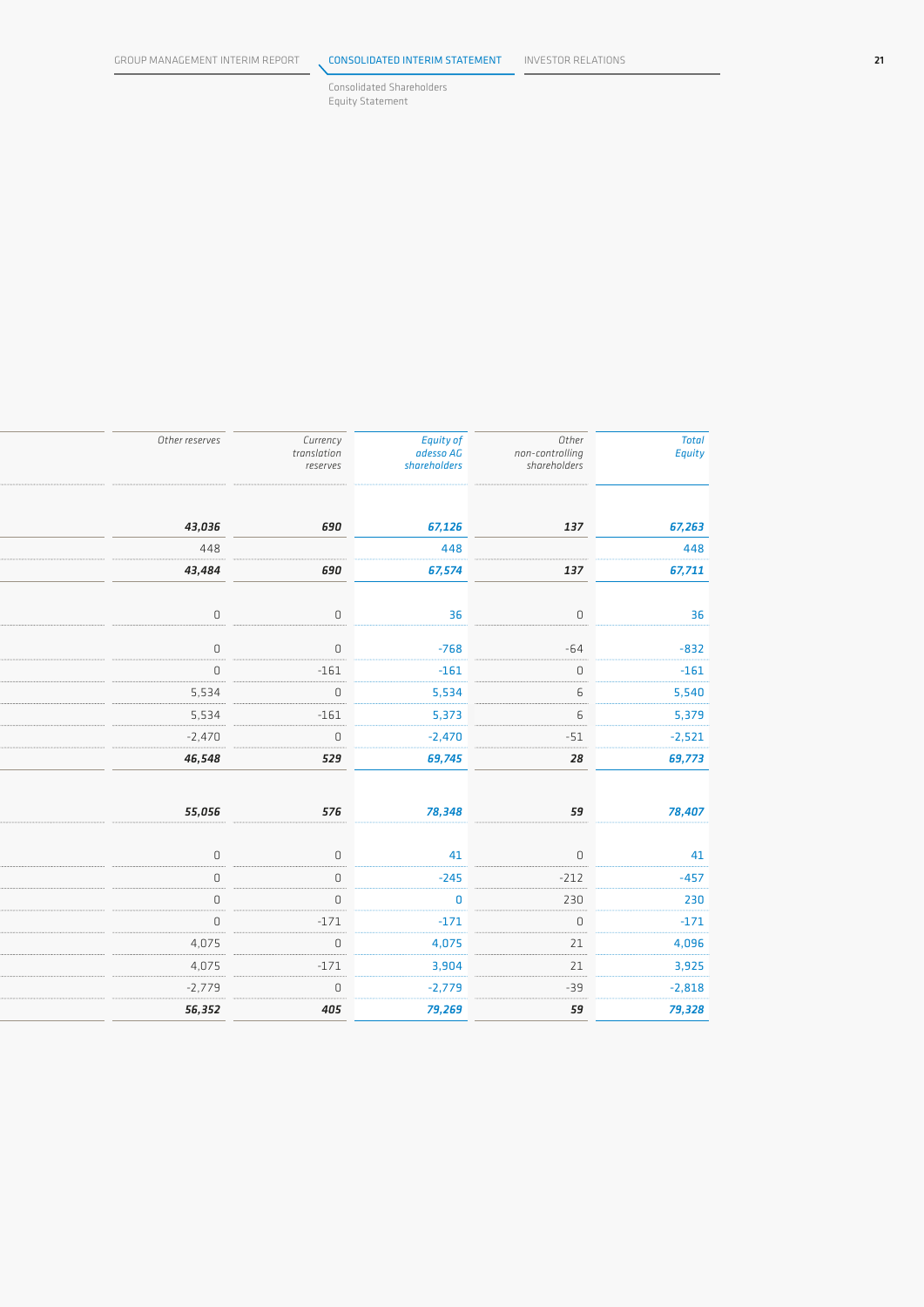## CONSOLIDATED NOTES

TO THE CONDENSED INTERIM REPORT AS AT 30 JUNE 2019

## General Information and Accounting Principles

The consolidated interim financial statements as at 30 June 2019 were prepared by adesso AG in accordance with International Accounting Standard (IAS) 34 in condensed form in accordance with the requirements of the International Financial Reporting Standards (IFRS) as applicable on the reporting date in the version recognised by the European Union as well as under application of Section 315e (1) of the German Commercial Code (HGB). The interim report contains all information required by this standard. It provides an update to the information reported by adesso in the 2018 consolidated financial statements.

The consolidated interim report was not audited pursuant to Section 317 of the German Commercial Code (HGB), nor was it assessed.

#### Impact of new accounting standards

In general, the accounting and valuation methods used to prepare the interim financial statements as at 31 December 2018 were also applied to this interim report. The requirements of IFRS 16 Leases were applicable from 1 January 2019 and therefore by derogation to the consolidated financial statements as at 31 December 2018.

In accordance with IFRS 16, adesso recognises a right-of-use asset and a corresponding lease liability as a lessee on its balance sheet at the beginning of the lease. adesso has significant leases with regard to the leasing of office space and vehicles. The right-of-use assets and the lease liabilities are reported separately on the balance sheet.

IFRS 16 includes some exemptions for leases with short terms of up to twelve months and leases involving assets that are low in value. adesso applies these exemptions and does not recognise right-of-use assets and liabilities for these leases. Instead, lease payments are recognised as an expense on a straight-line basis over the lease term.

Lessor accounting has remained largely unchanged, with leases classified either as finance leases or operating leases. adesso generally does not function as a lessor, but in some cases does sub-let leased assets or parts thereof to third parties. Rental income is generated for these sub-leases. Income from the sub-letting of company vehicles to employees cannot be recognised specifically, as the contribution forms part of the employee's working duties.

Compared to accounting prior to 1 January 2019, the presentation in the income statement changes as follows:

- > Lease payments are not recognised as other operating expenses. Lease payments are to be split up into the interest portion and the principal portion. This does not apply to payments relating to low-value or shortterm leases.
- > Depreciation and amortisation is recognised on right-of-use assets.
- > Deferred taxes are recognised on temporary differences between the carrying amount and the amount of tax of the right-of-use assets and the lease liabilities.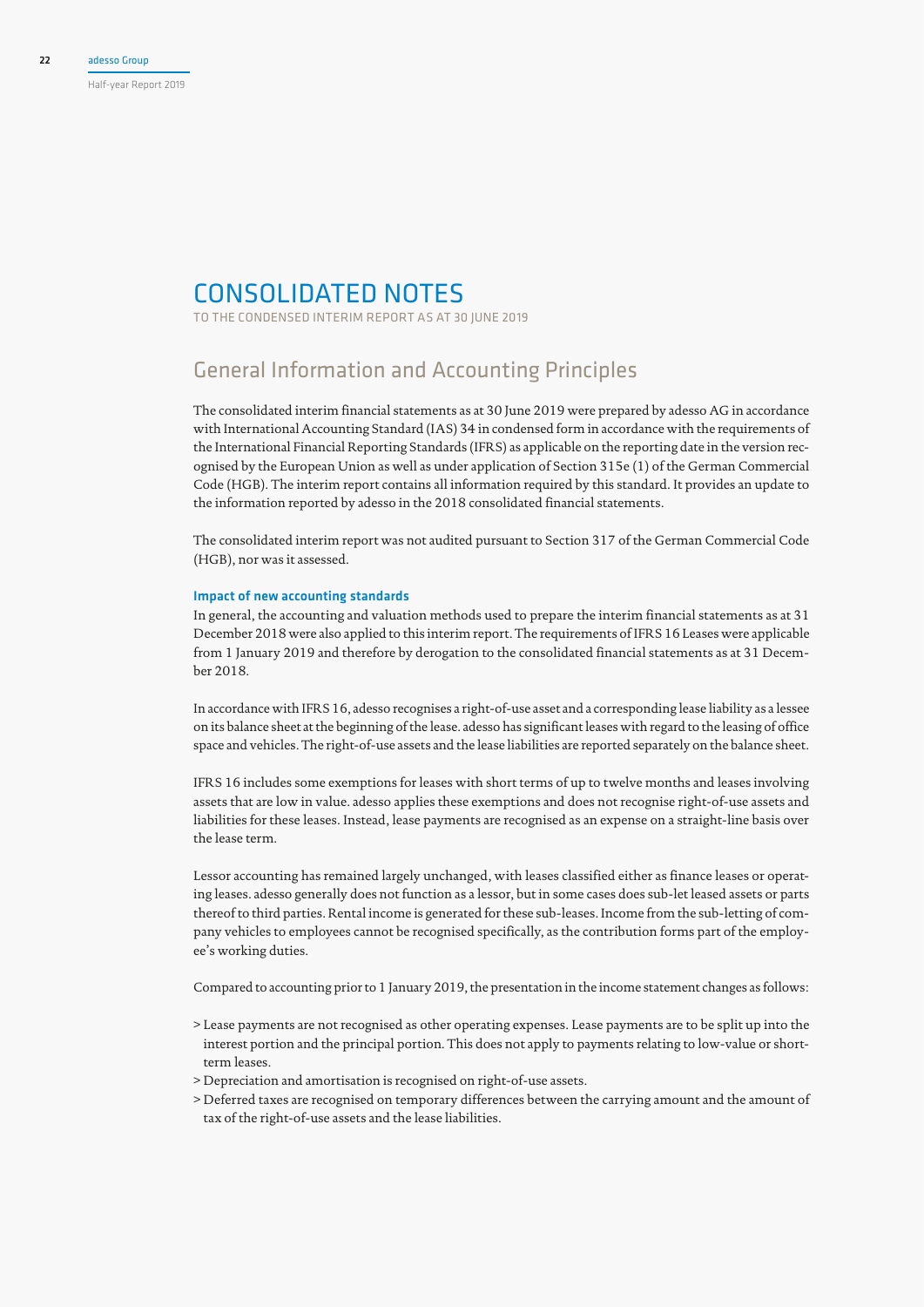Consolidated Notes

adesso applied the standard for the first time as at 1 January 2019 without adjusting previous-year figures. Generally speaking, right-of-use assets and lease liabilities are recognised in the same amount on the balance sheet from this point on.

As at 1 January 2019, right-of-use assets and lease liabilities stood at EUR 57,077 thousand. This resulted in the equity ratio falling by 6.9 percentage points from 34.6 % to 27.7 %.

As at 30 June 2019, the carrying amount of the right-of-use assets stood at EUR 74,139 thousand and the carrying amount of the lease liabilities EUR 74,379 thousand. The increase compared to 1 January 2019 was primarily due to two leases involving business premises and parking spaces in Dortmund and Bern, for which right-of-use assets totalling EUR 16,665 thousand were recognised in the financial statements. Depreciation and amortisation from leases in the reporting period came to EUR 5,316 thousand while interest expenses amounted to EUR 678 thousand.

Other IFRS requirements applied for the first time from 1 January 2019 do not have any effect on adesso's asset, financial or profit situation. Please refer to the statements in the notes to the consolidated notes for financial year 2018 for further details.

#### Changed accounting methods

In an analysis of its contracts in relation to the application of IFRS 15, adesso found that the recognition of contracts as a development project rather than a fixed-price contract provides more reliable information. As a consequence, sales for such projects are recognised at a specific point in time and not over time. adesso believes that this change will not have a significant impact on previous accounting periods and has adjusted the presentation of such items with retroactive effect in accordance with the requirements of IAS 8. The change had the following effects for 1 January 2018 and 31 December 2018:

| in EUR k                      | 1 Jan 2018 | 31 Dec 2018 |
|-------------------------------|------------|-------------|
| Non-current intangible assets | $+4,924$   | $+ 5,400$   |
| Contract assets               | $-1,051$   | $-873$      |
| <b>TOTAL ASSETS</b>           | $+3,873$   | $+4,527$    |
| Other retained earnings       | $+448$     | $+1,113$    |
| Current provisions            | $-180$     | $-515$      |
| Contract liabilities          | $+3,386$   | $+3,386$    |
| Deferred tax liabilities      | $+219$     | $+543$      |
| TOTAL EQUITY AND LIABILITIES  | $+3,873$   | $+4,527$    |
| Sales revenues                |            | $+178$      |
| Own work capitalised          |            | $+1,381$    |
| Depreciation and amortisation |            | $+905$      |
| Other operating expenses      |            | $-335$      |
| <b>EARNINGS BEFORE TAX</b>    |            | + 989       |
| Tax expenses                  |            | $+324$      |
| CONSOLIDATED PROFIT/LOSS      |            | $+664$      |
| Earnings per share (in EUR)   |            |             |
| undiluted                     |            | $+0.10$     |
| diluted                       |            | $+0.11$     |
|                               |            |             |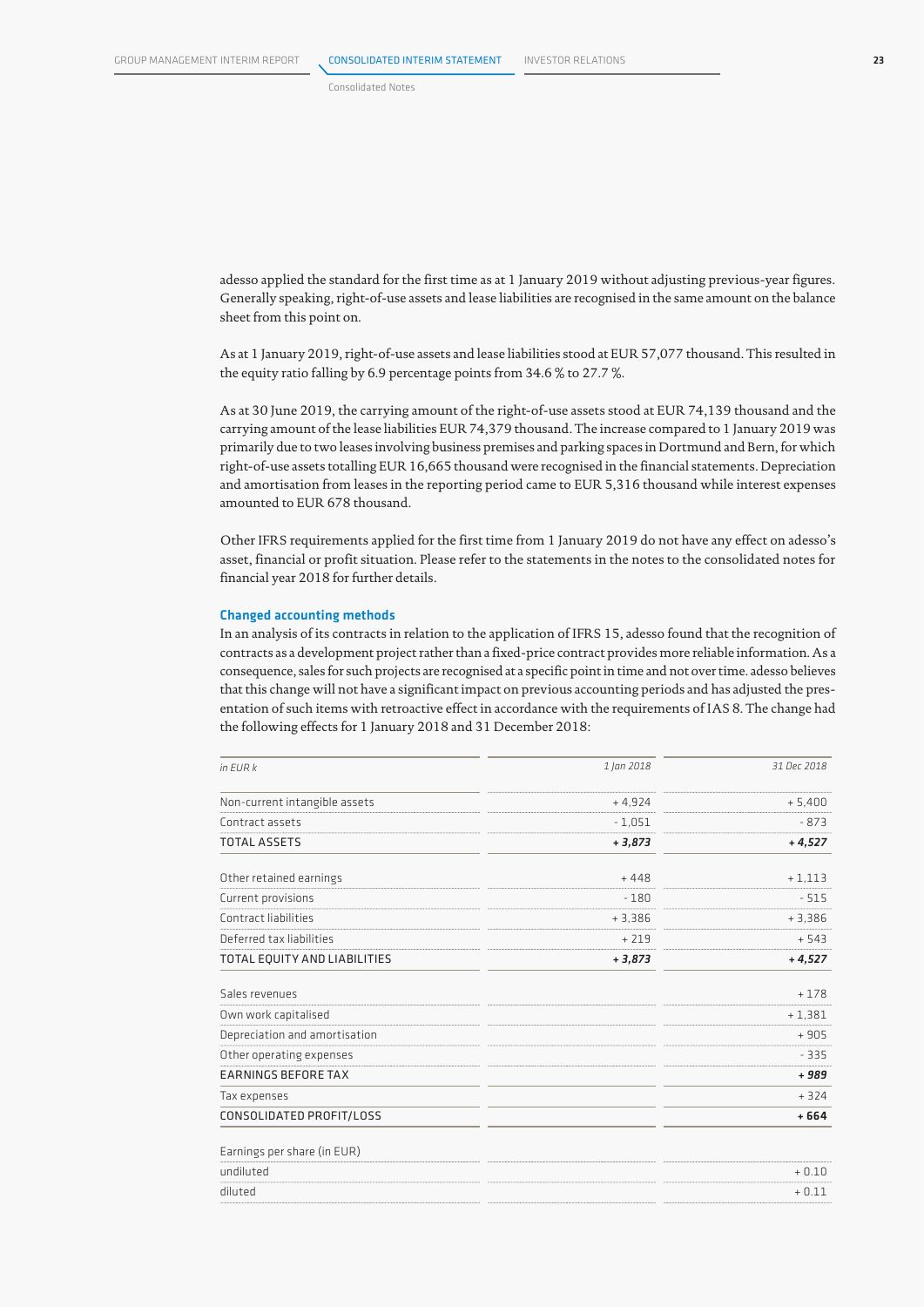Half-year Report 2019

#### Mergers

On 24 April 2019, adesso acquired 90 % of the shares in management systems GmbH, Neumünster, Germany. management systems GmbH is a leading provider of IT solutions to German Associations of Statutory Health Insurance Physicians (kassenärztliche Vereinigungen). The acquisition price was EUR 4,048 thousand, of which EUR 3,850 thousand was paid in cash. A further EUR 200 thousand is due for payment after one year. There are no other purchase price payments for the 90 % share in management systems GmbH. The remaining 10 % of non-controlling shares in management systems GmbH is subject to a combined call/put option. The exercise price is EUR 450 thousand. The options can be exercised at any time after a period of three years following purchase. Certain EBIT targets have been agreed in order for the put options to take effect, the achievement of which the adesso AG management regards as extremely likely. Given that the structure of the combined call/put options does not result in adesso being seen as the economic owner of the 10 % stake, the combined call/put options were not taken into account in the presentation of the acquisition. Meanwhile, as at 30 June 2019, the financial statements are presented as if adesso had acquired 10 % of the shares at this time. As a result, non-controlling interests are reduced by EUR 212 thousand and the capital reserve by EUR 238 thousand.

The fair value of the acquired trade receivables was EUR 1,084 thousand. This corresponds to the contractual cash flows from receivables. Ancillary acquisition costs totalled EUR 19 thousand. They are recognised under "Other operating expenses" in the consolidated income statement.

Goodwill resulting from the merger mainly represents the workforce of the company and other synergy effects, which cannot be capitalised. The option to recognise goodwill for the non-controlling interests has not been exercised. The goodwill is not tax-deductible.

| in EUR k                               | management systems GmbH |
|----------------------------------------|-------------------------|
| Goodwill                               | 1.976                   |
| Customer contracts                     | 1.750                   |
| Order backlog                          | 330                     |
| Other non-current assets               | 133                     |
| Trade receivables                      | 1.084                   |
| Contract assets                        | 478                     |
| Deferred tax assets                    | 29                      |
| Other current assets                   | 16                      |
| Cash and cash equivalents              | 103                     |
| <b>TOTAL ASSETS</b>                    | 5.899                   |
| Provisions                             | 305                     |
| Trade payables                         | 149                     |
| <b>Tax liabilities</b>                 | 92                      |
| <b>Financial liabilities</b>           | 300                     |
| Other liabilities                      | 95                      |
| Deferred tax liabilities               | 679                     |
| <b>TOTAL LIABILITIES</b>               | 1.621                   |
| <b>NET ASSETS</b>                      | 4.278                   |
| NET ASSETS ATTRIBUTABLE TO ADESSO      | 4.048                   |
|                                        | 4.048                   |
| Consideration of which made in cash    | 3.850                   |
| CASH AND CASH EQUIVALENTS RECEIVED     | 103                     |
| ACTUAL CASH OUTFLOWS FROM ACQUISITIONS | 3.747                   |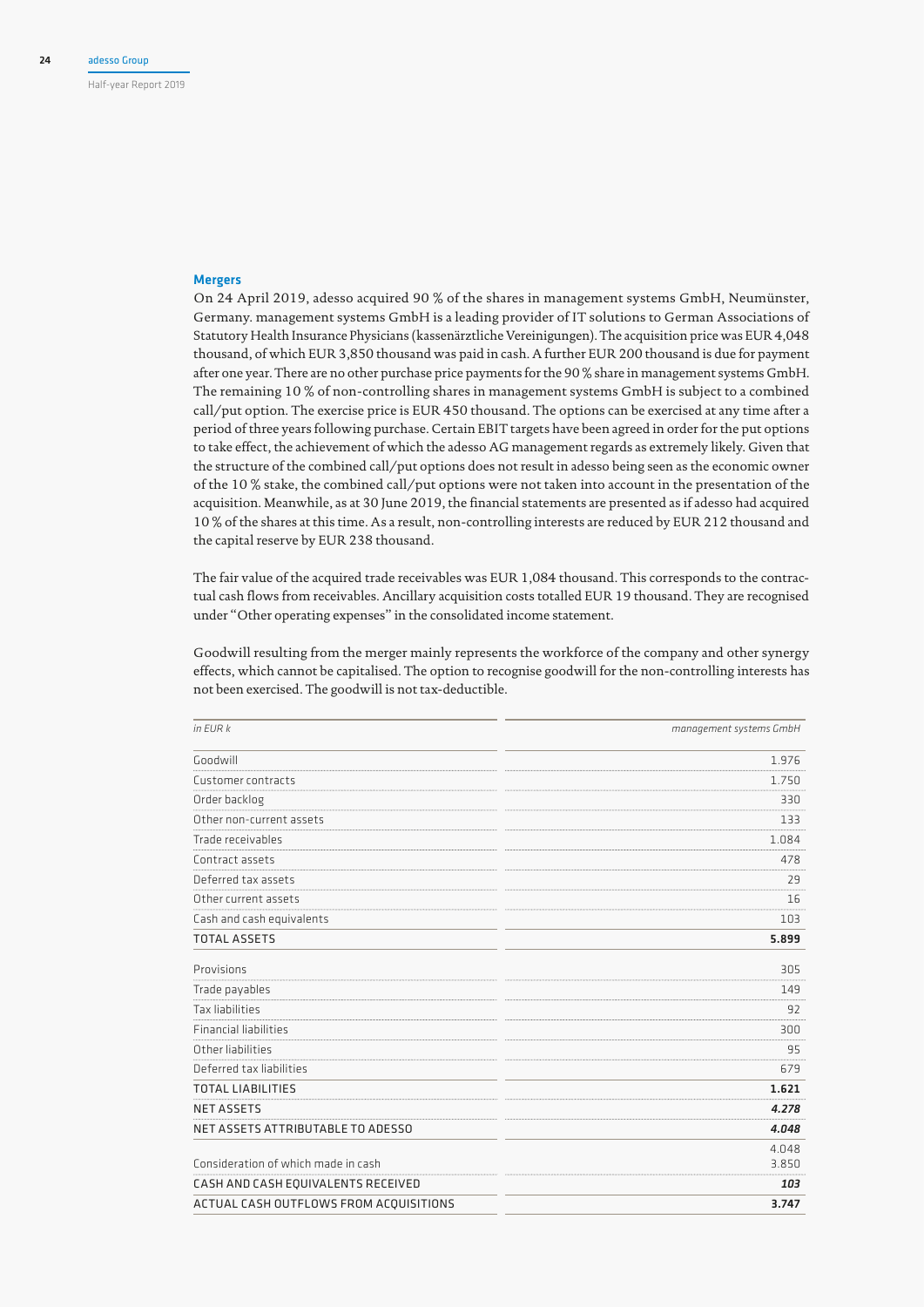Consolidated Notes

The sales revenues and the earnings contribution of management systems GmbH reported in the adesso interim financial statements is EUR 766 thousand or rather EUR -147 thousand. If management systems GmbH had been included in the consolidated financial statements as at 1 January 2019, consolidated sales revenues would have amounted to EUR 215,833 thousand and consolidated earnings to EUR 3,688 thousand.

#### Other acquisitions and foundations

On 17 January 2019, adesso increased the volume of shares in alleato assekuranzmakler GmbH, Dortmund, Germany, by 2 percentage points to 76 %. Acquisition costs totalled EUR 2 thousand. In addition, adesso acquired the remaining 15 % of inQventures GmbH, Berlin, Germany, on 14 February 2019. Ancillary acquisition costs totalled EUR 5 thousand. In relation to these share purchases, the controlling interests remained unchanged on balance, while the capital reserve was reduced in the amount of the cumulative acquisition costs of EUR 7 thousand.

On 29 March 2019, adesso invested a 15 % stake in urban Energy GmbH, Berlin, Germany, as part of a capital increase. urban Energy is a B2B software platform that accesses existing, controllable devices and connects consumers and producers digitally. Using forecasting algorithms, figures such as consumption data and energy input are evaluated and used to enable cost-optimised energy management. Due to legal agreements, the shares in urban Energy GmbH are categorised as investments in associates. Acquisition costs totalled EUR 375 thousand. The acquisition costs include conditional payments of EUR 149 thousand that are dependent on the achievement of several milestones; the fair value of these payments amounted to EUR 149 thousand at the time of the acquisition. The conditional purchase price payment of € 122 thousand is due by November 2019 and € 27 thousand in October 2020. adesso believes that the milestones will be achieved in time.

On 18 April 2019, adesso founded a national subsidiary in Budapest, Hungary. The new company will be integrated into the connected sales organisation of the adesso Group in order to develop the local market in the best possible manner.

The holding in soccerwatch.tv GmbH declined from 36.0 % to 33.4 % on account of further investment agreements in the first half of 2019.

Beteiligungsverwaltung AG registered in Vienna, Austria, was founded on 3 January 2019 as part of efforts to transform adesso AG into a societas Europaea (SE).

#### Basis of consolidation

Next to the parent company adesso AG, Dortmund, Germany, 27 subsidiaries (31 December 2018: 24) were included in the consolidated interim statement as at 30 June 2019 as fully consolidated subsidiaries. In addition, six associates (31 December 2018: five) and two joint ventures (31 December 2018: two) were included in the consolidated interim financial statements under the equity method.

#### Currency conversion principles

The functional currency for the companies included in the adesso consolidated financial statements corresponds to the respective currency of the country where the company has its registered office. Conversion of the financial statements prepared in the national currency of companies whose functional currency is not the euro is performed according to the modified closing rate method. The amounts below are stated at standard indirect quotations. As an example, as at 30 June 2019 EUR 1 equated to CHF 1.11.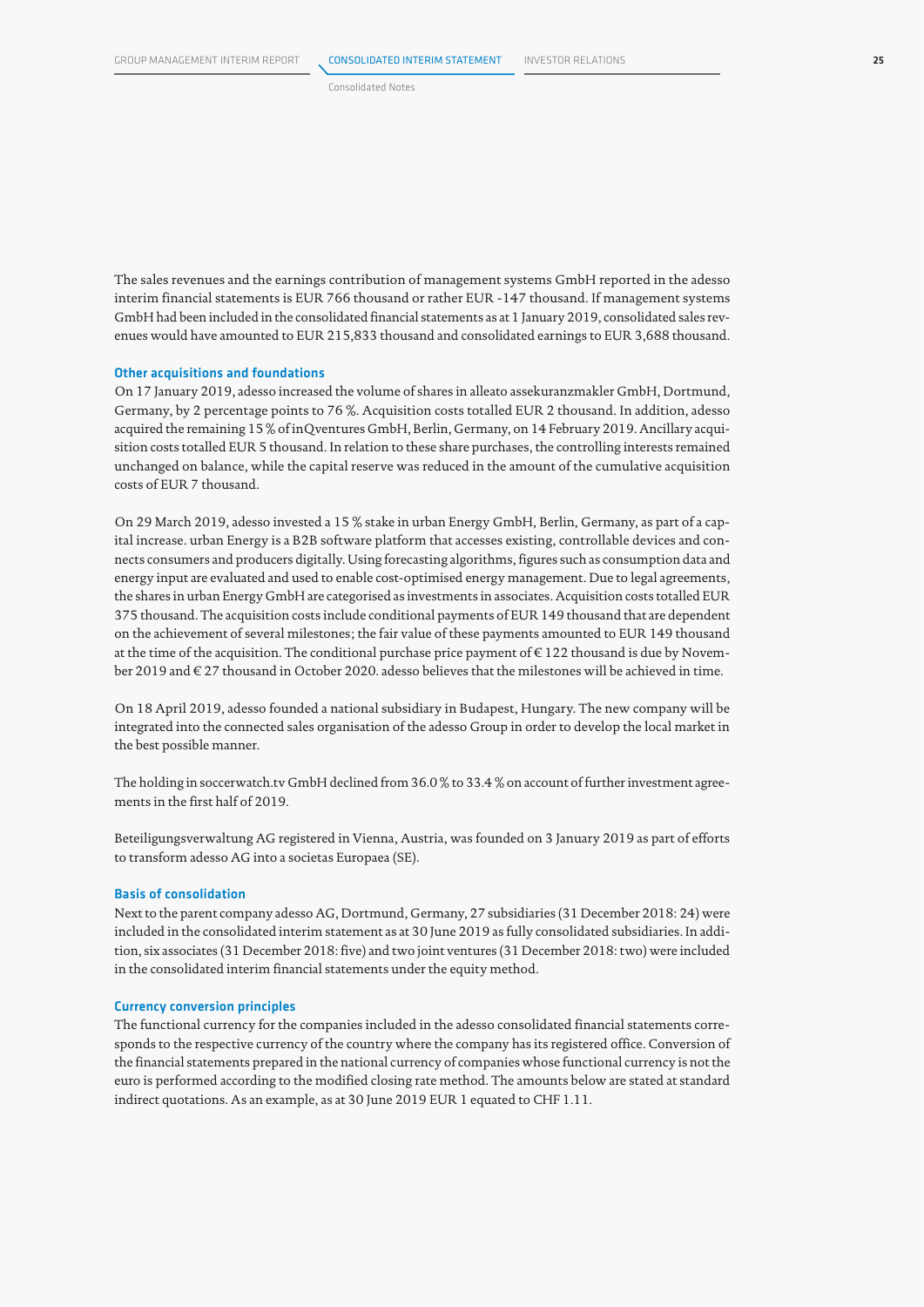Half-year Report 2019

|                                  | Closing rate |             | Average rate |              |  |
|----------------------------------|--------------|-------------|--------------|--------------|--|
| Rate of foreign currency / EUR 1 | 30 Jun 2019  | 31 Dec 2018 | 1. half 2019 | 1. half 2018 |  |
| Swiss franc (CHF)                | 1,11         | 1.13        | 1.13         | 1.17         |  |
| British pound (GBP)              | 0,90         | 0.89        | 0,87         | 0.88         |  |
| US dollar (USD)                  | 1,14         | 1.15        | 1.13         | 1.21         |  |
| Turkish Lira (TRY)               | 6,57         | 6,06        | 6,35         | 4.96         |  |
| Bulgarian lev                    | 1,96         | 1.96        | 1.96         | 1.96         |  |
| Hungarian forint (HUF)           | 323,39       |             | 320,39       |              |  |

## Selected Information

#### Sales revenues

Sales revenues comprise service revenues and licence sales.

| in EUR k                              | 1st HY 2019 | 1st HY 2018* |
|---------------------------------------|-------------|--------------|
|                                       |             |              |
| Services                              | 198,687     | 171,357      |
|                                       |             |              |
| of which maintenance/hosting revenues | 13,556      | 10,690       |
| Licence revenues                      | 14,618      | 6,612        |
|                                       |             |              |
| <b>TOTAL</b>                          | 213,305     | 177,969      |

\* Comparison figures adjusted pursuant to IAS 8

(See "General Information and Accounting Principles – Changed accounting methods" section).

#### Goodwill

For impairment testing purposes pursuant to IAS 36, goodwill has to be assigned to the (groups of) cash-generating units that benefit from the merger. Under IAS 36.80, the highest allocation level in the company is the level on which goodwill is observed by management, and no higher than the level of operating segments before they are combined into reportable segments. For the purpose of impairment testing, adesso allocates goodwill to the operating segments according to IFRS 8. The following table provides an overview of goodwill for the operating segments at the end of the reporting period: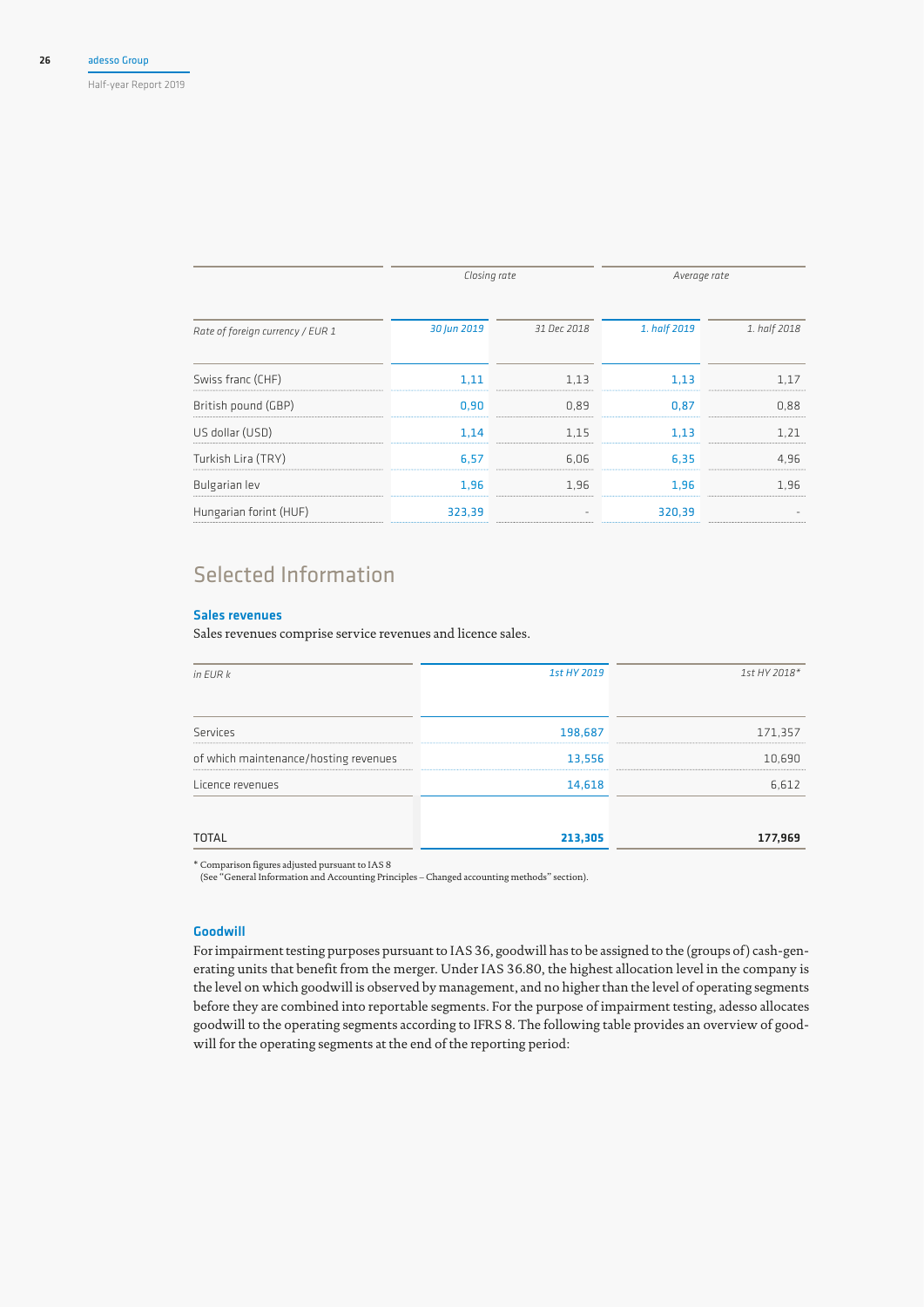Consolidated Notes

|                                                 | 30 Jun 2019               |                                         |                                | 31 Dec 2018        |                                  |                      |
|-------------------------------------------------|---------------------------|-----------------------------------------|--------------------------------|--------------------|----------------------------------|----------------------|
|                                                 |                           |                                         |                                |                    |                                  |                      |
| $in$ FUR $k$                                    | <b>Carrying</b><br>amount | <b>Interest</b><br>before<br>taxes in % | <b>Gross</b><br>margin<br>in % | Carrying<br>amount | Interest<br>before<br>taxes in % | Gross<br>margin in % |
| <b>IT SERVICES SEGMENT</b>                      |                           |                                         |                                |                    |                                  |                      |
| adesso AG                                       | 7,371                     | 7.83                                    | 5.3                            | 7,371              | 8.51                             | 4.2                  |
| adesso Austria GmbH                             | 3,552                     | 10.16                                   | 8.0                            | 3,552              | 7.83                             | 6.3                  |
| adesso Schweiz AG                               | 10,107                    | 7.70                                    | 9.5                            | 9,959              | 7.54                             | 12.6                 |
| Arithnea GmbH                                   | 5,054                     | 7.82                                    | 8.0                            | 5,054              | 8.25                             | 10.3                 |
| management systems GmbH                         | 1,976                     | 8.55                                    | 8.0 to 8.7                     |                    |                                  |                      |
| TOTAL IT SERVICES SEGMENT                       | 28,060                    |                                         | ä,                             | 25,936             |                                  |                      |
| <b>IT SOLUTIONS SEGMENT</b>                     |                           |                                         |                                |                    |                                  |                      |
| adesso insurance solutions GmbH                 | 3,034                     | 9.03                                    | 8.9 to 9.3                     | 3,034              | 10.43                            | 8.2                  |
| medgineering GmbH                               | 464                       | 9.61                                    | $-38.8$<br>to 62.1             | 464                | 11.14                            | $-25.4$<br>to 69.6   |
| smarthouse adesso financial solu-<br>tions GmbH | 16,794                    | 8.75                                    | 10.8                           | 16,794             | 9.71                             | 10.8<br>to 11.2      |
| TOTAL IT SOLUTIONS SEGMENT                      | 20,292                    |                                         | ۰                              | 20,292             |                                  |                      |
| <b>TOTAL</b>                                    | 48,352                    |                                         |                                | 46,228             |                                  |                      |

The rise in goodwill attributable to the IT Services segment was due to the acquisition of management systems GmbH and currency translation effects at adesso Schweiz AG.

An impairment test for goodwill has to be performed on this basis at least once a year and whenever there are indications of impairment. The annual goodwill impairment test is performed by adesso as at 30 June of the financial year.

The realisable value of the operating segments is the value in use determined using the discounted cash flow method. This is determined based on cash flows after taxes and interest. The management of adesso believes that the value in use of the cash-generating units mainly responds to changes in the estimated revenue growth, the estimated gross margin and the discount rate.

Estimating the value in use and therefore also estimating cash flow is based on management's most recent operational planning. Detailed planning covers one to three years. Revenue growth is calculated individually for each operating segment. If it is apparent with one year of planning and an expected increase of incoming cash flows that an impairment will not have to be recognised, further detailed planning is omitted. Thus, as a basis sales growth of each segment was considered to be from -17.9 % to 18.1 %. At medgineering GmbH, the maximum planned sales growth lies at 165 %. Future sales growth estimates are based on past sales development, expected sales growth in the operating segments and the future development of the market and the overall economy. Hence, adesso has calculated the long-term growth rate for cash flows to be 1 % - as in the previous year. This growth rate does not exceed the long-term expected growth rate for adesso's markets. The company bases its estimates for future cash flows, where possible, on estimates by external analysts. The gross margin (EBT/(sales revenues less cost of materials (above all procured services)))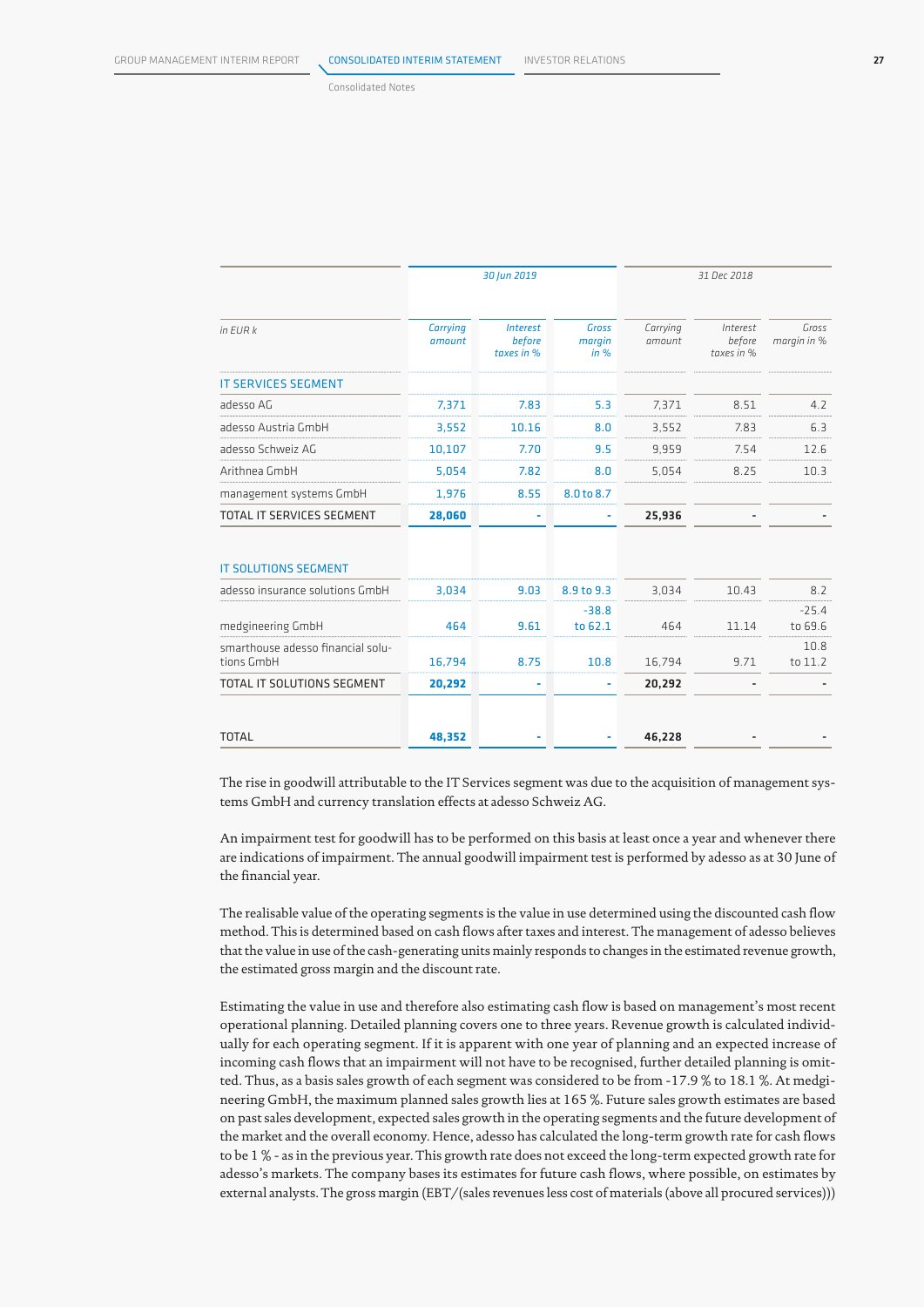results from the planning for the individual segments. In addition to sales revenues, they also result from the expected expenses incurred by the segments. These are determined individually on the basis of historical performance and expected future developments.

adesso conducts its impairment test based on an after tax assessment. The interest rate before taxes is then calculated as required by IFRS. This is the interest where the cash value of cash flows before taxes corresponds to the amount calculated according to an after tax assessment. This interest rate after taxes corresponds to the weighted average cost of capital determined using the capital asset pricing model. Key parameters for this calculation are the risk-free interest rate (0.6 %, previous year: 1.25 %), a beta factor derived separately for the IT Services and IT Solutions segments from a representative peer group (constituting systematic risk), a market risk premium (6.5 %; previous year: 6.5 %; as the difference between the expected yield of a reference market and the risk-free interest rate), the tax rate and the borrowing cost rate. The parameters underlying the calculation of the weighted average cost of capital are based on sources external to the company.

In the course of a sensitivity analysis, adesso examined the need for impairment of goodwill in case of possible changes to key parameters for the impairment test. An increase in the weighted average cost of capital by 1 percentage point before taxes, 10 % lower cash flows and a 1 percentage point lower gross margin (EBT/ (revenues less cost of materials)) were assumed as possible changes. No change in these variables would result in an impairment having to be recognised.

Financial assets and financial liabilities

The total financial assets held by adesso on the reporting date and in the previous year are assigned to the category "Loans and receivables", and the financial liabilities to the category "Financial liabilities measured at amortised cost". Only one conditional purchase price obligation is measured at fair value.

The table below shows the carrying amounts as well as the fair value of the financial assets and liabilities. Determining fair values of financial assets and liabilities is based on the market rates of similar financial instruments. A separate disclosure of the fair value of the lease liability is not required pursuant to IFRS 7.29 (d).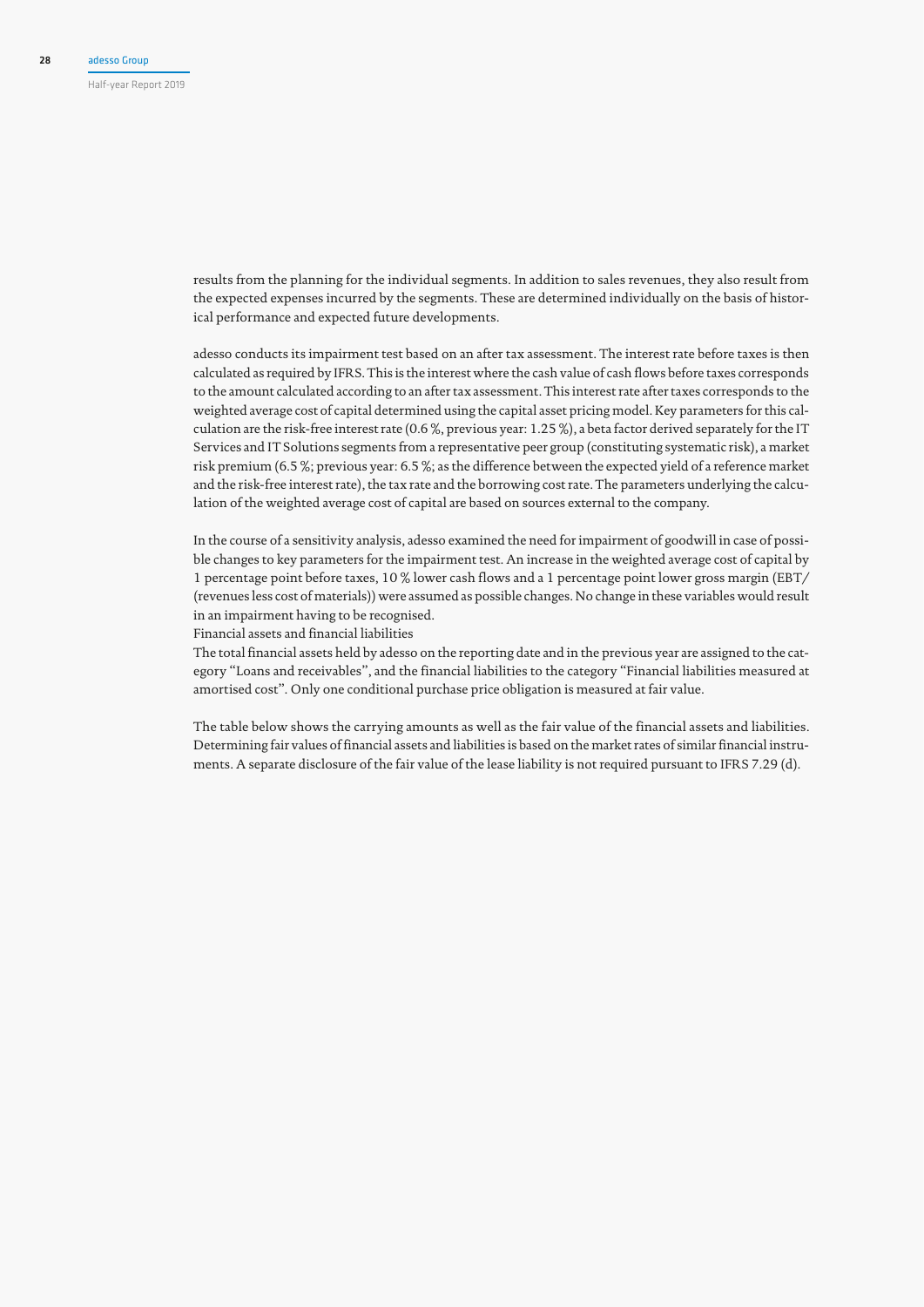Consolidated Notes

|                                    |                       |                           | 30 Jun 2019   |                               |                    | 31 Dec 2018   |                        |
|------------------------------------|-----------------------|---------------------------|---------------|-------------------------------|--------------------|---------------|------------------------|
| in EUR k                           | Valuation<br>category | <b>Carrying</b><br>amount | Fair<br>value | <b>Fair value</b><br>$level*$ | Carrying<br>amount | Fair<br>value | Fair value<br>$level*$ |
| <b>ASSETS</b>                      |                       |                           |               |                               |                    |               |                        |
| Cash and cash equivalents          | AC                    | 27.870                    | 27.870        |                               | 45.912             | 45.912        |                        |
| Trade receivables                  | AC                    | 103.245                   | 103.245       | ٠                             | 80.253             | 80.253        |                        |
| Other financial assets             | AC                    | 1.587                     | 1.587         | ٠                             | 1.612              | 1.612         |                        |
| <b>TOTAL</b>                       |                       | 132.702                   | 132.702       |                               | 127.777            | 127.777       |                        |
| <b>EQUITY AND LIABILITIES</b>      |                       |                           |               |                               |                    |               |                        |
| Trade payables                     | AC                    | 16,400                    | 16.400        | ٠                             | 14.651             | 14.651        |                        |
| Loans                              | AC                    | 60,920                    | 61.944        | 3                             | 45.943             | 46.138        | 3                      |
| Other financial liabilities        |                       | 1.665                     | 1.665         |                               | 2.165              | 2.165         |                        |
| of which measured<br>at fair value | <b>FV</b>             | 1.466                     | 1.466         | З                             | 1.865              | 1.865         | 3                      |
| of which others                    | AC                    | 199                       | 199           |                               | 300                | 300           |                        |
| <b>TOTAL</b>                       |                       | 78.985                    | 80,009        |                               | 62.759             | 62.954        |                        |

\* For further information please refer to Section II under Accounting policies (s) in the Annual Report 2018, page 90

AC: Measured at amortised cost<br>FV: Measured at fair value FV: Measured at fair value

The fair value of the loans is calculated by discounting future cash flows from the loans by adesso's current borrowing rate. The fair value that underlies the liability from purchase price payments recognised as instalments is based on the expectation that all relevant persons will provide the agreed performance as well as the expected business development of medgineering GmbH.

#### Appropriation of net income

The Shareholders' Meeting of adesso AG on 17 May 2019 approved a distribution of dividends for the financial year 2018 in the amount of EUR 0.45 (previous year: EUR 0.40) per share. The dividends paid by adesso AG during the reporting period totalled EUR 2,779 thousand; previous year: EUR 2,470 thousand.

#### **Equity**

The share capital of adesso AG, Dortmund, Germany, is EUR 6,176,093 (31 December 2018: 6,176,093). It is divided into 6,176,093 (31 December 2018: 6,176,093) bearer shares (no-par shares). The face amount per share is EUR 1.

#### Authorised capital

The new authorised capital 2018 resolved in the Shareholders' Meeting on 5 June 2018 (EUR 2,469,681) is unchanged as at 30 June 2019 and amounts to EUR 2,469,681.

#### Conditional capital

As at 30 June 2019, conditional capital amounted to EUR 508,729 (conditional capital 2009 and 2015). Of this amount, EUR 8,729 is not exercisable as at 30 June 2019 meaning that exercisable conditional capital amounts to EUR 500,000. The conditional capital is intended for exercising options granted to employees and managers of affiliated companies under stock option plans.

As at 30 June 2019, a total of 48,448 options have been issued from conditional capital 2015. Of these options, 5,000 have lapsed and so 43,448 remained outstanding as at 30 June 2019. These options are not exercisable as at the reporting date.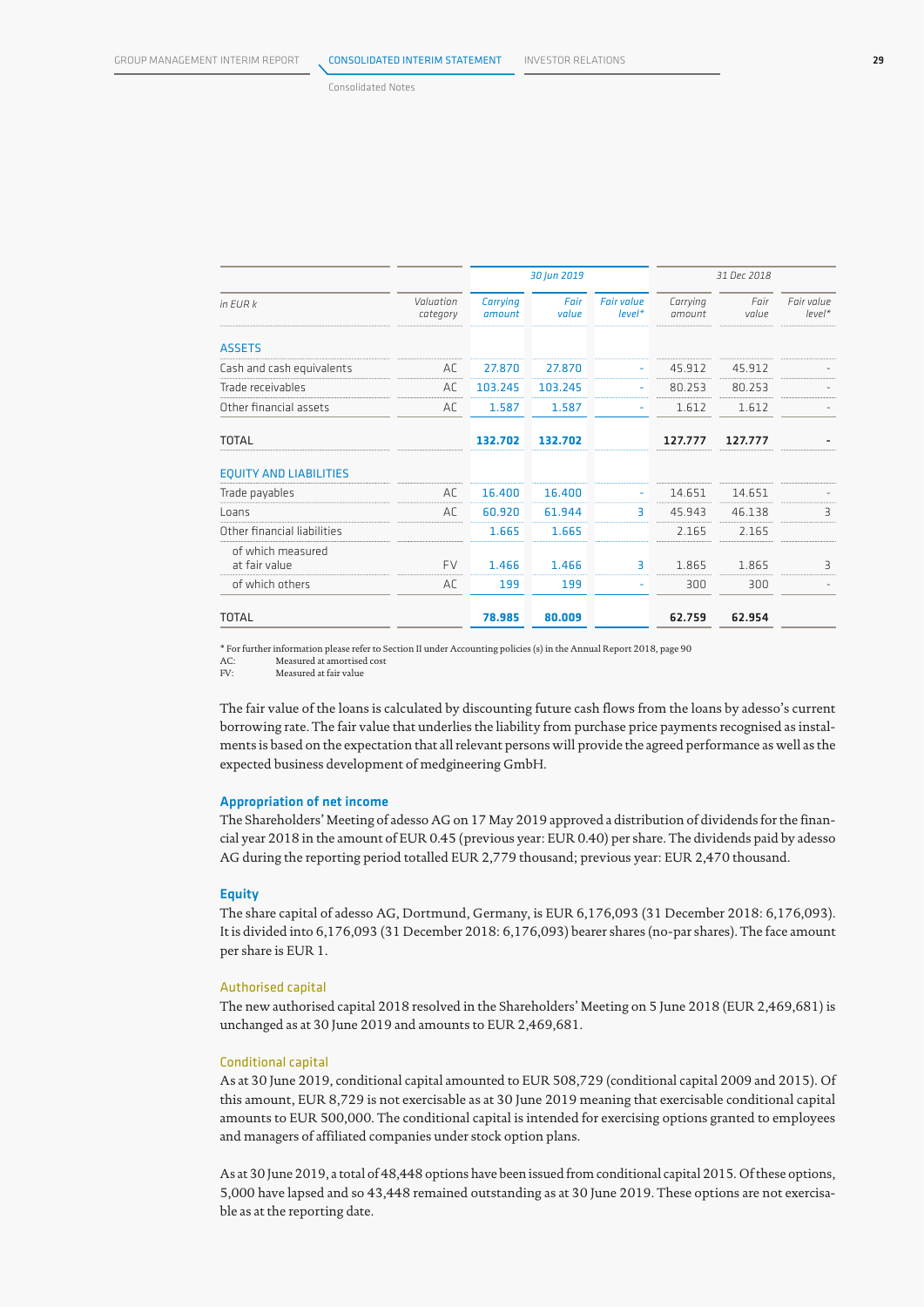## Segment Reporting

There have not been any changes in the way adesso Group companies are allocated to the segments and how the segment result has changed compared to financial year 2018. The new adesso national subsidiary in Hungary and management systems GmbH have been attributed to the IT Services segment.

#### SEGMENT REPORTING, FIRST HALF OF 2019

| in EUR k                                           | <b>IT Services</b> | <b>IT Solutions</b> | Reconciliation<br>local law/IFRS | Consolida-<br>tion/ other | <b>Group</b> |
|----------------------------------------------------|--------------------|---------------------|----------------------------------|---------------------------|--------------|
| Revenues with external customers                   |                    |                     |                                  |                           |              |
| Services                                           | 160.971            | 27.280              | 10,436                           |                           | 198.687      |
| Licences                                           | 238                | 14,380              |                                  |                           | 14,618       |
| Revenues with other operating segments             | 29,620             | 6.713               |                                  | $-36,333$                 |              |
| <b>TOTAL REVENUES</b>                              | 190,829            | 48,373              | 10,436                           | $-36,333$                 | 213,305      |
| Other operating income                             | 7,514              | 1.607               | $-3,539$                         | $-2.561$                  | 3,021        |
| Changes in inventories                             | 8,274              | 924                 | $-9,052$                         |                           | 145          |
| Own work capitalised                               |                    |                     |                                  | 216                       | 216          |
| Costs of material                                  | $-49.929$          | $-10.867$           | 156                              | 36.073                    | $-24,567$    |
| Personnel costs                                    | $-120,490$         | $-27,149$           | 4,643                            | 389                       | $-142,607$   |
| Other operating expenses                           | $-31,382$          | $-6,925$            | 4,403                            | 2,388                     | $-31,516$    |
| <b>EBITDA</b>                                      | 4,816              | 5,963               | 7,047                            | 172                       | 17,997       |
| Depreciation and amortisation                      | $-2.402$           | $-813$              | $-5.459$                         | $-1.844$                  | $-10,518$    |
| Amortisation of goodwill                           | $-1.526$           | $-388$              | 1.914                            |                           |              |
| <b>EBIT</b>                                        | 888                | 4,762               | 3,502                            | $-1,673$                  | 7,479        |
| Income from financing and investment<br>activities | 3,452              | $-31$               | $-586$                           | $-3,795$                  | $-960$       |
| <b>EARNINGS BEFORE TAX</b>                         | 4,340              | 4,731               | 2,916                            | $-5,468$                  | 6,519        |
| Amortisation of goodwill                           | 1,526              | 388                 | $-1.914$                         |                           |              |
| EBT before amortisation of goodwill                | 5,866              | 5,119               | 1,002                            | $-5,468$                  | 6,519        |
|                                                    |                    |                     |                                  |                           |              |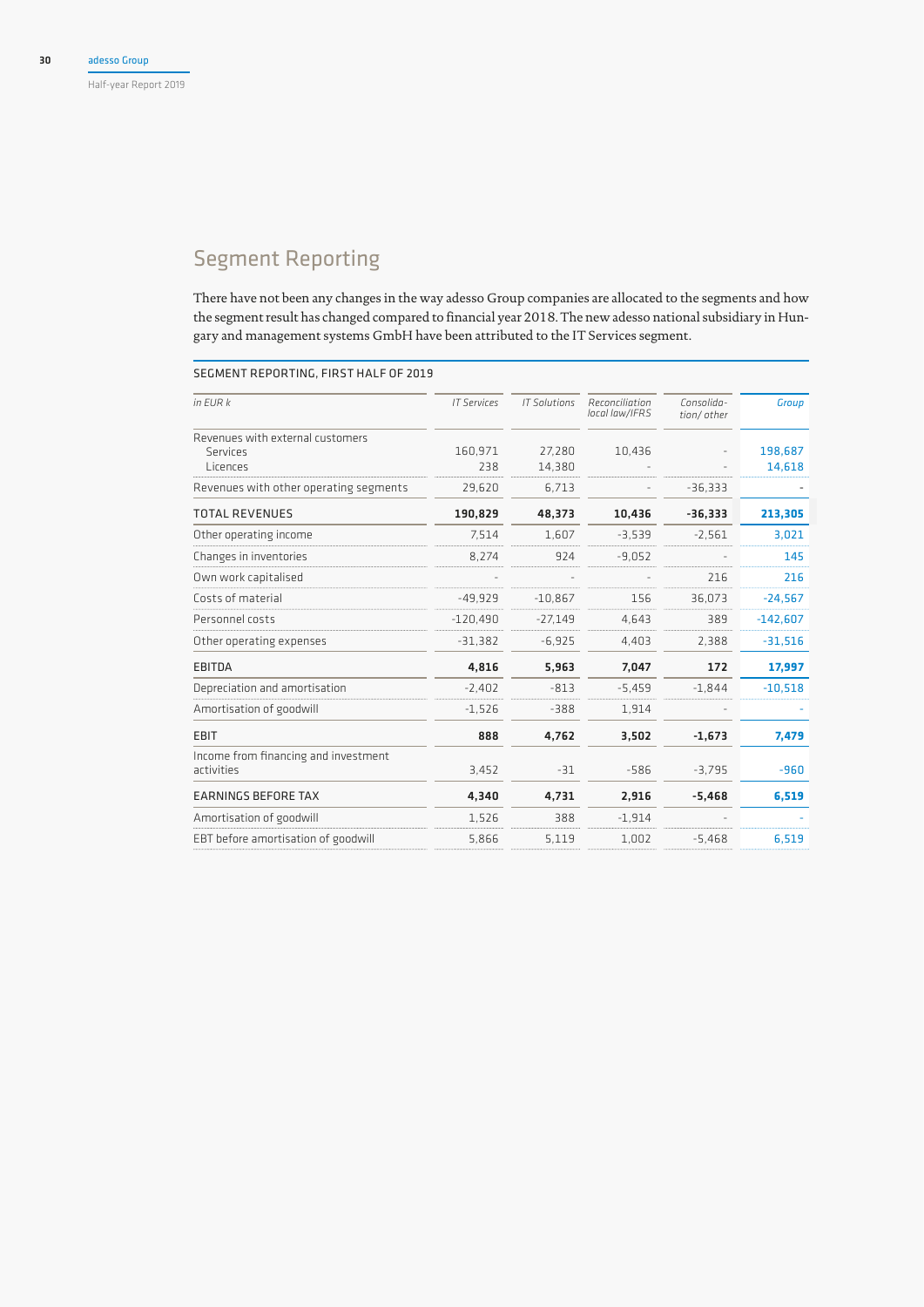Consolidated Notes

#### SEGMENT REPORTING, FIRST HALF OF 2018\*

| in EUR k                                           | <b>IT Services</b> | <b>IT Solutions</b> | Reconciliation<br>local law/IFRS | Consolida-<br>tion/other | <b>Group</b> |
|----------------------------------------------------|--------------------|---------------------|----------------------------------|--------------------------|--------------|
| Revenues with external customers                   | 141.815            | 24.151              | 5.029                            | 362                      | 171,357      |
| Services<br>Licences                               | 308                | 6.304               |                                  |                          | 6,612        |
| Revenues with other operating segments             | 21,573             | 5,185               |                                  | $-26,758$                |              |
| <b>TOTAL REVENUES</b>                              | 163,696            | 35,640              | 5,029                            | $-26,396$                | 177,969      |
| Other operating income                             | 4,816              | 2,176               | $-2,569$                         | $-1,998$                 | 2,425        |
| Changes in inventories                             | 3,909              | 562                 | $-4.471$                         |                          |              |
| Own work capitalised                               |                    |                     |                                  | 711                      | 711          |
| Costs of material                                  | $-40,051$          | $-7.232$            | $-85$                            | 26,354                   | $-21,014$    |
| Personnel costs                                    | $-98,410$          | $-22,988$           | 3,593                            | $-497$                   | $-118,302$   |
| Other operating expenses                           | $-22,882$          | $-6,563$            | $-610$                           | 1,593                    | $-28,462$    |
| <b>EBITDA</b>                                      | 11,078             | 1,595               | 887                              | $-233$                   | 13,327       |
| Depreciation and amortisation                      | $-2,120$           | $-787$              | $-17$                            | $-1.715$                 | $-4,639$     |
| Amortisation of goodwill                           | $-1,522$           | $-133$              | 1,655                            |                          |              |
| <b>EBIT</b>                                        | 7,436              | 675                 | 2,525                            | $-1,948$                 | 8,688        |
| Income from financing and investment<br>activities | 3,134              | $-115$              | 174                              | $-3,423$                 | $-230$       |
| <b>EARNINGS BEFORE TAX</b>                         | 10,570             | 560                 | 2,699                            | $-5,371$                 | 8,458        |
| Amortisation of goodwill                           | 1,522              | 133                 | $-2,576$                         | 921                      |              |
| EBT before amortisation of goodwill                | 12,092             | 693                 | 123                              | $-4.450$                 | 8,458        |
|                                                    |                    |                     |                                  |                          |              |

\* Comparison figures adjusted pursuant to IAS 8 (See "General Information and Accounting Principles – Changed accounting methods" section).

The following table shows the allocation of sales with external customers by the customer's registered office and non-current material and intangible assets by the location of the assets to geographical segments as required by IFRS 8.

|             |                 | Non-current assets<br>(including rights of use from leases)    |                |  |
|-------------|-----------------|----------------------------------------------------------------|----------------|--|
| 1st HY 2019 | $1$ st HY 2018* | 30 Jun 2019                                                    | $31$ Dec 2018* |  |
| 171.167     | 145.310         | 129.925                                                        | 59.582         |  |
|             |                 | 34.693                                                         | 32.717         |  |
| 3.906       | 3.782           | 4.235                                                          | 3.654          |  |
|             |                 | 3.552                                                          | 3.552          |  |
| 28.985      | 23.438          | 17.326                                                         | 11.684         |  |
|             |                 | 10.107                                                         | 9.959          |  |
| 9.247       | 5.439           | 3.998                                                          | 547            |  |
|             |                 | External sales revenues<br>by the customer's registered office |                |  |

\* Comparison figures adjusted pursuant to IAS 8 (See "General Information and Accounting Principles – Changed accounting methods" section).

More than 10 % of the sales generated by adesso were not applicable to any one customer in the interim reporting periods 2019 and 2018.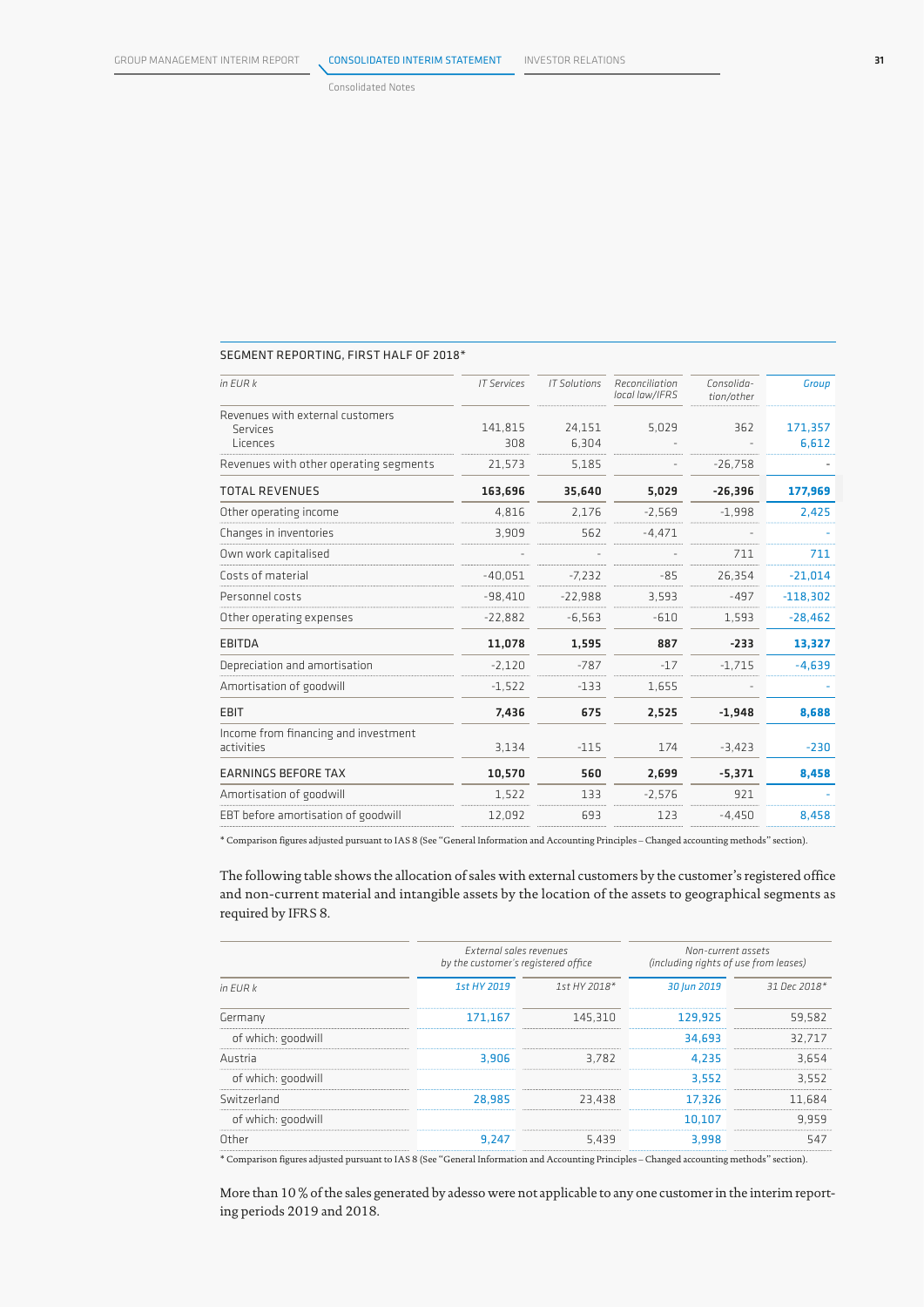#### Half-year Report 2019

## SUPPLEMENTARY INFORMATION

#### Long-term remuneration

Long-term remuneration is calculated on the basis of the parameters described in the Annual Report 2018.

Remuneration of the virtual shares granted to the Executive Board amounted to EUR 242 thousand during the reporting period (H1 2018: EUR 339 thousand).

#### Related party disclosures

adesso maintains ordinary business relationships with associated non-consolidated companies and other related parties at market terms and conditions. Loans were not issued to members of the Executive Board or Supervisory Board.

As at 30 June 2019, there were no significant changes to the related party disclosures included in the consolidated financial statements as at 31 December 2018.

#### Earnings per share

As at 30 June 2019, 5,769 outstanding options for the purchase of one share under the employee participation plan (H1 2018: 7,342) had to be taken into account in calculating the diluted earnings per share.

| 1stHY                                                                                                    | 2019      | 2N 1 R    |
|----------------------------------------------------------------------------------------------------------|-----------|-----------|
|                                                                                                          |           |           |
| Proportion of consolidated earnings allocated to adesso AG<br>shareholders (in EUR k)                    | 4.075     | 5.534     |
| Average number of shares issued and outstanding                                                          | 6,176,093 | 6.174.203 |
| Undiluted earnings per share (in EUR)                                                                    | 0.66      | n an      |
| Average number of shares issued and outstanding, including the<br>dilution effect of outstanding options | 6,181,862 | 6.181.545 |
| Diluted earnings per share (in EUR)                                                                      | 0.66      | n 9n      |

#### Other disclosures

The Executive Board and Supervisory Board found approval of their actions at the Annual Shareholders' Meeting on 17 May 2019. Ernst & Young GmbH Wirtschaftsprüfungsgesellschaft, Dortmund, Germany was appointed by the Annual Shareholders' Meeting as auditor of the annual financial statements and consolidated financial statements for financial year 2019.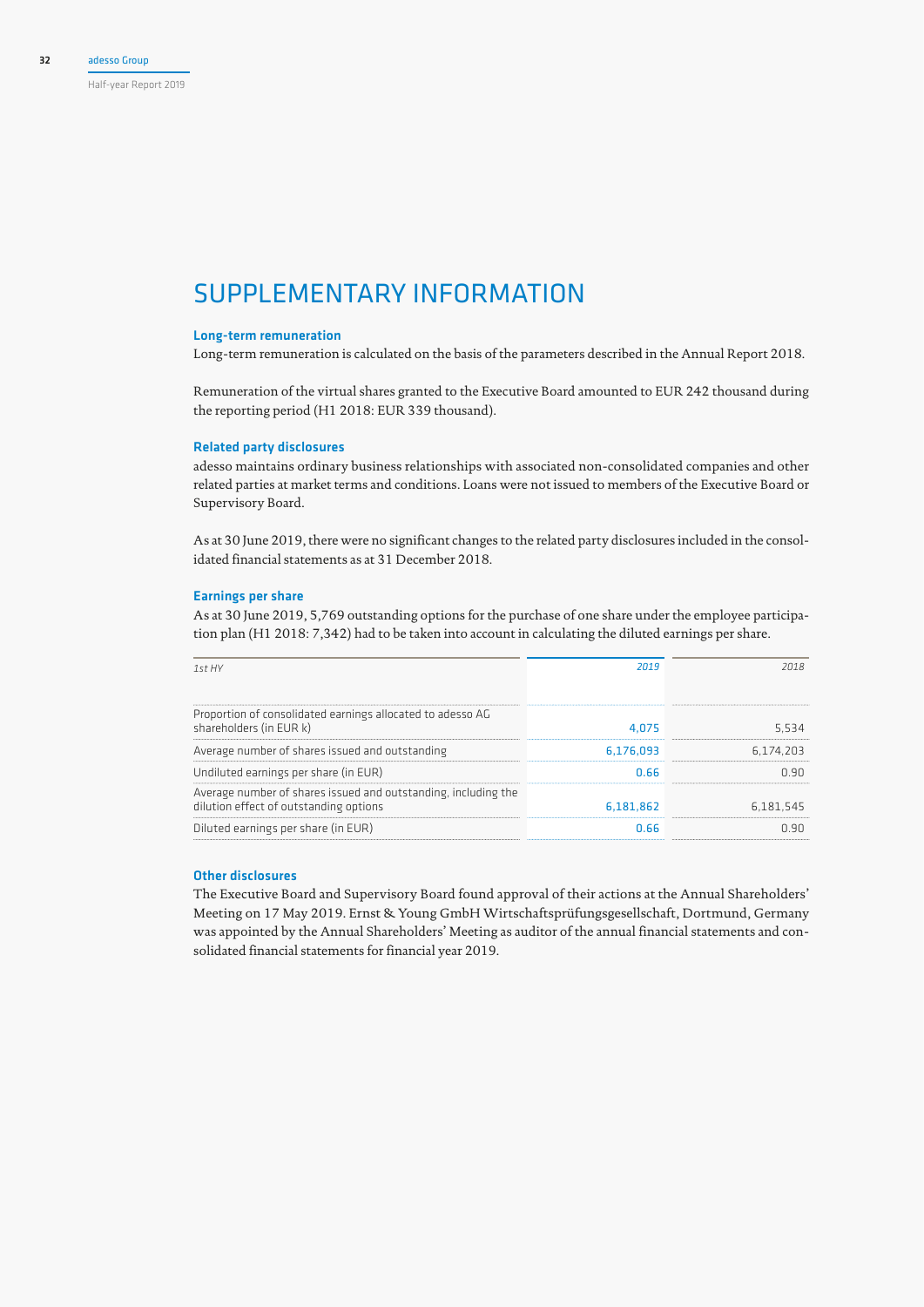Consolidated Notes

#### Events after the balance sheet date

Christoph Junge, member of the Executive Board of adesso AG and responsible for Finance, Human Resources and Mergers & Acquisitions, as well as the Executive Board member in charge of adesso shareholding assekuranzmakler GmbH, notified adesso AG in early July that he would be leaving the company by the end of 2019 for personal reasons. A liability under the phantom share programme is reported in the amount of EUR 1,561 thousand for Christoph Junge as at 30 June 2019. On the basis of the data available as at 30 June 2019, income of EUR 113 thousand would be reported if Christoph Junge were to have left the company as at 30 June 2019.

On 8 July 2019, adesso founded a national subsidiary in Amsterdam, Netherlands. The new company will be integrated into the connected sales organisation of the adesso Group in order to develop the local market in the best possible manner.

On 17 July 2019, adesso AG received a notification pursuant to Articles 33 et seq. and Articles 38 et seq. of the German Securities Trading Act (WpHG): Invesco Ltd., Hamilton, Bermuda, submitted a notification on 17 July 2019 that its share in voting rights in adesso AG, Dortmund, Germany, had exceeded the 3 % threshold on 15 July 2019 and equated to 3.02 % on this date (equivalent to 186,775 voting rights).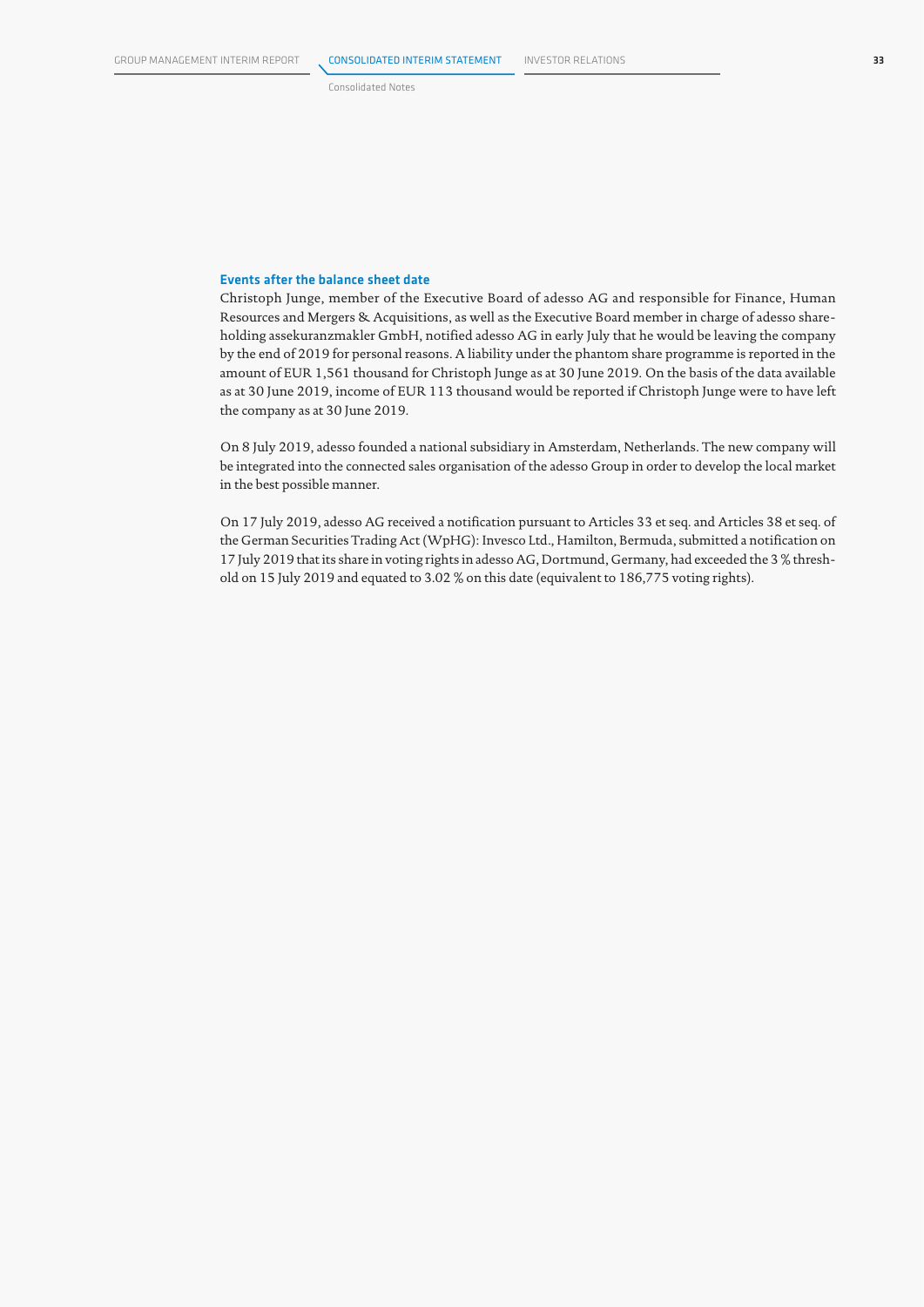## STATEMENT OF THE LEGAL REPRESENTATIVES

We confirm that the Consolidated Interim Statement, in accordance with the applicable accounting principles in observation of the principles of proper accounting and to the best of our knowledge, present a true and fair view of the group's net assets, financial position and results of operations, and that the consolidated interim management report presents a true and fair view of the group's results of operations and position in addition to describing the material opportunities and risks for the expected development of the group over the remaining course of the financial year.

Dortmund, August 2018

adesso AG

 $\iint$ 

 $\overline{\phantom{0}}$ 

J. Mun Andras Tichis's

Michael Kenfenheuer Christoph Junge Dirk Pothen Andreas Prenneis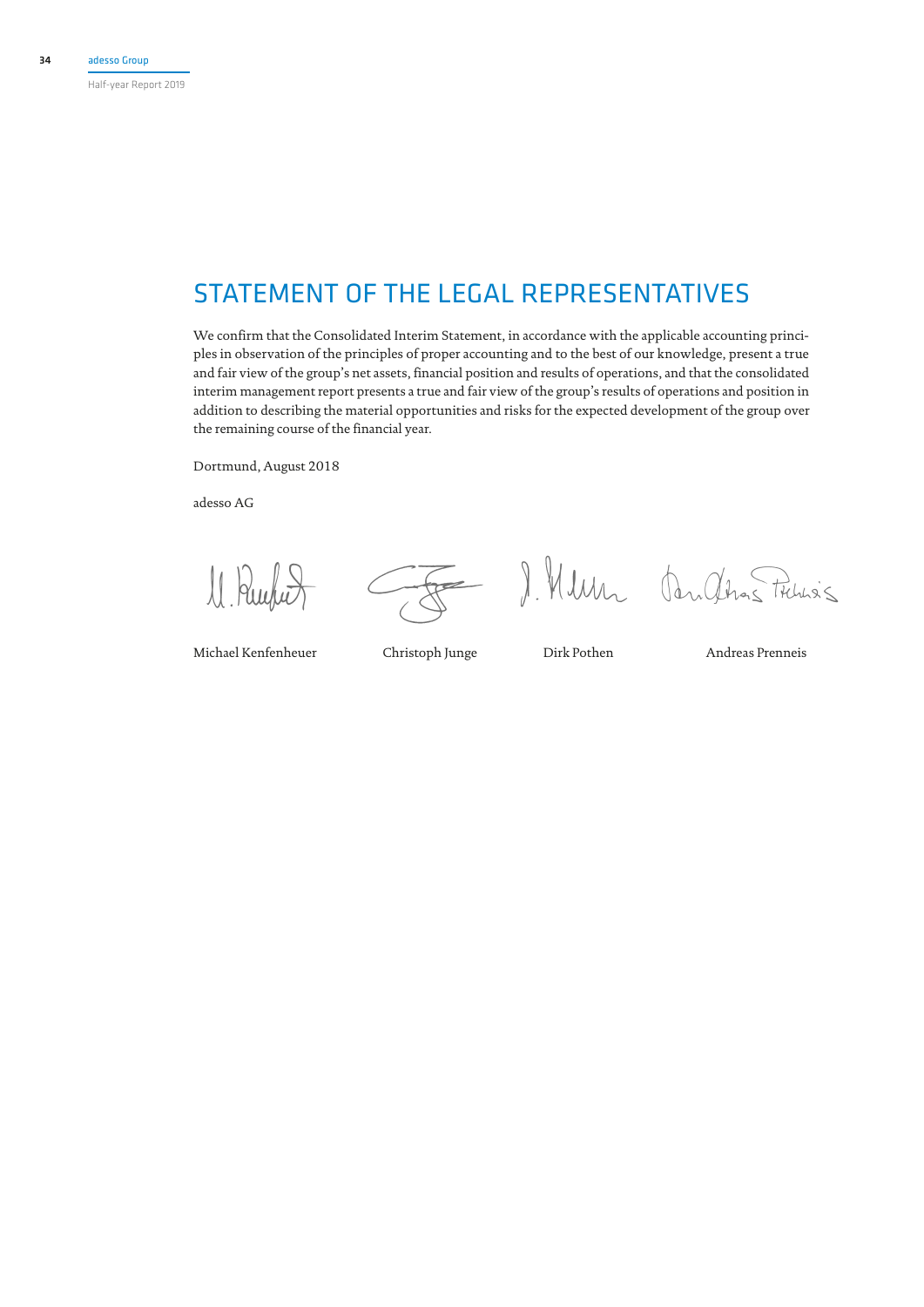## FORWARD-LOOKING STATEMENTS

This interim report contains forward-looking statements that pertain to the business, financial position and income of adesso AG. Forward-looking statements are not historical facts and are indicated by a number of terms, including "believe", "expect", "predict", "intend", "forecast", "plan", "estimate", "endeavour", "foresee", "assume", "pursue the goal" and other similar expressions. Forward-looking statements are based on current plans, estimates, forecasts and expectations and are therefore subject to risks and elements of uncertainty that could result in significant deviations between actual developments, income and performance and the developments, income and performance explicitly stated or implicitly supposed in the forward-looking statements. Readers are advised not to place undue faith in these forward-looking statements, which are valid solely at the moment at which they are made. adesso AG does not intend to publish an update of these forward-looking statements to take into account events or circumstances that take place or arise after the date of publication of this interim report and does not assume any liability for doing so.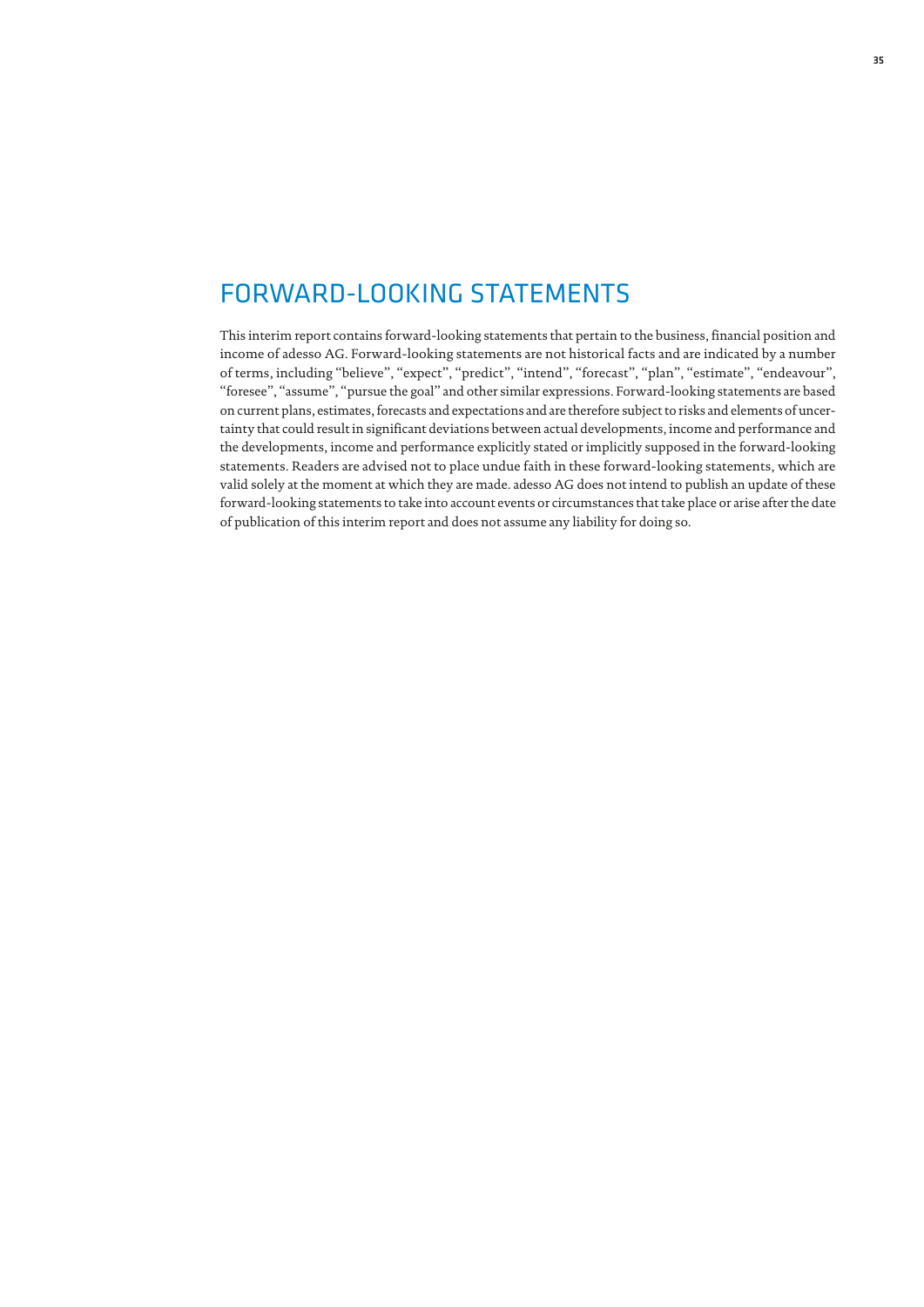## INVESTOR RELATIONS

### The Share

#### First Half of the Trading Year 2019 – General Conditions

As measured by the performance of the DAX, the first half of the trading year 2019 was the strongest first half of a year in twelve years. Compared with the first half of the previous year, investors were largely spared major turbulence, and the benchmark index remained on a sustained upward trend until May. After the massive losses of the previous year (the DAX lost as much as 18 %), investors started the new year with confidence in 2019. This was mainly due to expected progress in the customs negotiations between the US and China. Isolated setbacks in light of mixed company reports and weaker economic data were quickly overcome. The markets proved more robust than expected in the face of declining growth momentum, ongoing trade disputes and the still unresolved withdrawal from the EU by the United Kingdom. A more pronounced deterioration in the generally good sentiment on the stock markets was only observed in the comparatively volatile month of May. The high for the half-year period of 12,413 points on 3 May 2019 was followed by a pronounced correction phase in which the DAX lost up to 7 percentage points of its gains achieved to date. By the end of the first half of the year, however, investors quickly regained their confidence. As at 30 June 2019, the DAX had risen by 17 % to 12,399 points, just under its previous high for the year. All of the other selection indices generated considerable increases. While the TecDAX was up by 17 % over the end of the previous year, the MDAX was the strongest performer, with an increase of 19 %.

#### Development of adesso shares

By contrast, the performance of the adesso share was uneven over the entire half of the year. Based on a valuation of EUR 47.10, the share initially got off to a bright start in a positive market environment at the beginning of the year. Accompanied by good

corporate news, including the successful conclusion of contracts for the in|sure product family and a recommendation in the financial media, the share price increased within the first trading days, posting gains of 14 % compared with the close of the previous year by 18 January 2019. From this level, the share gradually fell back somewhat in the following three weeks of trading, with the general stock market situation clouding over. Profit-taking led on 7 February 2019 to a significant setback of the benchmark indices, in the wake of which the adesso share also fell in price to EUR 50.10 on 8 February 2019. The share price recovered noticeably on the following day and gained significant ground in the last three weeks of February thanks to a more positive stock market climate and adesso's presentation at a capital market conference. On 25 February 2019, a five-digit number of adesso shares was traded on Xetra for the first time this year, bringing the share to a new level of over EUR 55. Despite the subsequent somewhat lower trading volumes, the previous annual high based on the closing price subsequently stood at EUR 57.50 on 12 March 2019. With a strong performance of 22 %, the share had outperformed the TecDAX by as much as 14 percentage points at that time. After the publication of the good business figures for 2018 on 29 March 2019, the share came under pressure in brisk trading and lost its previous leading position against the benchmark indices. By the end of April, the share had fluctuated sideways around its new price level of EUR 52, while the TecDAX performed positively. The gloomy general sentiment on the stock market in May also affected the adesso share, which was now trading below EUR 50. After publication of the quarterly figures on 13 May 2019, the share price recovered on a volatile path until the end of June and closed at EUR 51.30 with a book profit of 9 %. The TecDAX closed the period up 17 % at 2,876 points. It therefore outperformed the adesso share by 8 percentage points in the first half of the year.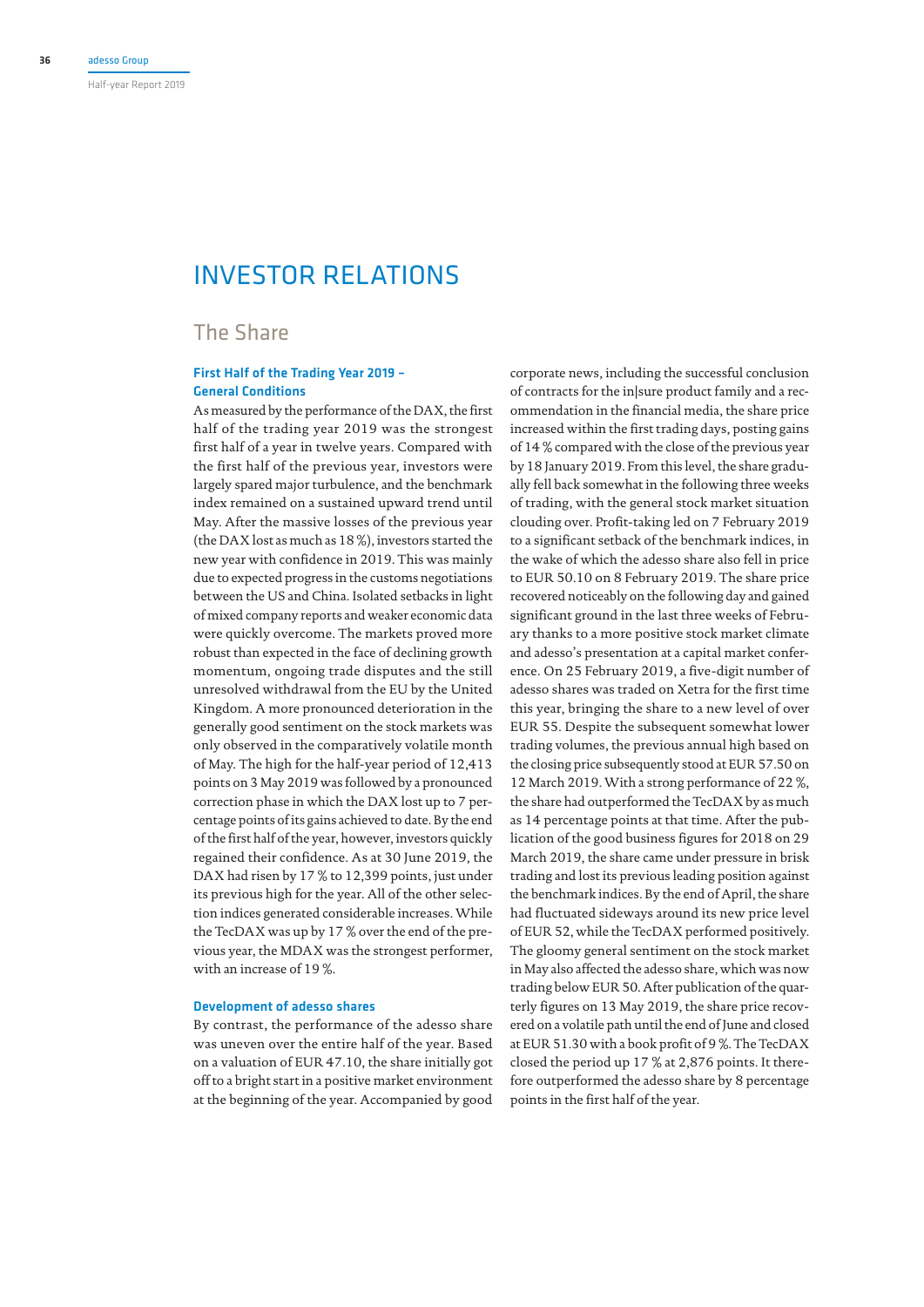





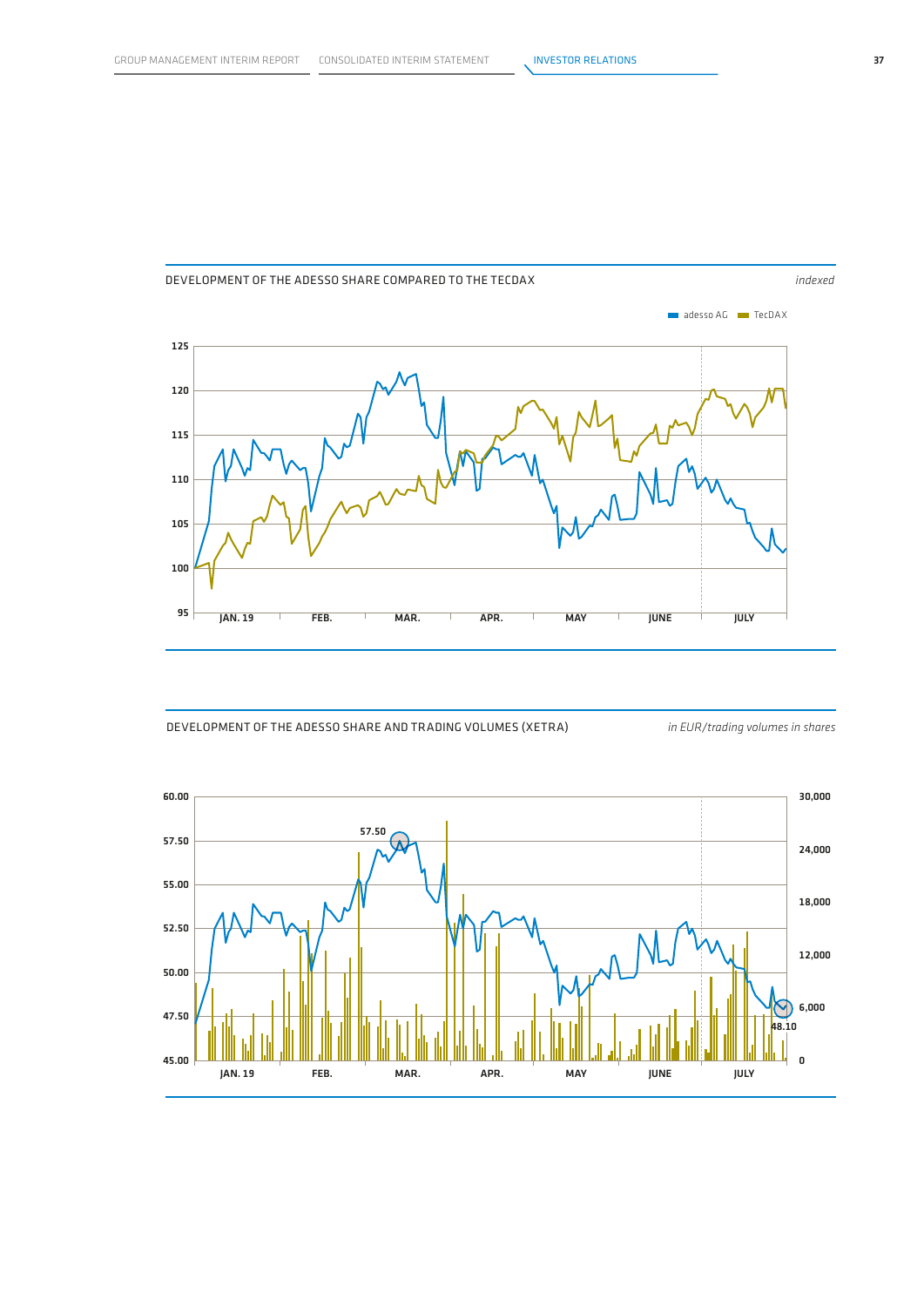Half-year Report 2019

adesso's market capitalisation therefore increased in the first half of 2019 by 9 % to EUR 316.8 million from EUR 290.9 million at the end of 2018. The average monthly volume of adesso shares traded in the first half of the year was EUR 4.1 million, In the first half of the year, an average of 3,751 shares were traded each day, The strongest trading day was 29 March 2019, with 18,768 shares, 16,353 of which were traded via Xetra. On average, the number of adesso shares traded per month amounted to 77,521.

#### Development so far in the second half of 2019

In view of new tensions in the trade conflict between the US and China and increased uncertainty about future economic developments coupled with the prospect of persistently low interest rates, the stock markets were unable to find a clear direction at the beginning of the second half of the year. TecDAX and MDAX moved in a volatile, sideward-facing direction, and the DAX lost considerable ground following profit warnings from several DAX heavyweights. The adesso share price also dropped. Regular counter-reactions were not sustainable enough. At EUR 48.10 at the end of July, the share was able to maintain just 2 % of its gains since the start of the year. The TecDAX, however, extended its advantage by rising 19 %. The MDAX rose by 20 %. With an increase of 15 %, the DAX, on the other hand, closed in a slightly weaker position than at the end of the first half of the year.

#### Capital measures

There were no capital measures in the first half of the year. The share capital remains unchanged at EUR 6,176,093.

#### **Dividends**

The Annual Shareholders' Meeting on 17 May 2019 approved the proposal of the Executive Board and Supervisory Board regarding the appropriation of net income and resolved to increase the dividend by 13 % to EUR 0.45 per share. The dividend was credited to shareholders' custodian accounts from 22 May 2019.

#### Shareholder Structure

The largest shareholder of adesso AG, with 27.9 % of the voting rights, is Prof. Dr. Volker Gruhn, who holds his shares indirectly via the investment company Setanta GmbH. Prof. Dr. Volker Gruhn is the Chairperson of the Supervisory Board of adesso AG and its co-founder. The other co-founder, former member of the Executive Board Rainer Rudolf, who has been a member of the Supervisory Board since 2013, holds the second-largest share of the voting rights – 17.6 %. adesso AG's Supervisory Board holds 45.9 % of the company's share capital, while its Executive Board holds 0.6 % of the share capital. The majority of the assigned voting rights, 70.8 %, are held by private investors. A further 19.8 % are held by institutional investors. The remaining 9.4 % of the company's shares cannot be clearly assigned to a specific class of investor. According to Deutsche Börse AG's definition, the free float is 44.6 %. That figure has not changed since it was reported in the Annual Report 2018.

#### Investor Relations Activities

Our investor relations activities are dedicated to active communication and ensure that our business activities are transparent. We not only strive to offer ultimate transparency and readily available access to information, but also actively seek dialogue with institutional and private investors, analysts and the financial press. In doing so, we regularly present the development of the company in the course of one-onone meetings or roadshows. We also take advantage of numerous investor conferences to present adesso AG and enhance our contact to the capital market.

In the first half of 2019, adesso AG and its equity story was presented at two capital market conferences in Germany and at a conference in France. A roadshow was also held in Düsseldorf and Cologne. Relations with analysts and professional investors were also strengthened in numerous one-to-one meetings. Three further conferences are planned in the second half of the year. They include participation in the German Equity Forum in Frankfurt, Europe's largest capital market event for corporate financing.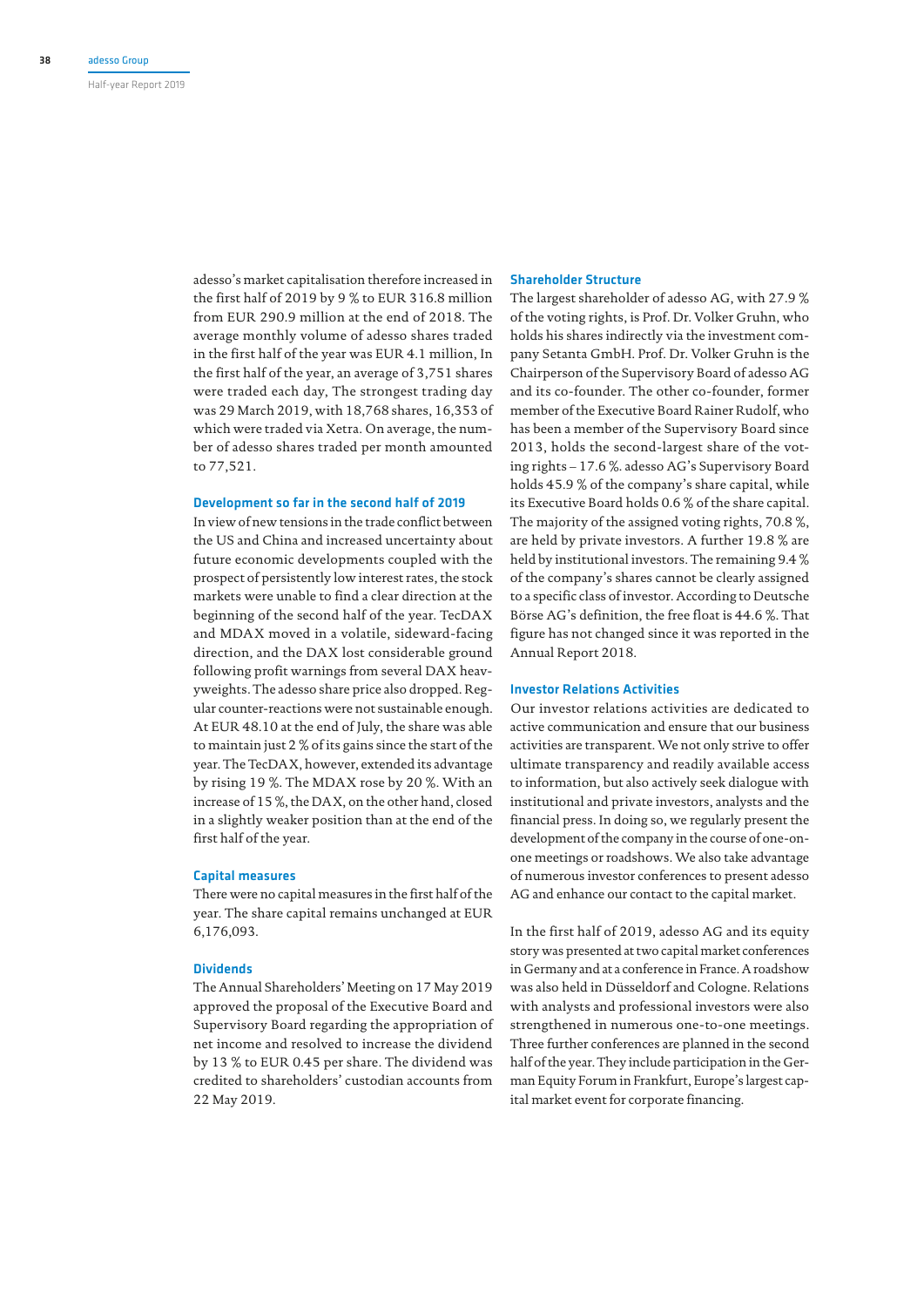#### The following table shows the most important share data for 2019 per quarter:

#### SHARE DATA

|                                                     | 01        | 02        | 1st HY 2019 |
|-----------------------------------------------------|-----------|-----------|-------------|
| Price at the end of the period                      | 53.20     | 51.30     | 51.30       |
| Development (in %)                                  | 13        | 9         | ٩           |
| Development of TecDAX (in %)                        | q         | 17        | 17          |
| Highest price in EUR                                | 5750      | 53.50     | 57.50       |
| Lowest price in EUR                                 | 49.60     | 48.15     | 48.15       |
| Volatility (90 days at the end of the quarter in %) | 38.1      | 26 1      | 26.1        |
| Trading volumes in shares per trading day           | 4.238     | 3.248     | 3,751       |
| Trading volumes in EUR per trading day              | 226.968   | 167.278   | 197.604     |
| Number of shares                                    | 6.176.093 | 6.176.093 | 6.176.093   |
| Market capitalisation in EUR million                | 328.6     | 316.8     | 316.8       |

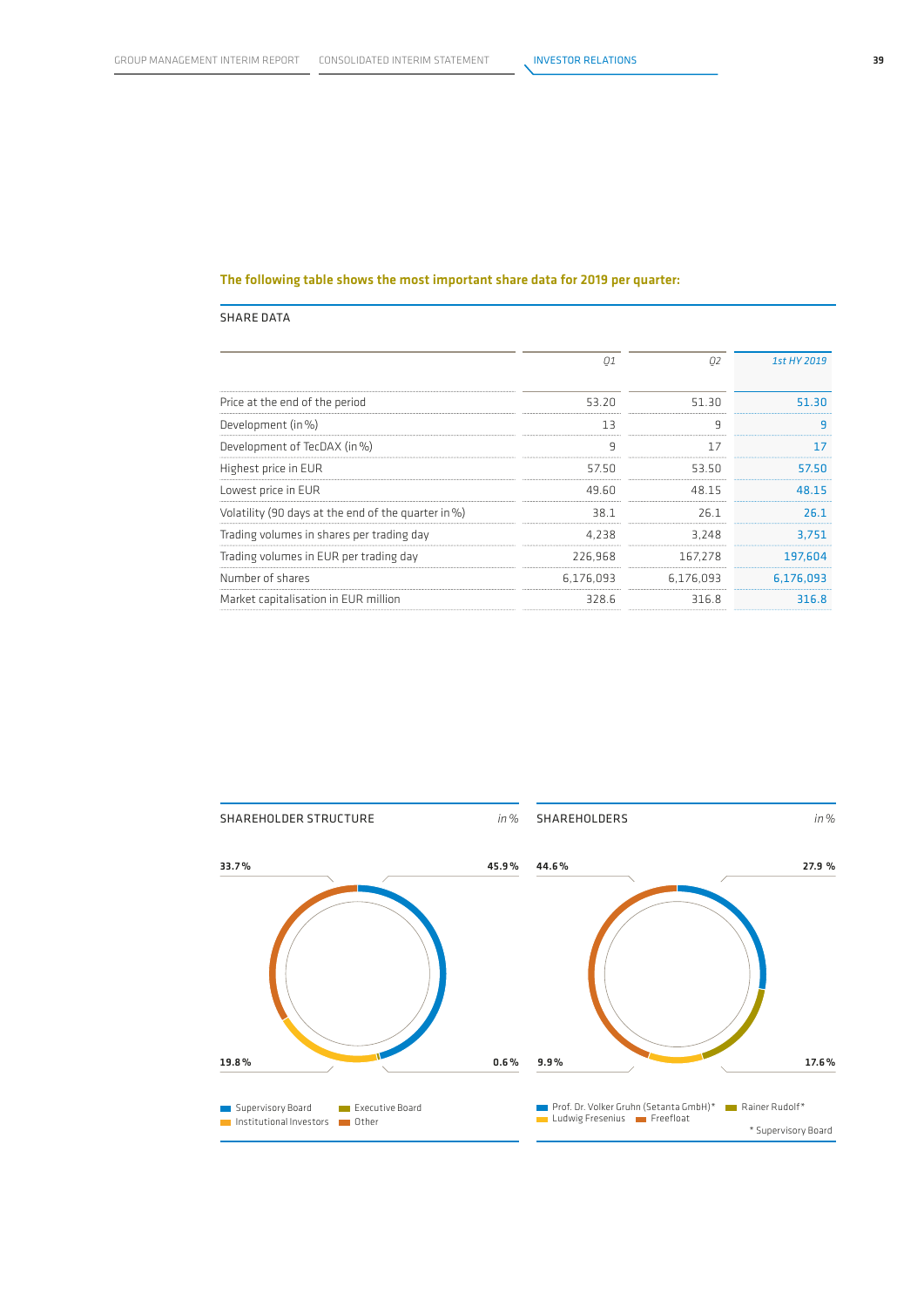#### Analyses / Research

Since the publication of a baseline study in October 2016, the adesso AG share has been regularly assessed in updates and comments by Warburg Research. Furthermore, valuations are published by the independent analysts of SMC Research, who have been tracking adesso's development since 2013. As part of the merger of WGZ BANK with DZ BANK, the new financial institution operating under the name of DZ BANK continued its coverage of adesso AG, which was initiated in May 2012, in August 2016. Following a change of analyst, DZ BANK published a new baseline study in 2017. This coverage, which had been discontinued for internal reasons, was resumed in the first quarter of 2018 and discontinued in March 2019 following the termination of the collaboration with DZ BANK in this area.

The latest updates from the analysts were published in May 2019. Warburg Research recommends buying, with a price target of EUR 75.00 (14 May 2019). SMC Research also issues a buy recommendation and estimates the fair value to be EUR 70.00 (20 May 2019).

Since the beginning of 2011, trading of the adesso share has been supported by Oddo Seydler Bank AG (formerly: Close Brothers Seydler Bank AG), the designated sponsoring market leader.

#### **Contact:**

Martin Möllmann Manager Investor Relations T +49 231 7000-7000 F +49 231 7000-1000 E ir@adesso.de

#### BASIC SHARE DATA ISIN DE000A0Z23Q5 WKN (national security identification number) A0Z23Q Symbol/Code ADN1 Reuters Instrument Code ADNGk.DE Bloomberg Symbol ADN1:GR First day of trading 21.06.2000 Trading platforms Trading Platforms Actrice 2012 Market segment General Standard Number of shares 6,176,093 Currency EUR Nominal value No share with nominal value: EUR 1.00 (mathematically) Share capital 6,176,093  $\epsilon$ Voting rights per share 1 Index CDAX, DAXsector All Software, DAXsubsector All IT-Services, General All-Share, General Standard Index Reporting standard **IFRS**

End of financial year 31.12.

|                                                                    | 1st HY 2019 | 1st HY 2018 |
|--------------------------------------------------------------------|-------------|-------------|
| Number of shares at<br>the end of the period                       | 6,176,093   | 6.174.203   |
| Xetra closing price at the<br>end of the period (EUR)              | 51.30       | 55.80       |
| Market capitalisation<br>at the end of the period<br>(EUR million) | 316.8       | 3445        |
| Earnings per share (EUR)                                           | 0.66        | በ ዓበ        |
| Cash flow per share (EUR)                                          | -197        | በ 45        |
| P/E Ratio                                                          | 38.9        | 31 U        |
| Price-To-Cash-Flow Ratio                                           | -13.0       | 61 R        |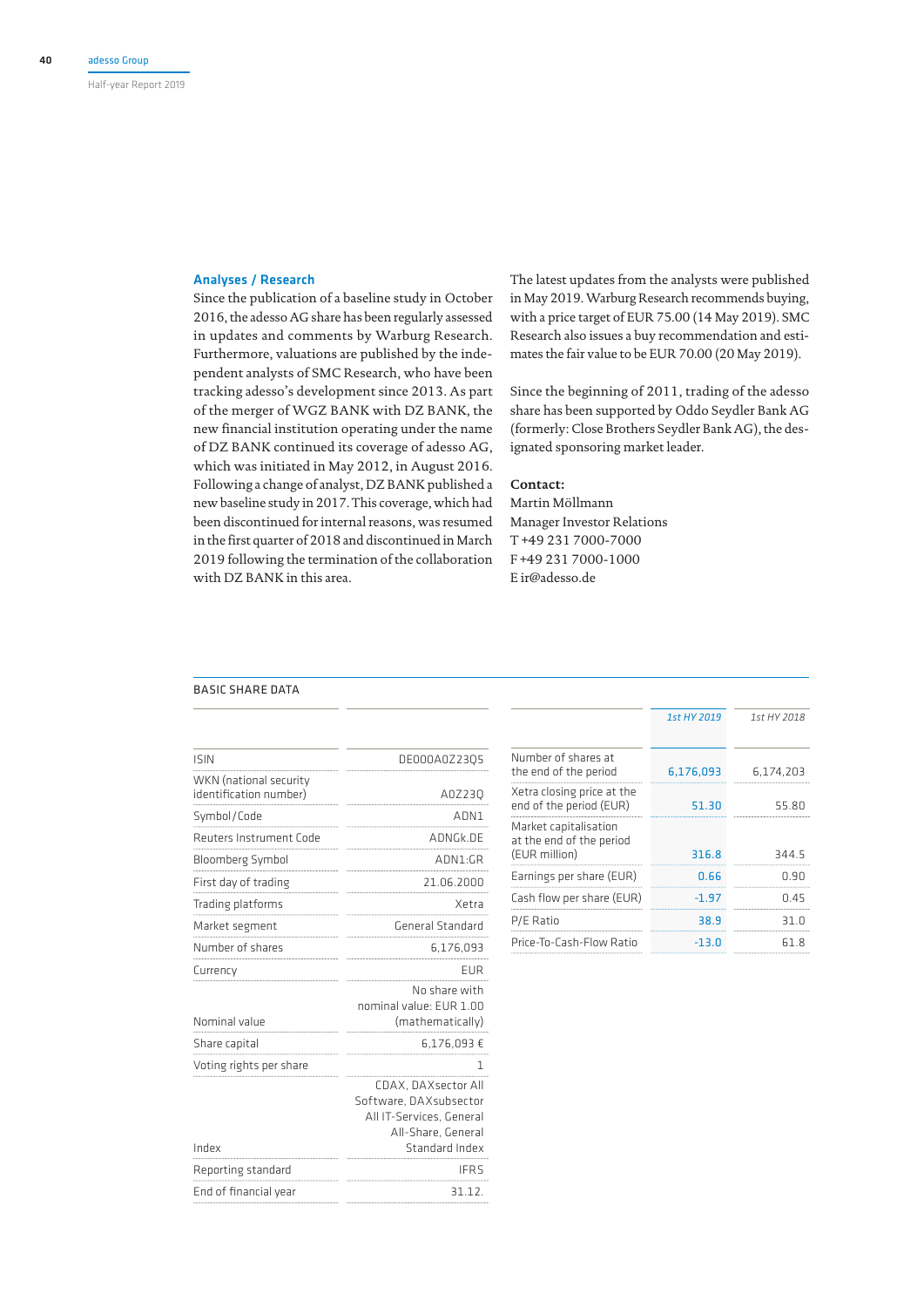#### RECOMMENDATIONS FROM THE FINANCIAL MEDIA AND ANALYST'S OPINIONS

| Date       | Subject/<br>Recommendation                           | Evaluation                                                                                                                                                                                                                                                                                                                                                                                                                                                                                                                                   | Source                      |
|------------|------------------------------------------------------|----------------------------------------------------------------------------------------------------------------------------------------------------------------------------------------------------------------------------------------------------------------------------------------------------------------------------------------------------------------------------------------------------------------------------------------------------------------------------------------------------------------------------------------------|-----------------------------|
| 22.05.2019 | adesso:<br><b>Short notice</b>                       | The tribute that the strong growth, among other things<br>due to an accelerated increase in personnel, requires (see<br>NJ 5/19) was clearly visible in Q1 2019. [] The forecast for<br>2019 with sales of EUR 410 million and EBITDA of EUR 40<br>to 45 million was confirmed. At a price of only 48.75 euros,<br>a 2020e P/E ratio of 13 buys is an option.                                                                                                                                                                                | Nebenwerte<br>Journal Extra |
| 20.05.2019 | Buy                                                  | Target price: 70.00 €                                                                                                                                                                                                                                                                                                                                                                                                                                                                                                                        | SMC Research                |
| 14.05.2019 | Buy                                                  | Target price: 75.00 €                                                                                                                                                                                                                                                                                                                                                                                                                                                                                                                        | Warburg<br>Research         |
| 10.04.2019 | adesso:<br><b>To Holland</b><br>and Hungary          | The IT service provider adesso is already active in Spain and<br>Bulgaria. In the current year the expansion into the Netherlands<br>and Hungary is on the agenda. [] In the current year revenues<br>are expected to increase by nine percent to 410 million Euro. The<br>capacity utilisation could drop slightly, as could the profit mar-<br>gin. Recommended on 18.7.18, issue 30/18, recommended price<br>55.30 €, current price 52.50 €, +/- in %: -5.3, New stop: 46.30 €.                                                           | Focus Money                 |
| 11.01.2019 | <b>Hot stock</b><br>of the week:<br>the time is ripe | [] If the Management Board can convert the currently prevail-<br>ing positive mood into further increasing sales and sustainably<br>increase the margin, nothing stands in the way of a resumption<br>of the upward trend. In addition to the favorable valuation, the<br>very likely surpassing of the 2018 forecast and the medium to<br>long-term conclusion in the   sure sector, lucrative takeovers and<br>successful internationalization should provide the necessary<br>impulses in the short term. Target: 72.50 €, stop: 42.00 €. | Der Aktionär                |
| 09.01.2019 | $adesso -$<br>so it went on                          | [] Since the end of the year, paper recovered again and<br>gained almost 10%. For a re-entry, however, it is too early<br>in our opinion. Therefore wait for adesso first.                                                                                                                                                                                                                                                                                                                                                                   | Platow Börse                |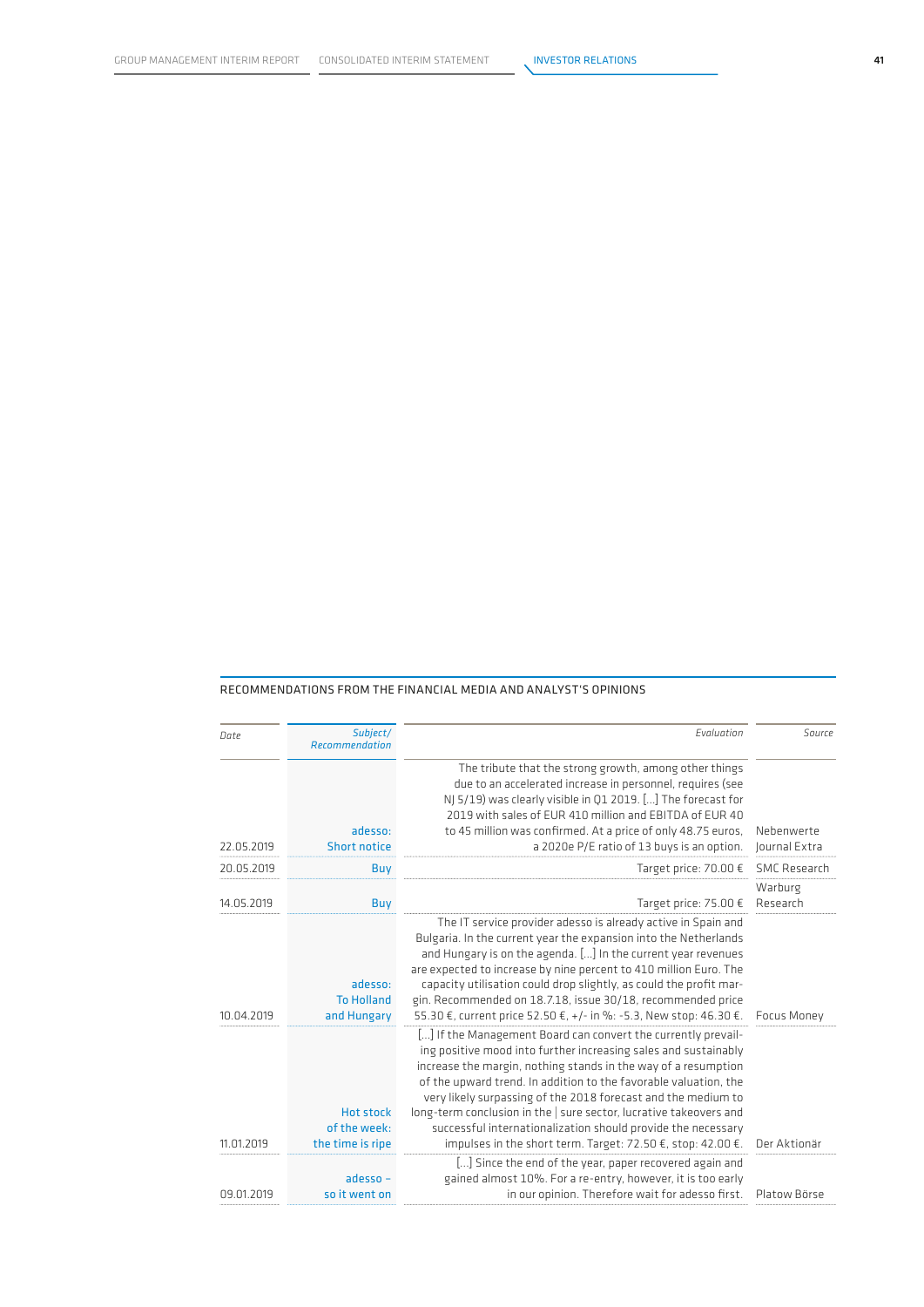Half-year Report 2019

## FINANCE CALENDAR

| Date.            | Fvent                                                                                 |  |
|------------------|---------------------------------------------------------------------------------------|--|
| 2019-01-10       | 22nd ODDO BHF Forum, Lyon                                                             |  |
| 2019-02-20       | 13th ODDO BHF German Conference, Frankfurt/Main                                       |  |
| 2019-03-29       | Publication of the 2018 annual report, financial press / analyst conference, Dortmund |  |
| 2019-04-16       | Roadshow Dusseldorf/Cologne                                                           |  |
| 2019-05-13       | Interim announcement of the group within the 1st half-year                            |  |
| 2019-05-15       | Spring Conference 2019, Frankfurt/Main                                                |  |
| 2019-05-17       | Regular ASM, Dortmund                                                                 |  |
| 2019-05-22       | Dividend Payment                                                                      |  |
| 2019-08-30       | Publication of the 2019 half-year report                                              |  |
| 2019-09-23       | Berenberg & Goldman Sachs Eighth German Corporate Conference, Unterschleißheim        |  |
| 2019-10-14/15    | European Large & MidCap Event, 19th edition, Paris                                    |  |
| 2019-11-13       | Interim announcement of the group within the 2nd half-year                            |  |
| 2019-11-25 to 27 | German Equity Forum, Frankfurt/Main                                                   |  |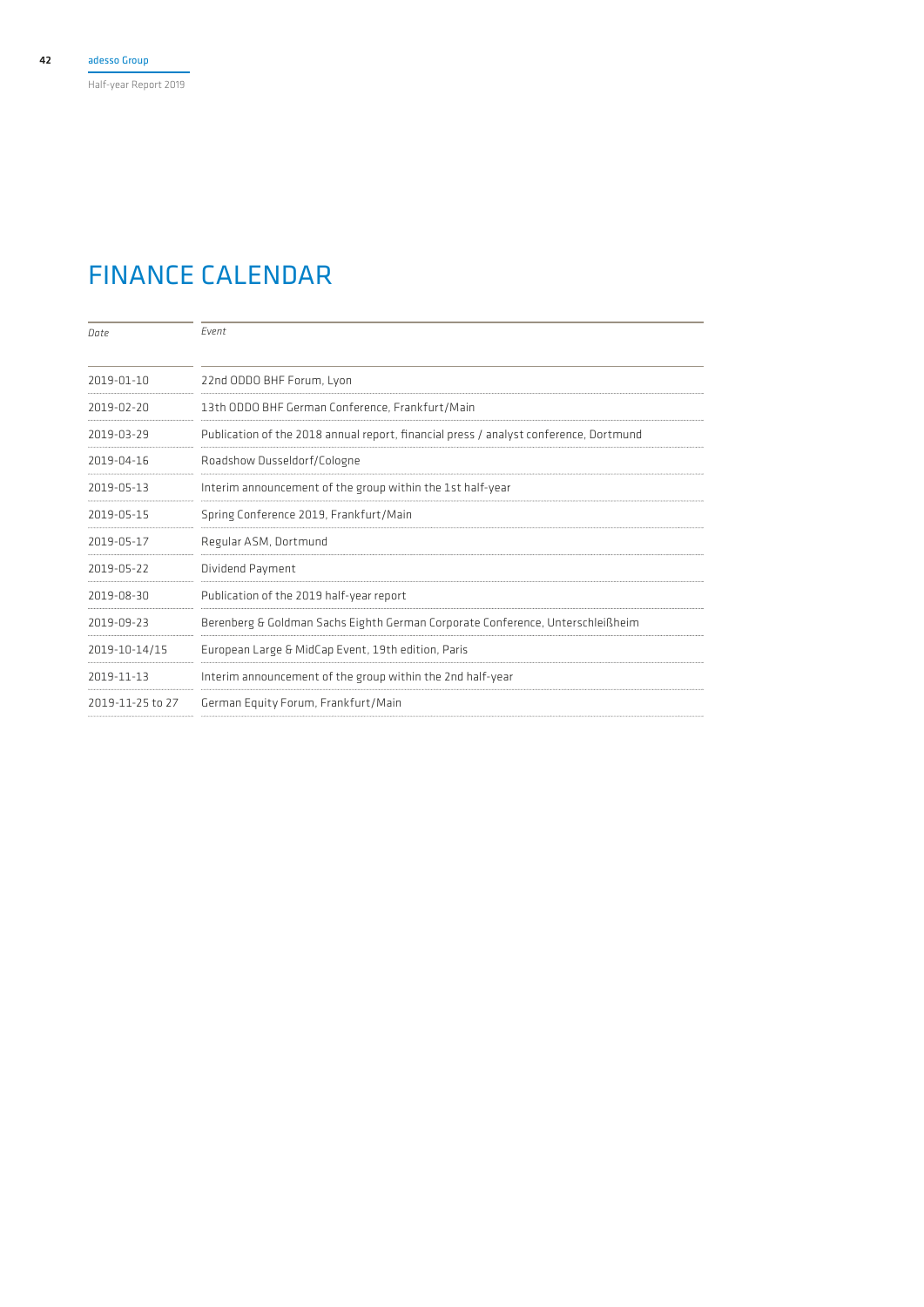## IMPRINT

adesso AG | Adessoplatz 1 | 44269 Dortmund | Germany | T +49 231 7000-7000 | F +49 231 7000-1000 ir@adesso.de | www.adesso-group.de/en/ | www.adesso.de/en/ Concept: adesso AG | Layout: Marcus Lazzari, www.roeske-lazzari.de